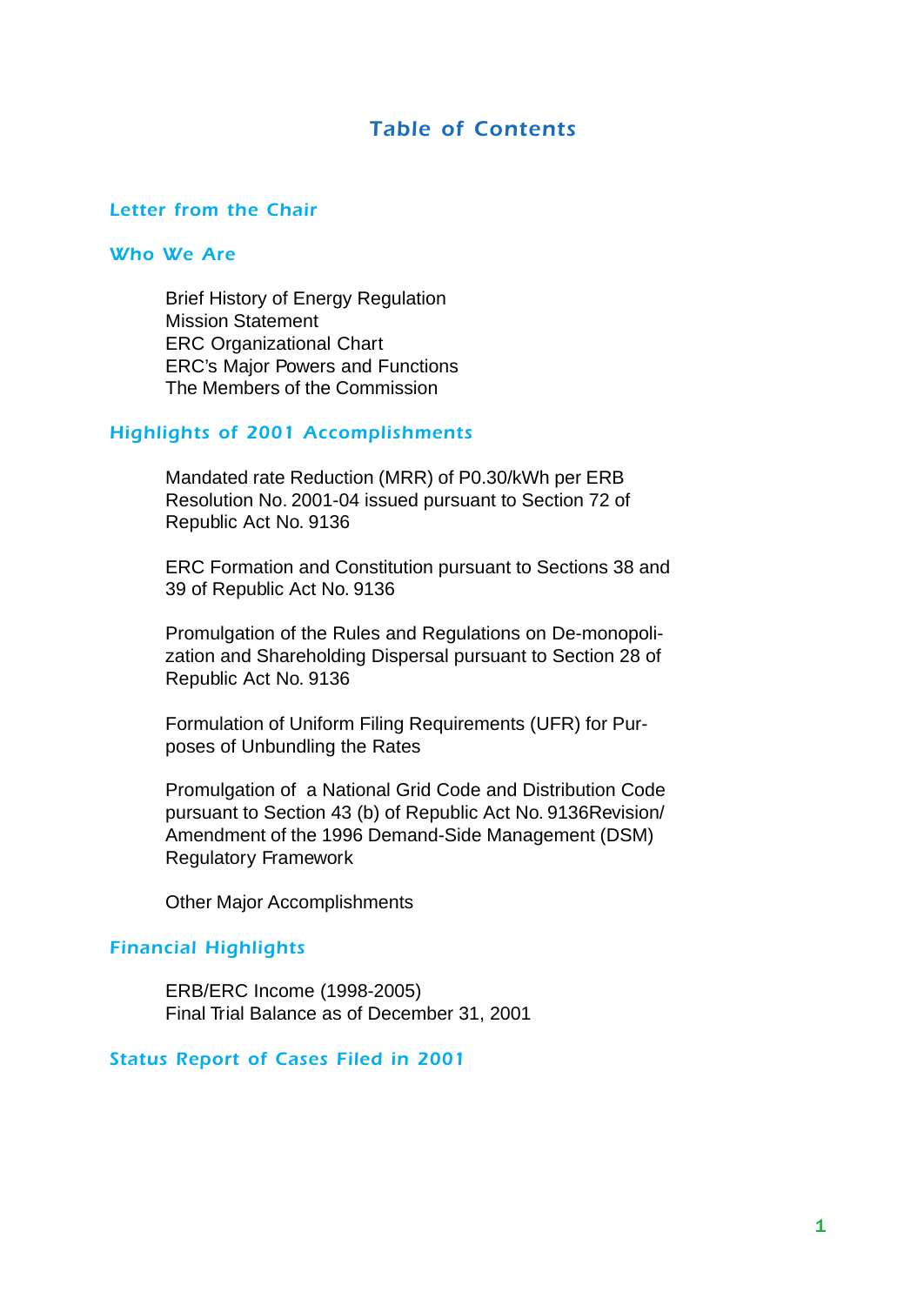#### *Letter from the Chair*

FT Y 2001 is a historic moment in the electric industry. On<br>June 8, 2001, Her Excellency President Gloria<br>Macapagal Arroyo approved Republic Act No. 9136, otherwise known as the "Electric Power Industry Reform Act of June 8, 2001, Her Excellency President Gloria Macapagal Arroyo approved Republic Act No. 9136, otherwise known as the "Electric Power Industry Reform Act of 2001."



This law, which took effect on June 26, 2001, paved the way for, among other things, the restructuring of the electric industry, the privatization of the National Power Corporation (NPC), and the creation of the Energy Regulatory Commission (ERC).

The birth of ERC, which replaced the former Energy Regulatory Board (ERB), has substantially changed the landscape of energy regulation in the country. A strong and purely independent regulatory commission with greater regulatory powers and functions was created to regulate and oversee the electric industry.

On August 15, 2001, the ERC as a decision making body was formally constituted. The new Commission was faced with the enormous tasks of picking up the pieces together and charting the destiny of the regulatory body to its desired state. While it had to perform its quasi-legislative and quasi-judicial responsibilities within the timelines set by the law, the regulatory body had to fulfill its administrative function of organizing and staffing the Commission as well.

The road traveled by the regulatory commission during the transition phase as expected was occasioned by humps and bumps. But the Commission had a clear vision of its goals. Thus, no matter how tremendous its responsibilities are, it has by far managed to stand the test of time and will continue to brave the challenges ahead.

For FY 2001, the significant accomplishments of the ERB/ERC would include the following: the implementation of the mandated rate reduction of P0.30/kWh; the formation and constitution of ERC; the promulgation of (a) the rules and regulations on de-monopolization and shareholding dispersal, and (b) the national grid and distribution codes; revision/ amendment of the 1996 DSM Regulatory Framework; and formulation of rate filing requirements for compliance by the electric utilities.

The regulatory commission will be faced with more challenges in the years to come as the foundations for the restructured electric industry are continuously being laid down in preparation for the smooth transition to a competitive and consumer-centered electricity environment.

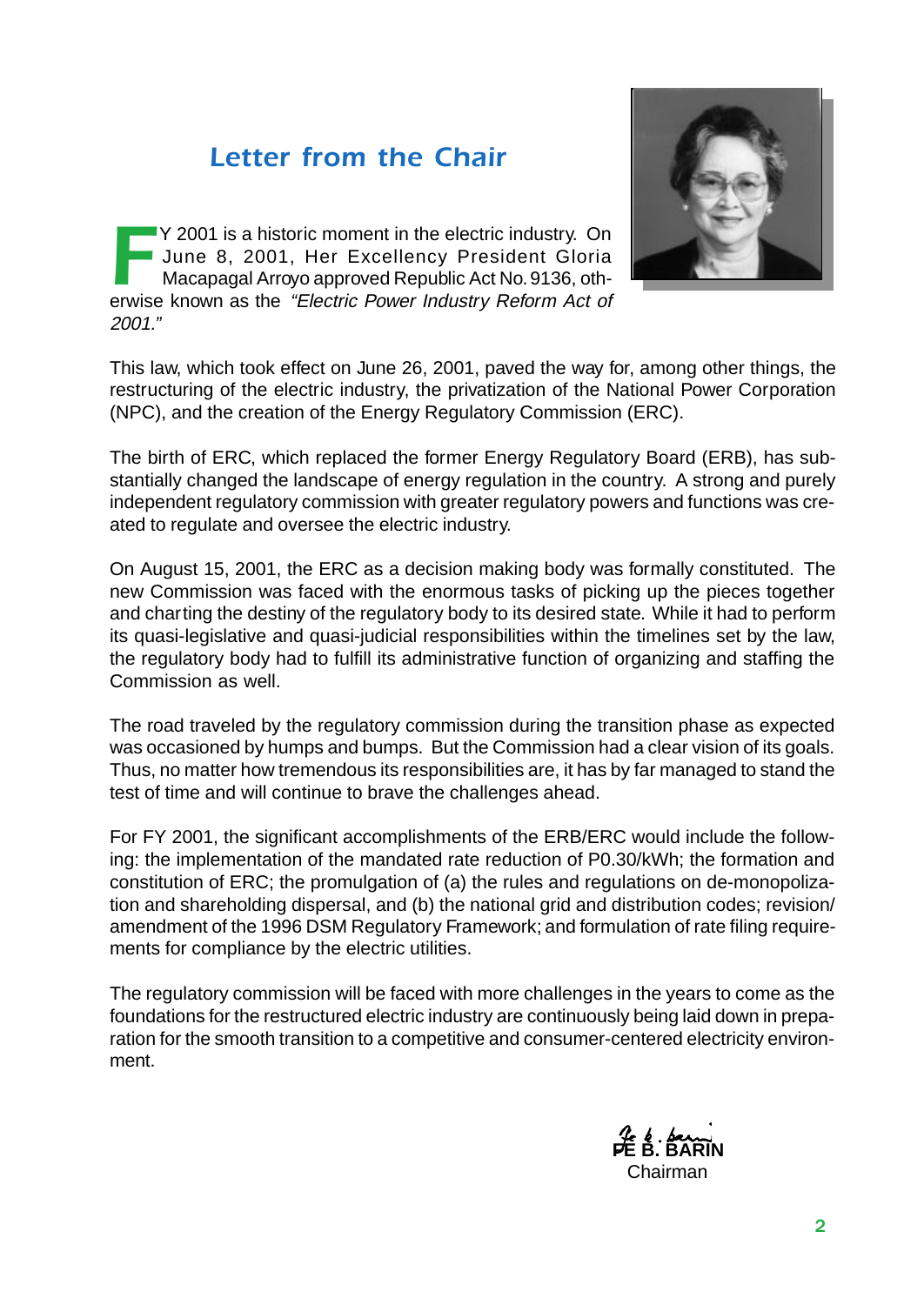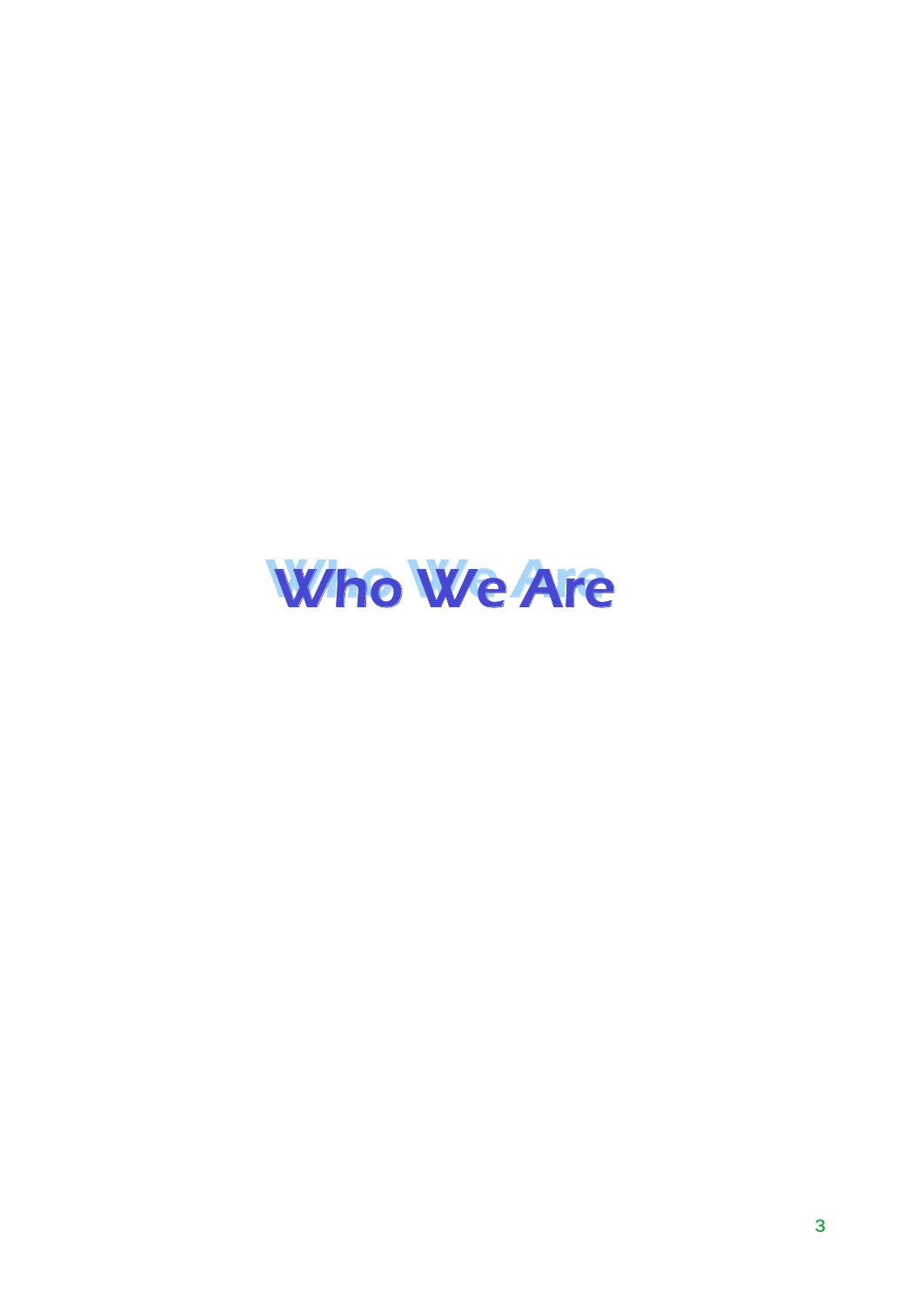#### *Brief History of Energy Regulation*

Thergy regulation in the Philippines started with the creation of the Public Service<br>
Commission (PSC) in 1936, pursuant to Commonwealth Act No. 146. The PSC<br>
had jurisdiction, supervision, and control over all public serv **Commission (PSC) in 1936, pursuant to Commonwealth Act No. 146. The PSC** had jurisdiction, supervision, and control over all public services, including the power service.

After almost four decades, significant developments in the energy sector changed the landscape of economic regulation in the country.

- April 30, 1971 R.A. No. 6713 was passed creating the Oil Industry Commission (OIC), which was tasked to regulate the oil industry and to ensure the adequate supply of petroleum products at reasonable prices.
- September 24, 1972 then President Ferdinand E. Marcos issued Presidential Decree No. 1 which ordered the preparation of the Integrated Reorganization Plan by the Commission on Reorganization. The Plan abolished the PSC and transferred the regulatory and adjudicatory functions pertaining to the electricity industry and water resources to then Board of Power and Waterworks (BOPW).
- October 6, 1977 the government created the Department of Energy and consequently abolished the OIC, which was replaced by the creation of the Board of Energy through Presidential Decree No. 1206.
- May 8,1987 the BOE was reconstituted into the Energy Regulatory Board (ERB), pursuant to Executive Order N. 172 issued by then President Corazon C. Aquino as part of her government's reorganization program. The rationale was to consolidate and entrust into a single body all the regulatory and adjudicatory functions pertaining to the energy sector. Thus, the power to fix and regulate the power rates of private electric utilities was transferred to the ERB.



Her Excellency President Gloria Macapagal Arroyo (center), together with Secretary Vince Perez (extreme left) of the Department of Energy poses with ERC officials composed of (left to right) Commissioners Carlos R. Alindada, Mary Anne B. Colayco, Chairman Fe B. Barin, Commissioners Oliver B. Butalid andLeticia V. Ibay after being sworn into office.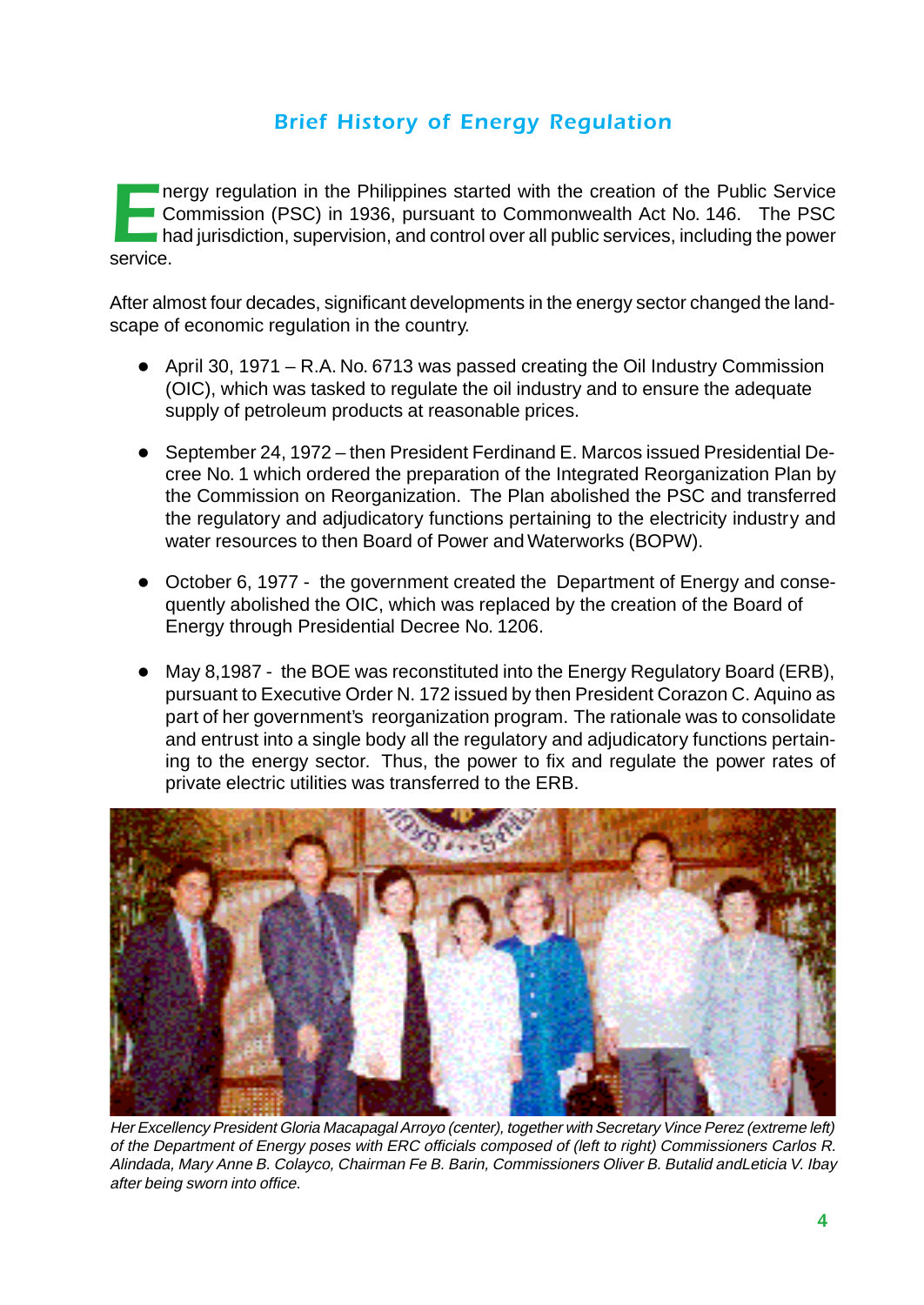- l December 28, 1992 Republic Act No. 7638 signed, where the power to fix the rates of the National Power Corporation (NPC) and the rural electric cooperatives (RECs) was passed on to the ERB. Non-pricing functions of the ERB were transferred to the DOE, i.e. regulating the capacities of new refineries.
- February 10, 1998 enactment of Republic Act 8479: Downstream Oil Industry Deregulation Act of 1998, which prescribed a five-month transition period before the full deregulation during which ERB would implement automatic pricing mechanisms (APM) once every month.
- $\bullet$  June 12, 1998 the Philippine oil industry was fully deregulated, where ERB's focus of responsibility centered on the electric industry.
- $\bullet$  June 8, 2001 President Gloria Macapagal Arroyo signed Republic Act No. 9136, otherwise known as the Electric Power Industry Reform Act of 2001. The Act abolished the ERB and created in its place the Energy Regulatory Commission (ERC) which is an independent regulatory body performing the combined quasi-judicial, quasi-legislative and administrative functions in the electric industry.

The new ERC is faced with tremendous challenges in the restructured electric industry. In addition to its traditional rate and service regulation functions, ERC shall focus on two primary responsibilities: to ensure consumer education and protection, and to promote the competitive operations in the electricity market.

The ERC endeavors to create a regulatory environment that is democratic and transparent, and one that equitably balances the interests of both the consumers and the utility investors.



The Energy Regulatory Commission holds its offices at the 12th to 18th floors of the Pacific Center Building located along San Miguel Avenue, Ortigas Center, Pasig City.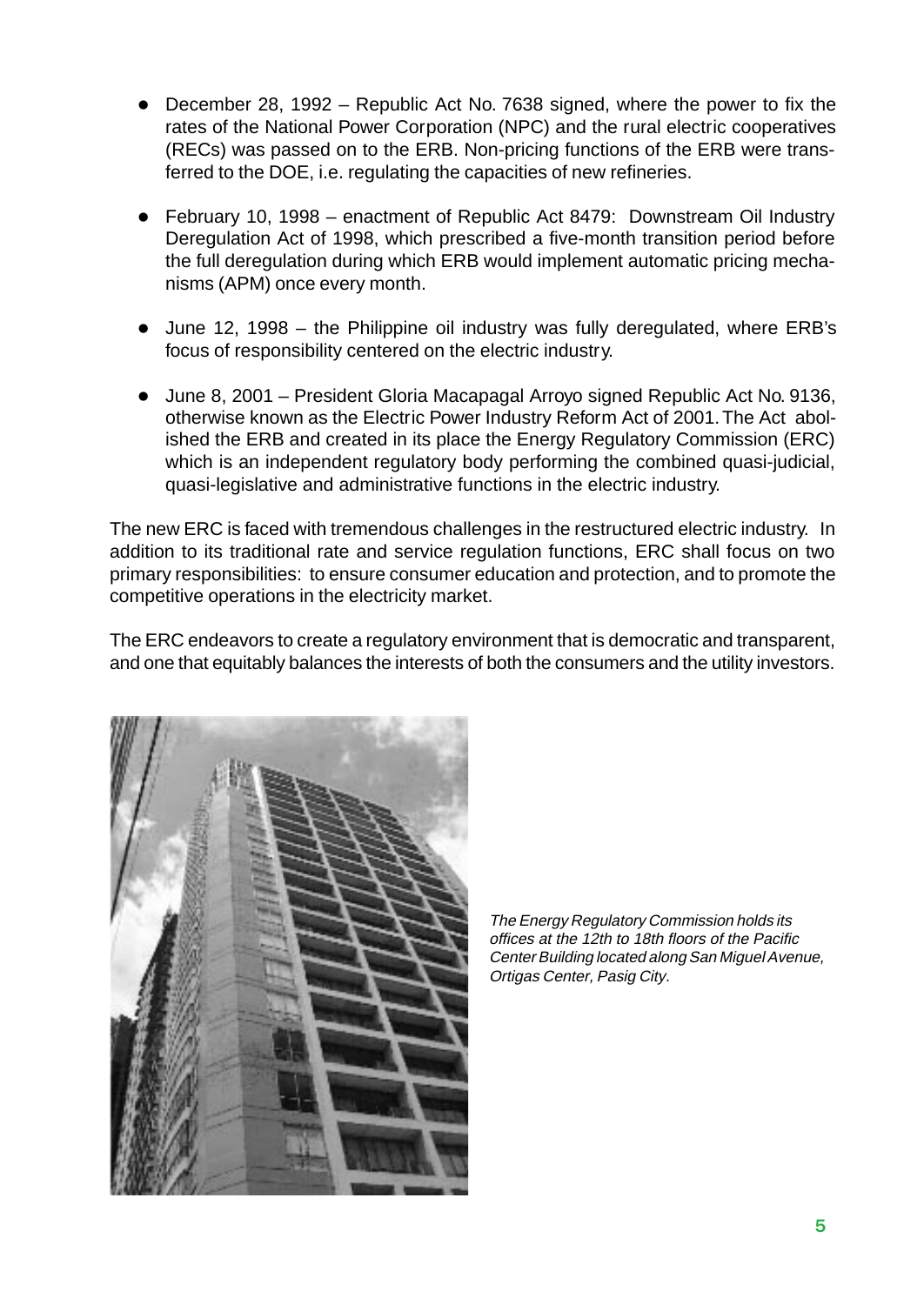#### *Our Mission*

The Energy Regulatory Commission, created by law as an independent quasi-<br>judicial regulatory body, is committed to perform and execute the mandates under<br>the law, namely: to promote competition, encourage market developme judicial regulatory body, is committed to perform and execute the mandates under the law, namely: to promote competition, encourage market development and ensure customer choice and penalize abuse of market power in the restructured industry.

Towards this end, the Commission shall set transparent and reasonable prices of electricity in an environment and regime of free and fair competition and full public accountability to achieve greater operational and economic efficiency in the electric power industry and, in coordination with relevant government agencies, harness its internal resources to ensure quality, reliability, security, availability and affordability of the supply of electric power and energy. The Commission shall likewise endeavor to promote consumer education and protect consumer rights.

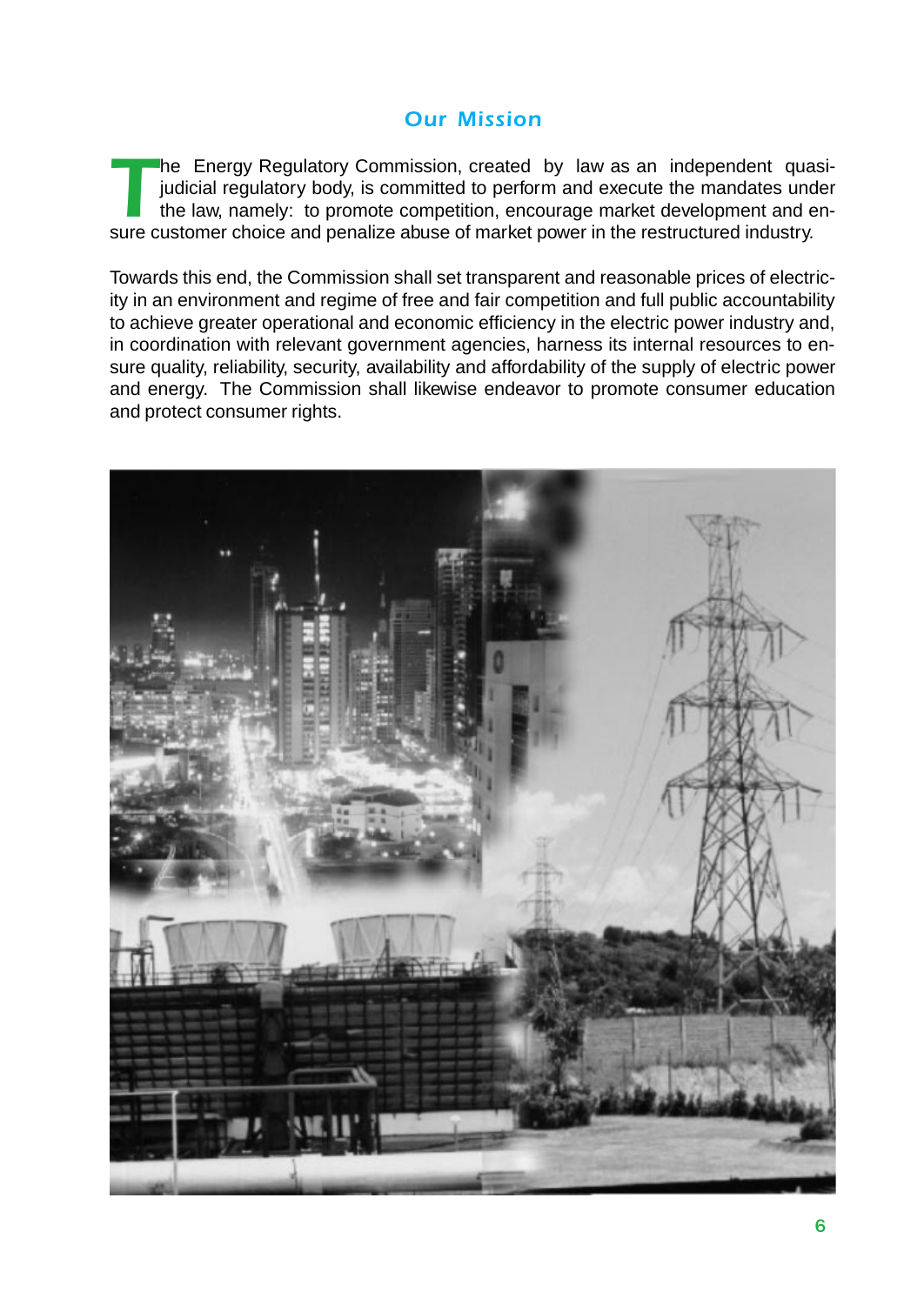#### *ERC Major Powers and Functions*

- 1. Pursuant to Section 43 of the Act and the EIRA Implementing Rules and Regulations, the ERC shall have the responsibility of promoting competition, encouraging market development, ensuring customer choice and penalizing abuse of market power in the electricity industry. To carry out this undertaking, it shall, pursuant to Sections 43 and 45, promulgate necessary rules and regulations authorized thereby, including Competition Rules, and impose fines or penalties for any non-compliance with or breach of the Act, these Rules and the rules and regulations which it promulgates or administers as well as other laws it is tasked to to implement/enforce.
- 2. The ERC shall, after public hearings, determine, fix and approve Transmission and Distribution Wheeling Charges, and Retail Rates through an ERC established and enforced methodology setting the same, to promote efficiency and non-discrimination. It shall fix and regulate the rates and charges to be imposed by Distribution Utilities on their Captive End-Users including self-generating entities.



The ERC faces tremendous challenges in a restructured electric industry.

- 3. The ERC shall grant, revoke, review and modify the certificates of compliance to generation companies and the licenses to suppliers of electricity in the contestable market pursuant to Sections 6, 29, and 43 (e).
- 4. Pursuant to Section 43 (b), in order to facilitate the provision of an efficient, reliable and quality electric service, the ERC shall enforce a national Grid Code and a Distribution Code that shall include performance standards and the minimum financial capability standards and other terms and conditions for access to and use of the transmission and distribution facilities.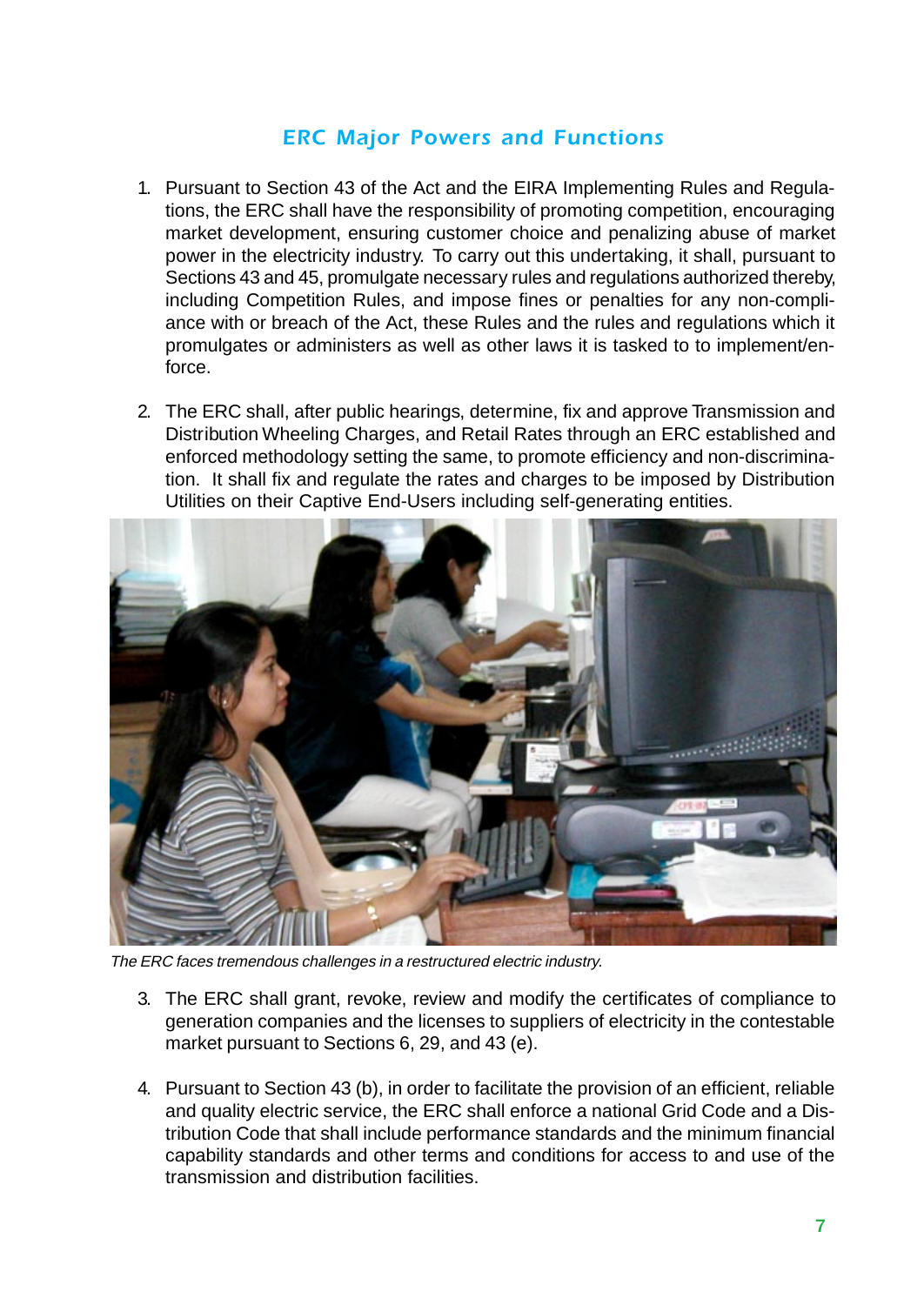- 5. There shall be authorized eligible Generation Companies, Distribution Utilities, Suppliers, End-Users and other similar entities to become members of the WESM. Pursuant to Section 43 (c), the ERC shall enforce the rules and regulations governing the operations of WESM and the activities of the WESM operator and other WESM participants, for the purpose of ensuring a greater supply and rational pricing of electricity.
- 6. ERC shall ensure that the Industry Participants and NPC functionally and structurally unbundle their respective business activities and rates and determine the levels of cross subsidies in the existing retail rates until the same is removed in accordance with the sectors as identified in and as required by Sections 5, 36 and 74 of the Act.
- 7. ERC shall set a Lifeline Rate for the Marginalized End-Users.
- 8. The ERC shall promulgate rules and regulations prescribing the qualifications of Suppliers which shall include among others their technical and financial capability and credit worthiness.
- 9. The ERC shall determine the electricity End-users comprising the Contestable and Captive Markets.
- 10. It shall also be empowered to issue such other rules that are essential in the discharge of its functions as an independent quasi-judicial and quasi-legislative body.



The ERC shall handle consumer complaints and ensure adequate promotion of consumer interests.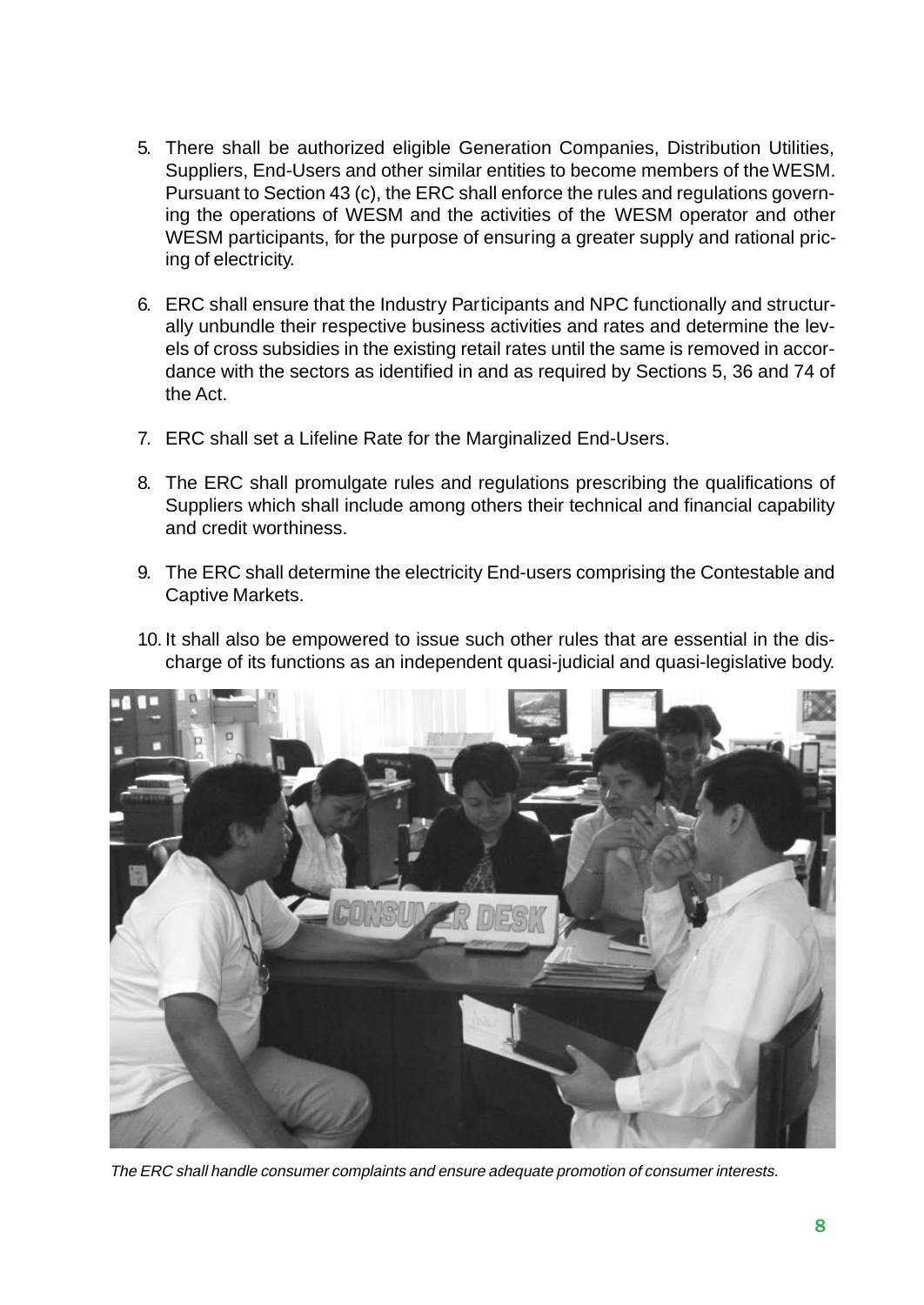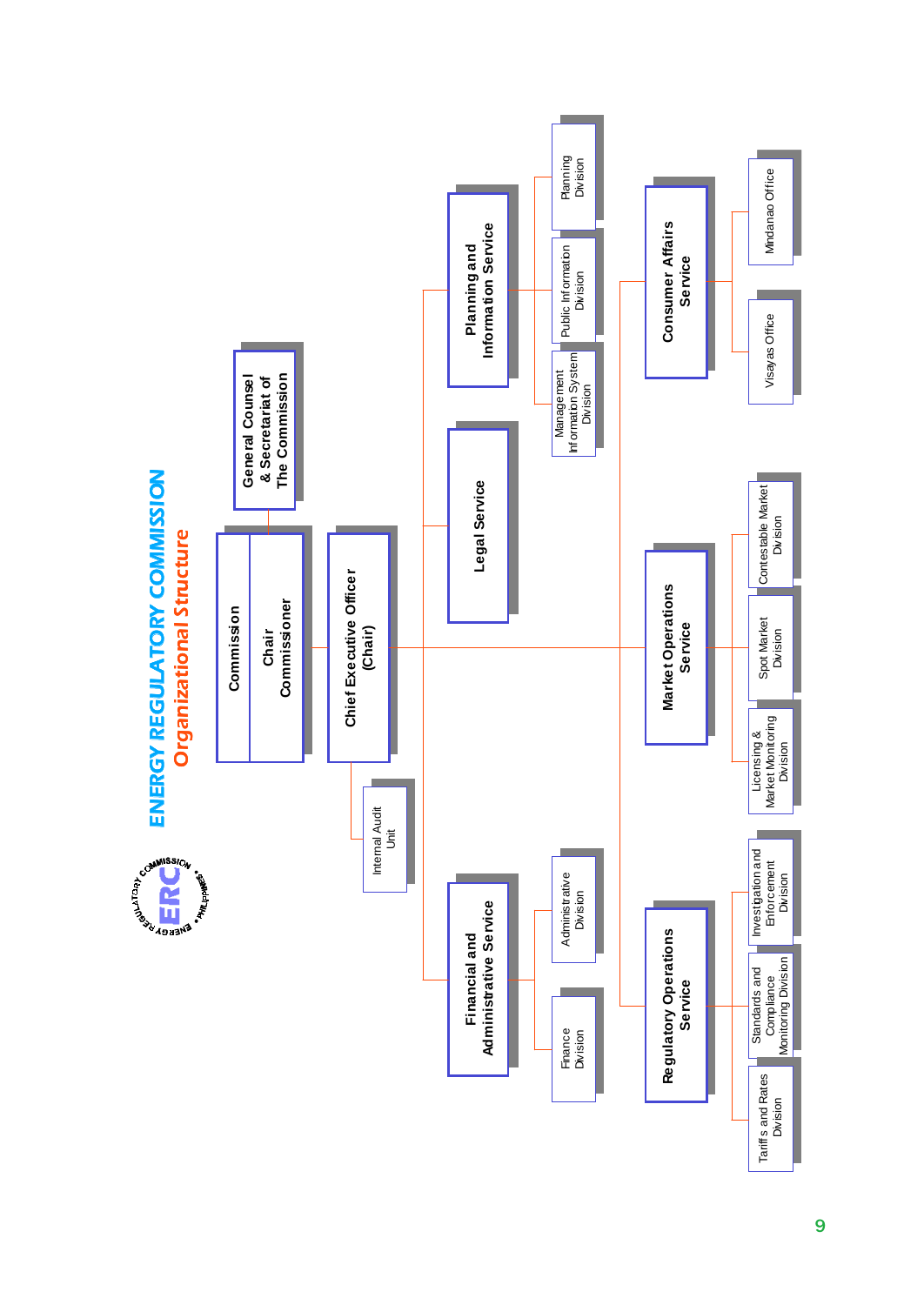#### *Members of the Commission*



**FE B. BARIN** Chairman



**MARY ANNE B. COLAYCO** Commissioner



**OLIVER B. BUTALID** Commissioner



**LETICIA V. IBAY Commissioner** 



**CARLOS R. ALINDADA** Commissioner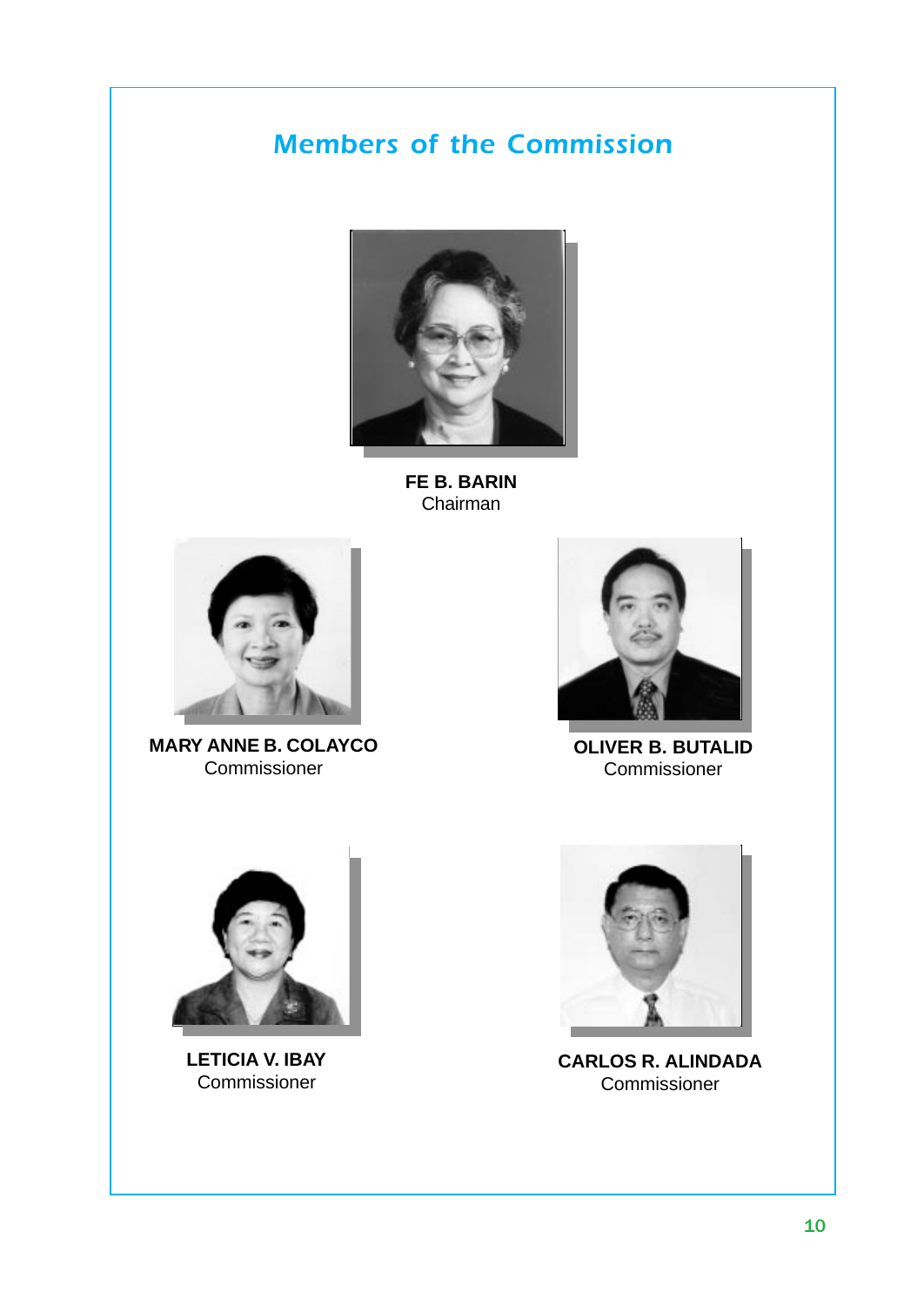# *Highlights Highlights of the 2001 of the 2001 Accomplishments Accomplishments*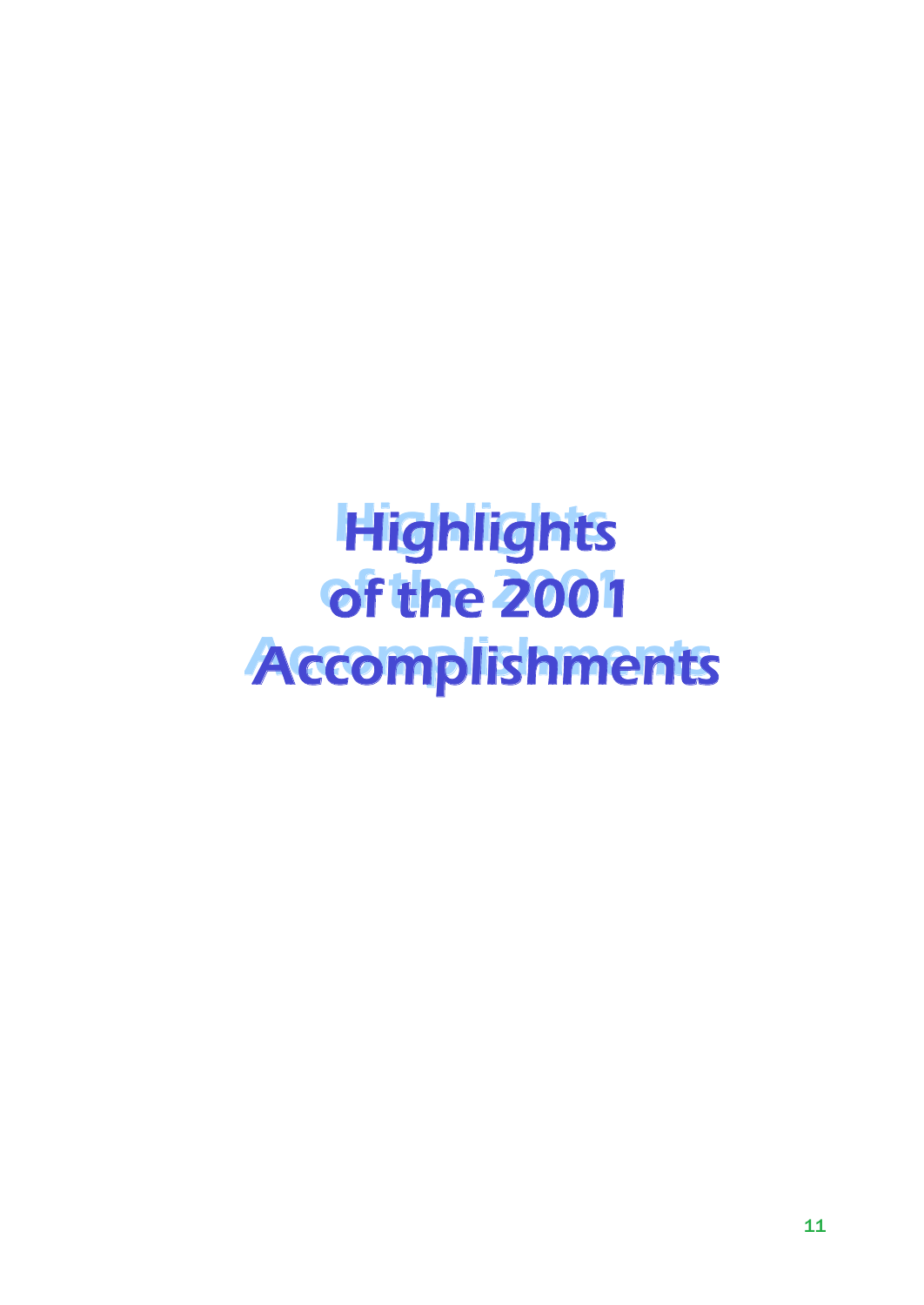#### *Mandated Rate Reduction of P0.30/kWh*

t a time when the prices of basic commodities are rising, a rate reduction of thirty<br>centavos per kilowatt-hour (P0.30/kWh) gave the residential customers some re-<br>lief. centavos per kilowatt-hour (P0.30/kWh) gave the residential customers some relief.

The mandated rate reduction was implemented through ERB Resolution No. 2001-04 in implementation of Section 72 of Republic Act No. 9136 which provides, thus: "Upon the effectivity of this Act, residential end-users shall be granted a rate reduction from NPC rates of P0.30 per kWh. Such reduction shall be reflected as a separate item in the consumer billing statement."

NPC was directed to reduce its rates to distribution utilities sourcing their power supply entirely from NPC by an amount which, when passed on to the residential customers of said distribution utilities, will be equivalent to P0.30 per kWh effective with respect to its June 26 to July 25, 2001 billing cycle. For distribution utilities that obtain a portion of their power supply from sources other than NPC, the said reduction shall be proportionate to NPC's contribution to their power supply requirements.

In turn, concerned distribution utilities shall pass on the said NPC rate reduction by correspondingly reducing their rates to residential customer by (a) P0.30 per kWh for distribution utilities sourcing their power supply entirely from NPC, and (b) an amount proportionate to NPC's contribution to their power supply requirements in the case of distribution utilities sourcing only a portion of such requirements from NPC.

The rate reduction was intended to be revenue-neutral, which means that the distribution utility shall not be made to suffer a revenue loss or obtain any profit by reason of such reduction.

| <b>Full</b>       | <b>Partial</b>    | N <sub>0</sub>    | <b>No. of Electric</b> |
|-------------------|-------------------|-------------------|------------------------|
| <b>Submission</b> | <b>Submission</b> | <b>Submission</b> | <b>Utilities</b>       |
| 57                | 60                | 19                | <b>136</b>             |

#### Table 1. Mandatory Rate Reduction Based on Actual Consumer Bills As of December 2001

As of December 31, 2001, out of 136 electric utilities covered by the legal mandate to enforce the mandated rate reduction (MRR), 42% (57 utilities) have submitted their proof of compliance to the Commission, 44% (60 utilities) have partial submission, and 14% (19 utilities) have not submitted their proof of compliance (Table 1). Those with no submission does not mean that they have not complied with Section 72 of R.A. No. 9136. Some utilities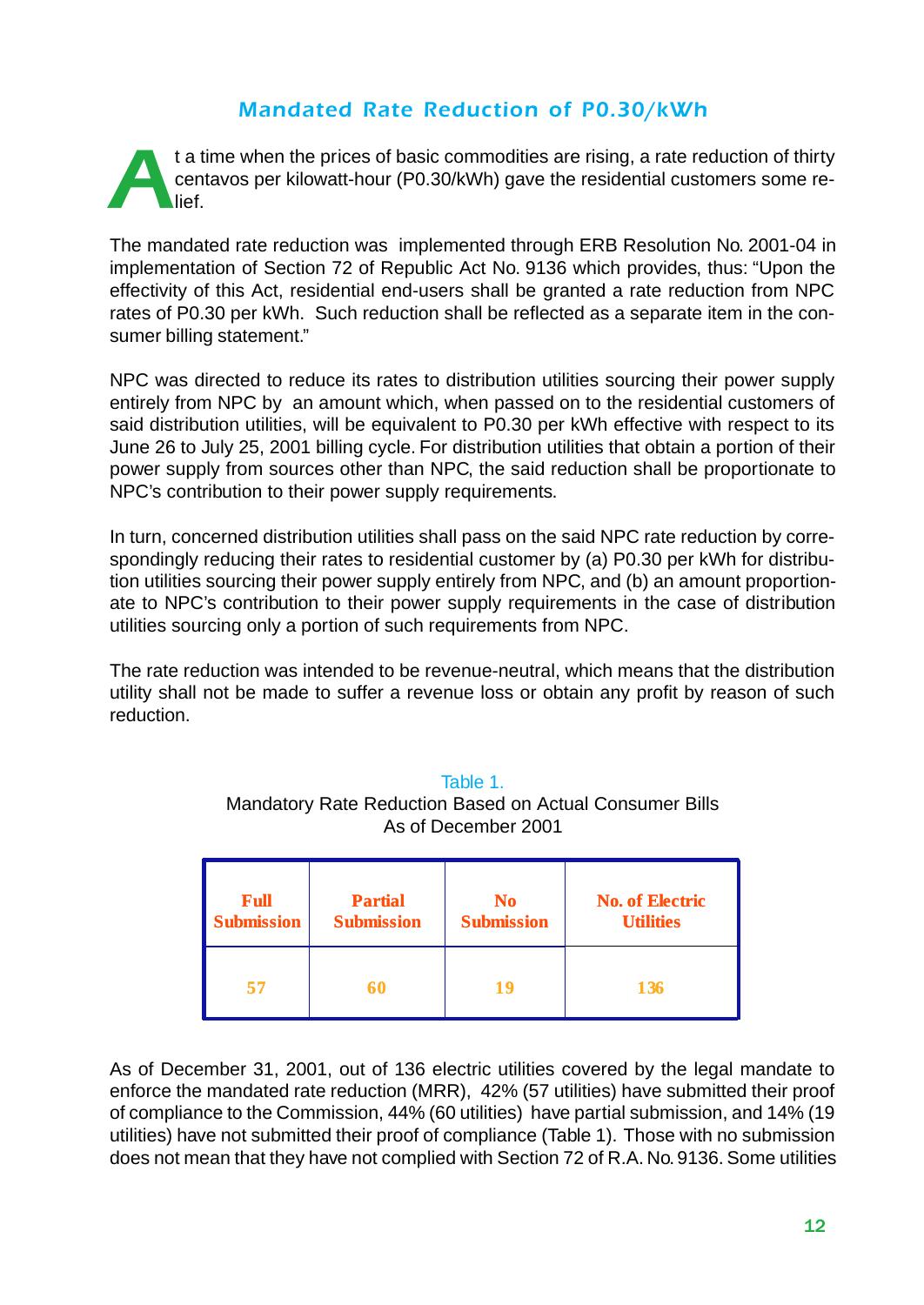have already been implementing the MRR as shown in their customer bills, but they have not yet submitted their proof of compliance to the Commission.

In pursuance of its mandate, ERC has been continuously monitoring the implementation by the electric utilities of the P0.30 per kWh mandated rate reduction.

#### *ERC Formation and Constitution*

The law creating the Energy Regulatory Commission (ERC) took effect on June 26, 2001, but the Commission was not constituted until the assumption into office by a majority of the members of the Commission on August 15, 2001.

In September 2001, ERC Chairman Fe B. Barin submitted for the approval by Her Excellency, President Gloria Macapagal-Arroyo the new organizational structure and plantilla positions, together with the new schedule of compensation necessary to carry out the powers and functions of the ERC.

Towards the end of the year, the ERC Formation Proposal was approved by the President per Memorandum of the President dated November 13, 2001. The new organization has eight (8) services/offices; fourteen (14) divisions/offices including the internal control unit and two hundred eleven (211) positions to handle the support and line functions.

As to the position classification, the same class titles including the leveling of positions as found in the Index of Occupational Services, as well as the categorization of the classes of positions as Executive, Managerial, Professional/Technical and Rank-and-File had been adopted. The proposed salary schedule for basic pay was likewise approved, the ERC being exempted from the coverage of the Salary Standardization Law (SSL).

The positions were published in the CSC Bulletin of Vacant Positions on December 2001.

The Commission strictly observed the provision of R.A. No. 9136 on giving preference to hiring ERB personnel, which states thus: "The existing personnel of the ERB, if qualified, shall be given preference in the filling up of plantilla positions created in the ERC, subject to existing civil service rules and regulations."

To implement and give meaning to the provision of this law, interview and testing of ERB applicants commenced in November 2001 to allow for processing their applications ahead of other applicants.

As of December 31, 2001, ERB employees were still on hold-over capacity, but the Commission expected to fill up the ERC positions by February 2002.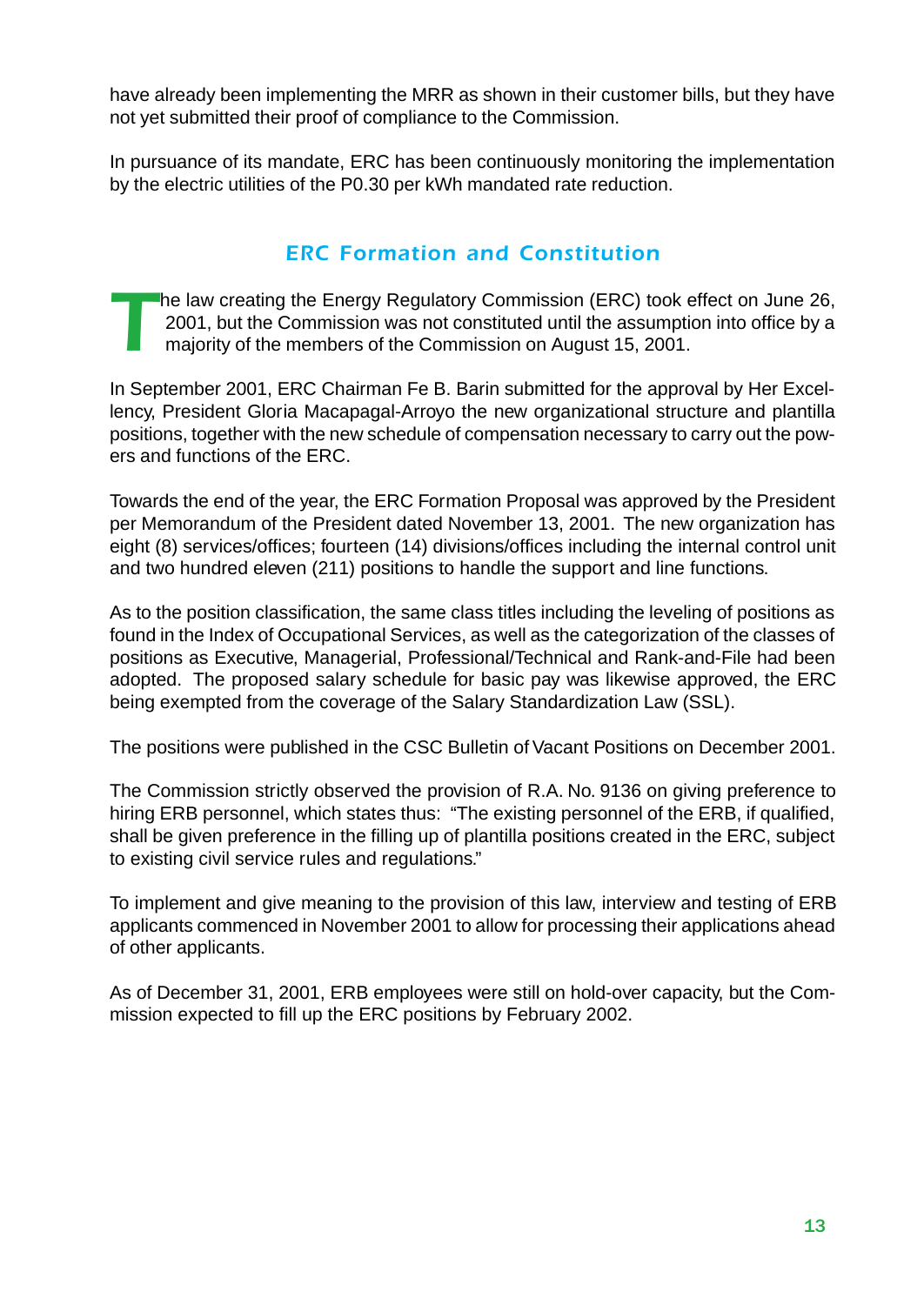#### *Promulgation of the Rules and Regulations on De-monopolization and Shareholding Dispersal*

**Pursuant to Section 28 of R.A. No. 9136, the ERC adopted and promulgated the Rules and Regulations on De-monopolization and Shareholding Dispersal on August 24, 2001.** and Regulations on De-monopolization and Shareholding Dispersal on August 24, 2001.

The Rules was promulgated consistent with the constitutional mandate for dispersal of ownership and de-monopolization of public utilities.

De-monopolization refers to the process of removing control of by a stockholder and related interests in distribution utility through sale, transfer, or other modes of disposition of their stockholding in excess of the ceiling prescribed in the Act.

On the other hand, Dispersal of Ownership refers to the sale, transfer or other modes of disposition of the stock ownership of persons, natural or juridical, including directors, officers, stockholders, and their related interests in a distribution utility and their respective holding companies.

The divestment rules provide that the holdings of any person, natural or juridical, including directors, officers, stockholders and their related interests in a distribution utility and their respective holding companies shall not exceed twenty-five (25%) percent of the total voting shares of stock. As such, any holding in excess of the ceiling prescribed in the Rules shall be divested accordingly.

Exempted from the divestment of shareholdings is the distribution utility or the company holding the shares or its controlling stockholder/s whose shares are already listed on the PSE at the time of the effectivity of R.A. 9136.

The period of divestment for distribution utilities is as follows:

- 1. Distribution companies with peak demand of more than 10 MW, whose directors, officers, stockholders and their related interests together with their respective holding companies, own more than twenty-five (25%) percent of the total voting shares of stocks, are directed to cause the listing of their common shares of stock on the PSE within three (3) years from the effectivity of these Rules, but not later than five (5) years from the effectivity of R.A. 9136.
- 2. Small Distribution Companies whose directors, officers, stockholders and their related interests together with their respective holding companies own more than twenty five (25%) percent of the total voting shares of stocks are required to list their shares on the PSE within five (5) years from the effectivity of R.A 9136.

In case these small distribution companies shall have new directors, officers, stockholders and their related interests together with their respective holding companies owning more than twenty five (25%) percent of their total voting shares of stock, they are required to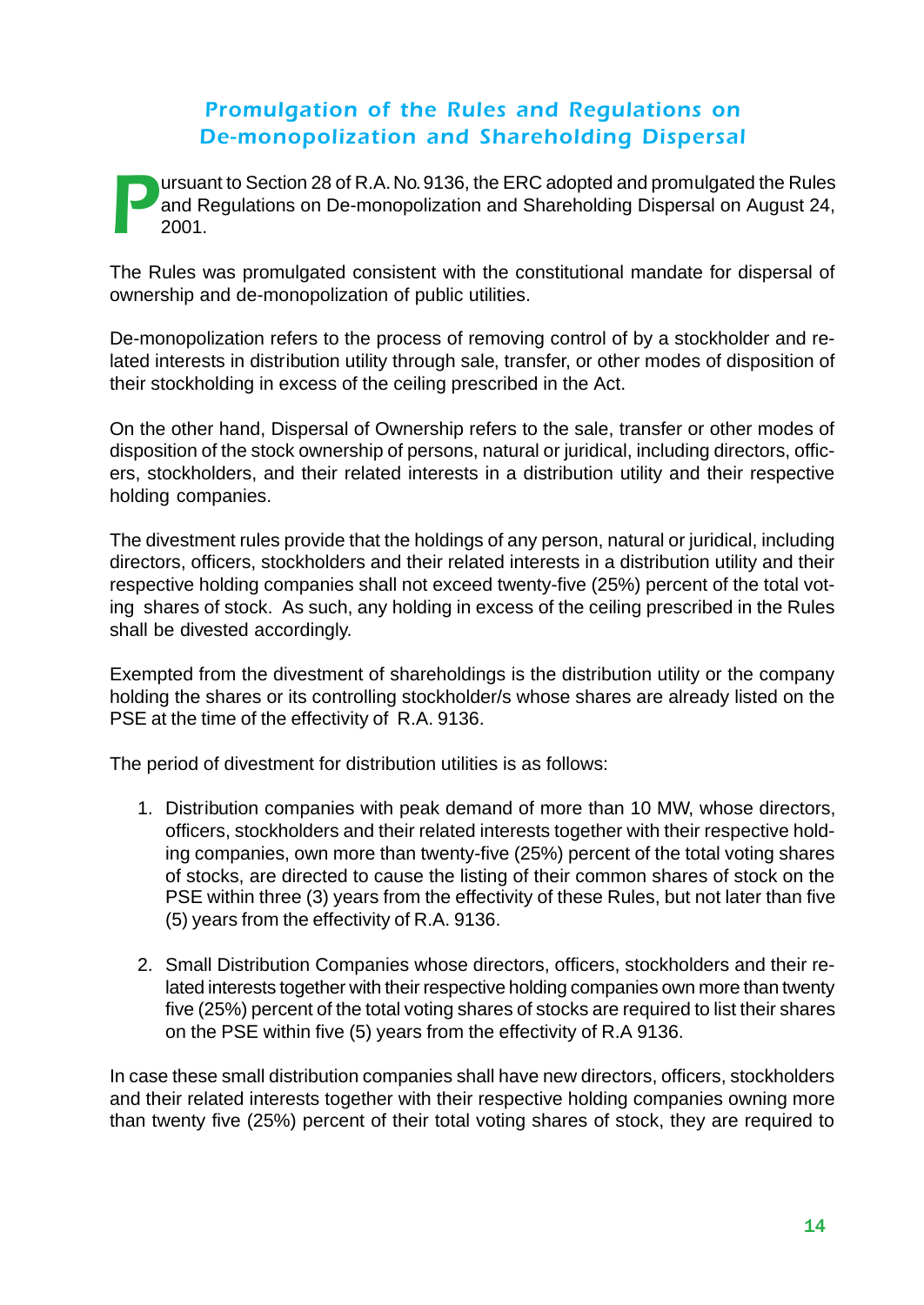undertake such listing within five (5) years from the time said stockholders acquire ownership and control over the companies.

Before the distribution utilities could be listed in the PSE, they are required to register all of their stocks and securities with the Securities and Exchange Commission (SEC), unless these utilities are exempted.

The Commission required the concerned utilities to submit reports to ERC within sixty (60) days upon listing of their common shares of stock on the PSE on the extent of their compliance to these rules together with Certification from the PSE showing the number of shares listed, names of the shareholders presently owning the said shares and other relevant information for monitoring and verification purposes.

After a meeting with the Joint Congressional Power Commission (JCPC), the Commission is considering the amendment of the subject Rules to fast track the period of divestment for distribution utilities with the end in view of giving full force and effect to the spirit and letter of the Constitutional mandate for the State to encourage equity participation in public utilities by the general public and Sec. 28 of R.A. No. 9136.

#### *Formulation of Uniform Filing Requirements (UFR) for Purposes of Unbundling the Rates*

**Pursuant to Section 36 of R.A. No. 9136, NPC and each distribution utility shall file with the Commission within six (6) months from the effectivity of said Act (which is on or before December 26, 2001) its unbundled rate** with the Commission within six (6) months from the effectivity of said Act (which is on or before December 26, 2001) its unbundled rates, which must be reflective of the cost of providing electricity service using the twelve-month period ending December 31, 2000 as base year.

 FY 2000 was used as test year for a closer estimate of the real economic cost of providing service to utility customers since the passage of R.A. No. 9136 in June 2001.

To promote consistency and completeness in the rate filings, the Commission provided the Uniform Filing Requirements (UFR) in CD-Rom format. The UFR was merely a helpful tool to identify and separate the costs related to the functions of Generation, Transmission,



The staff of the Commission are busy working on the unbundling rates applications of distribution utilities.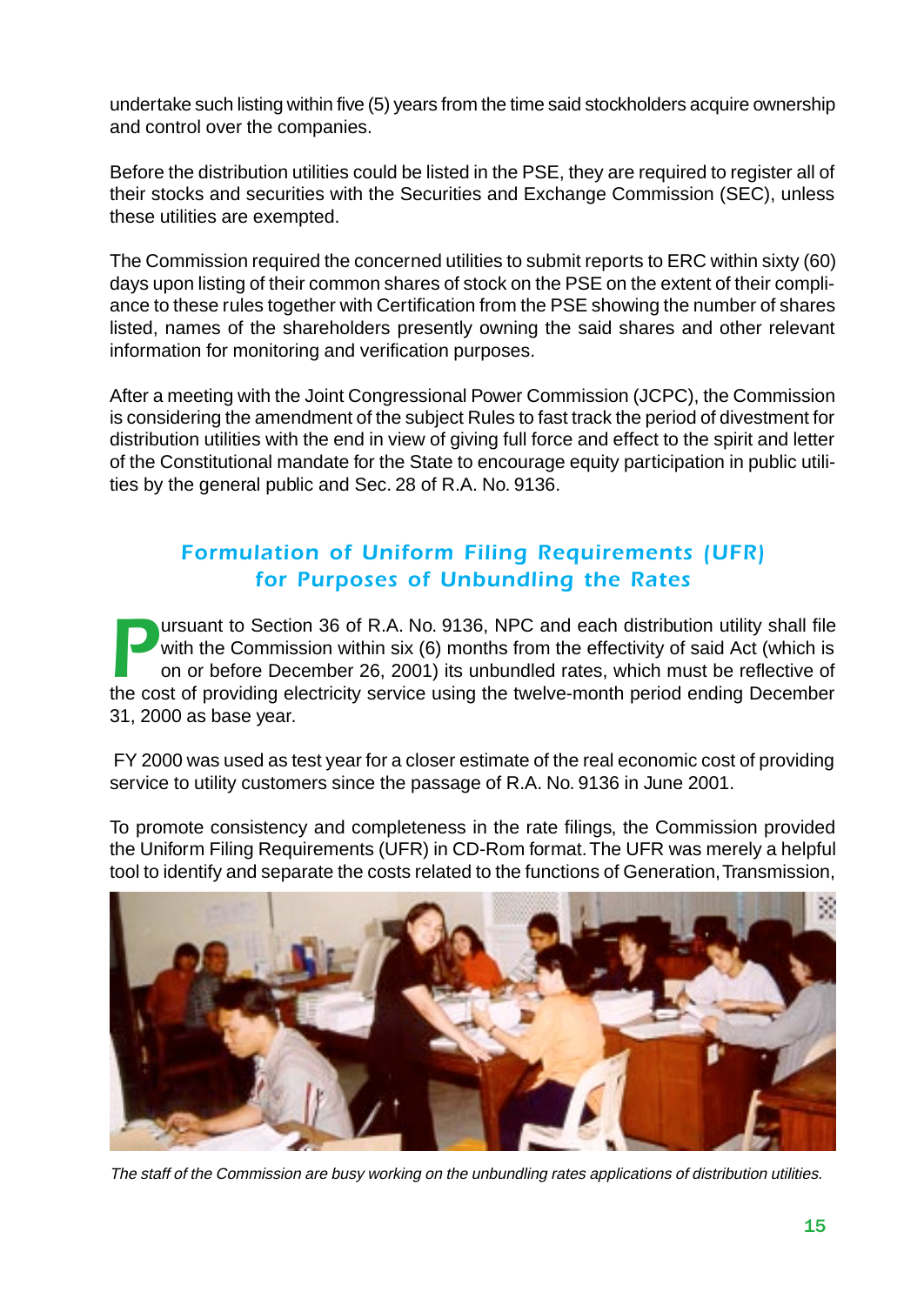Distribution and Supply of NPC and each distribution utility. Each entity was allowed to present its proposal on the relevant R.A. 9136 issues that affect them.

Using the UFR, the distribution utilities were required to provide ERC with complete data to analyze their revenue requirements, rate base, cost of capital, functionalization factors, billing determinants, cross subsidies, system losses, customer class allocation, rate design, rate schedules , lifeline rates and other relevant information.

Of the 138 distribution utilities, 93% of the electric cooperatives and 79% of the private utilities submitted their unbundled rates applications as of December 26, 2001.

| <b>Private</b><br><b>Utilities</b> | <b>Electric</b><br><b>Cooperatives</b> | <b>NPC Main/</b><br><b>NPC SPUG</b> | <b>No Filings</b> | <b>Total</b> |
|------------------------------------|----------------------------------------|-------------------------------------|-------------------|--------------|
| 15                                 | <b>112</b>                             |                                     | 12                | 141          |

#### Table 2. Filing of Unbundled Rates Applications As of December 26, 2001

#### *Promulgation of a National Grid Code and a Distribution Code*

The major focus of the responsibilities of ERC is quality of service regulation. To enable ERC to perform this task, the law requires it to promulgate and enforce the Philippine Grid and Distribution Code (PGDC). Thus, on enable ERC to perform this task, the law requires it to promulgate and enforce the Philippine Grid and Distribution Code (PGDC). Thus, on December 19, 2001, ERC approved Resolution No. 115 adopting the Philippine Grid Code and the Philippine Distribution Code consistent with the policy objectives of the government in undertaking the reform of the electric power industry which include among others:

- (a.) To ensure quality, reliability, security and affordability of the supply of electric power, and
- (b.) To protect the public interest as it is affected by the rates and services of electric utilities and other providers of electric power.

The PGDC was likewise adopted to enable ERC to promote competition, encourage market development, ensure customer choice and penalize abuse of market power in the restructured electric power industry.

The PGDC shall include standards for the National Transmission Corporation (TRANSCO) and/or its operations and maintenance concessionaire, Distribution Utilities and Suppliers, and financial capability standards for the Generating Companies, the TRANSCO, Distribution Utilities and Suppliers.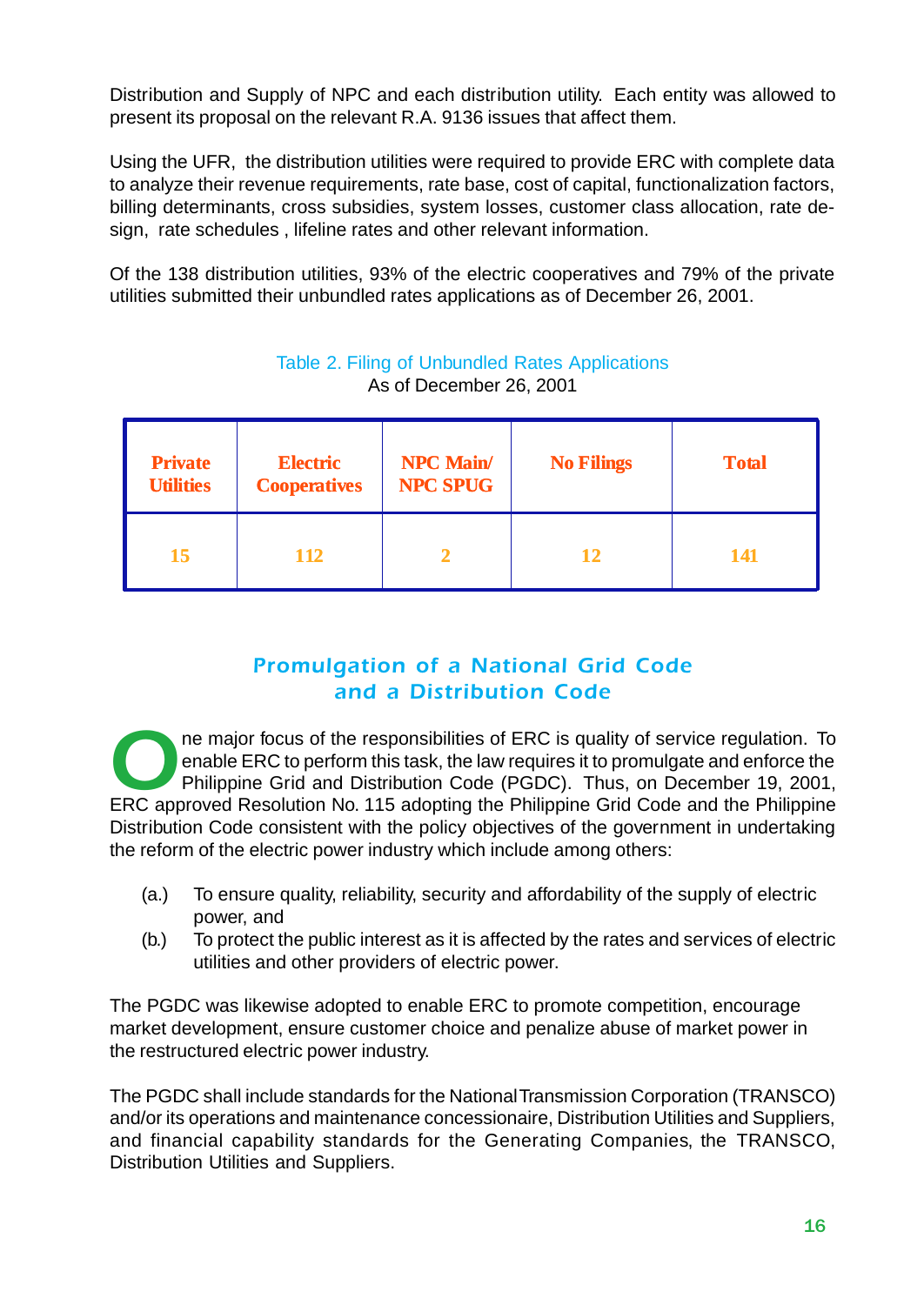**The Philippine Grid Code** (PGC). This Code establishes the basic rules, requirements, procedures and standards that will ensure the safe, reliable, secured and efficient operation, maintenance, and development of the high-voltage backbone Transmission Systems in the Philippines. The Grid Code identifies and recognizes the responsibilities and obligations of three (3) key independent functional groups, namely (a) Grid Owner, (b) System Operator, and (c) Market Operator.

The Grid Code is intended to be used with the Market Rules of the WESM to ensure the safe, reliable, and efficient operation of the Grid.

The abovementioned functional groups and all Users of the Grid must comply with all the provisions of the Grid Code. For instance, all Grid Users must follow the instructions and orders of the System Operator to ensure the reliable operation of the Grid. The System Operator will work closely with the Market Operator to dispatch the generation schedule and provide the necessary support in satisfying the technical and operational requirements of real-time control of the Grid.

Moreover, the Grid Code provides a mechanism through the Grid Management Committee (GMC) by which affected parties are represented in reviewing and making recommendations pertaining to connection, operation, maintenance, and development of the Grid. The mode of settlement of Grid Code disputes through a Grid Code Resolution Panel, relieves the affected parties from the litigious regulatory intervention. ERC need not monitor the dayto-day operations of the Grid.

**The Philippine Distribution Code** (PDC). This Code shall provide for the basic rules, requirements, procedures and standards that will ensure the safe, reliable, secured and efficient operation, maintenance, and development of the electric Distribution Systems in the Philippines. The Distribution Code will be used with the Philippine Grid Code and the Market Rules of the WESM to ensure the safe, reliable, and efficient operation of the total electric energy supply system in the Philippines.



The promulgation of the Philippine Grid Code and the Philippine Distribution Code by the ERC is considered a milestone in improving the quality of utility services.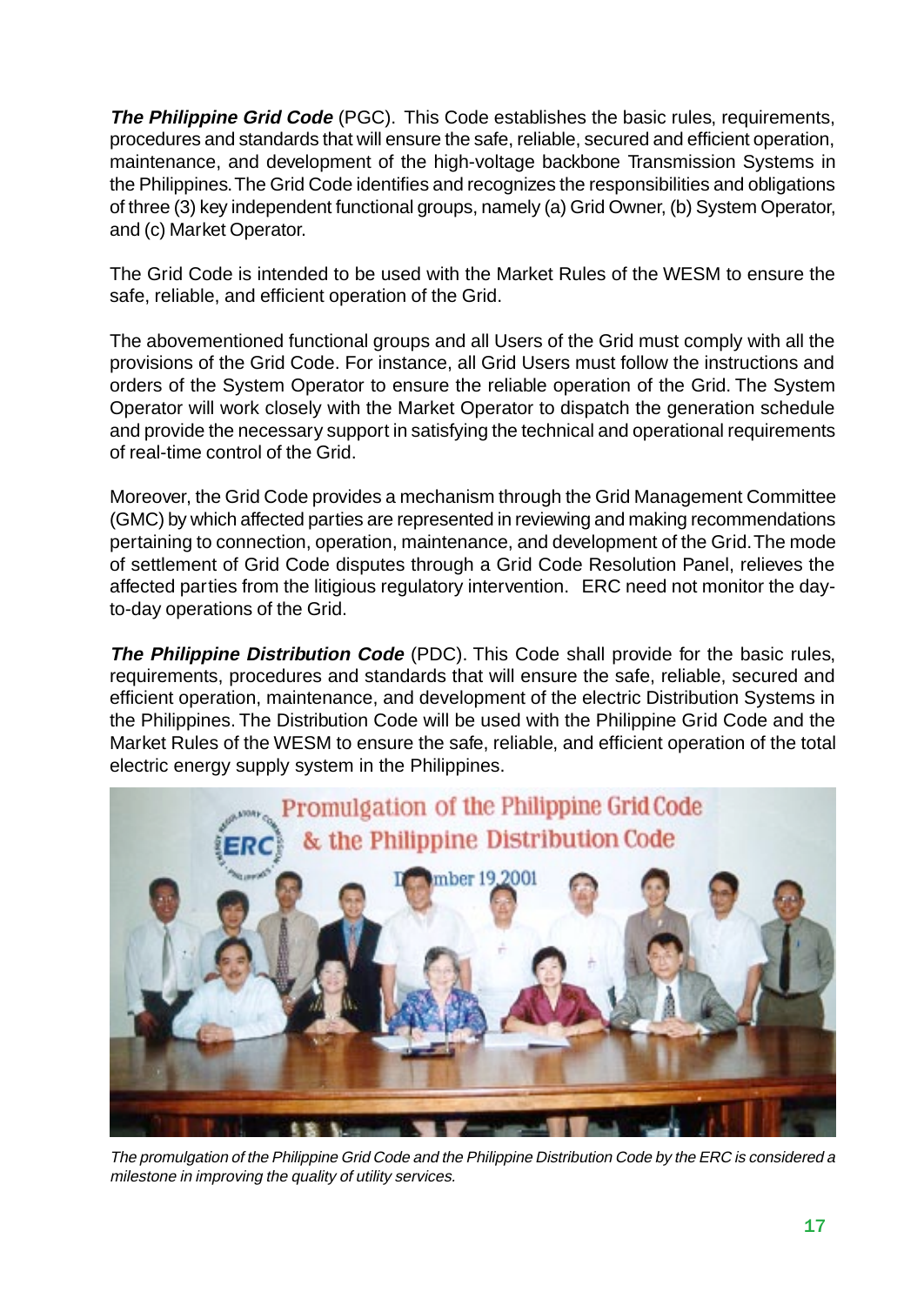The Distribution Code defines the technical aspects of the working relationship between the Distributors and all Users of the Distribution System. Distributors must provide electricity service to the Users at acceptable levels of power quality and customer service performance. On the other hand, the Users must comply with certain rules and standards to avoid any adverse effect on the Distribution System.

Likewise, the Distribution Code provides a mechanism through the Distribution Management Committee (DMC) by which all affected parties are represented in reviewing and making recommendations pertaining to the connection, operation, maintenance, and development of the Distribution System. ERC need not monitor the day-to-day operations of the Distribution Systems.

**Utility Compliance Plan**. The Grid Code requires the Grid Owner and System Operator to submit to the ERC within six (6) months from the effectivity of the Code statement of their compliance with the technical and performance standards prescribed in the Grid Code.

On the other hand, under the Distribution Code, the Distributors are likewise given the same period within which to submit a statement of their compliance with the technical and performance standards prescribed in the Grid Code and Distribution Code.

Where the Grid does not comply with specific provisions of the Grid Code, the Grid Owner and the System Operator shall submit to the ERC, for approval, a plan to comply with the technical and performance standards. The ERC shall, after notice and hearing, prescribe a compliance period for the Grid Owner and System Operator.

Distributors which do not comply with any of the prescribed technical specifications and performance standards shall submit to the ERC a plan to comply, within three (3) years, with said prescribed technical specifications and performance standards.

The Commission is empowered to ensure appropriate sanctions, fines, or penalties on those who fail to submit a feasible and credible plan or those who fail to implement the same.

#### *Adjudicatory Services*

For Fiscal Year 2001, the ERC/ERB conducted 1,256 hearings, rendered 42 deci-<br>sions, issued 1,500 orders and 583 memo endorsements, and answered 775 letter-<br>requests. sions, issued 1,500 orders and 583 memo endorsements, and answered 775 letterrequests.

The decisions rendered by the Board/Commission consisted largely of application of a distribution utility, particularly Meralco, for the issuance of certificates of public convenience and necessity (CPCNs) for the operation of electric service in its franchise area.

Others are decisions on application for approval of power purchase agreement, application for approval of demand side management (DSM) plan, violation of ERB orders, rules and regulations, application for approval of the proposed joint agreement and special rate with provisional authority, application for the approval of a loan facility and promotional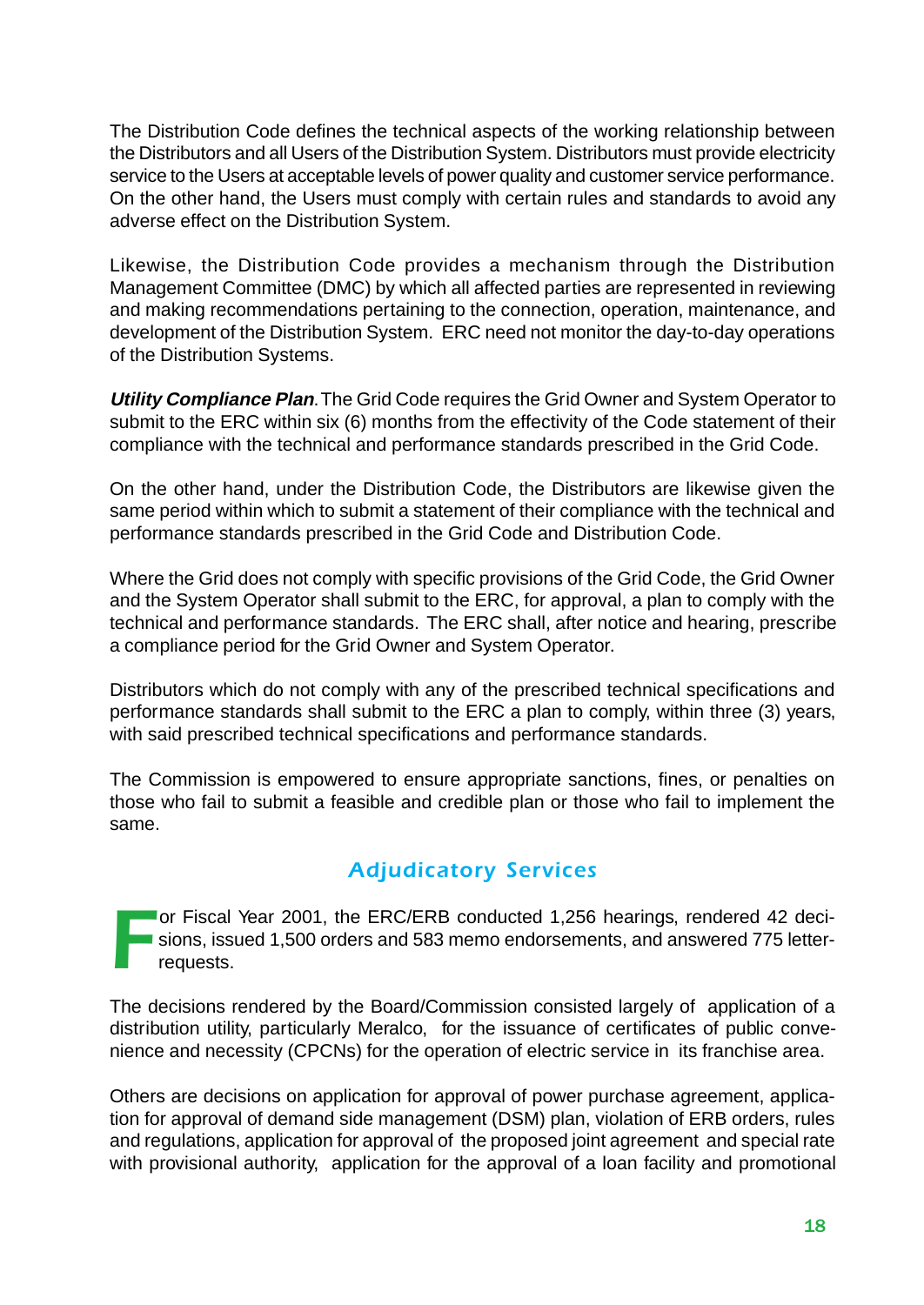

The ERC, in the exercise of its investigative and quasi-judicial powers, shall act against any participant or player in the energy sector for violations of any law, rule and regulation governing the same.

rate program, application for authority to increase rates with provisional authority, application for authority to purchase, install and operate an electric facility, application for the approval of the sound value appraisal of applicant's properties, and other matters.

Orders consisted of initial and subsequent setting of hearings, interlocutory orders, and other similar orders which are not classified as decisions.

#### *Revision/Amendment of the 1996 Demand-Side Management (DSM) Regulatory Framework*

he ERB adopted in 1996 a DSM Regulatory Framework which outlined the filing requirements for the utilities. It requires the filing of a DSM plan by each utility once every two (2) years.

The Philippine's DSM initiatives have evolved more slowly than originally envisioned. This is so because the industry believed that there is a need to revise or amend the framework to further encourage the electric utilities to adopt DSM.

Two energy policy initiatives, DSM and restructuring, appeared to have come into short– term conflict, until the passage of R.A. 9136 which renewed the government's commitment to promoting the efficient use of electricity and other modalities of demand-side management.

During the start of the second  $(2^{nd})$  quarter of 2001, the ERB has entered into an agreement with the International Finance Corporation/Iberpacific, Inc., being the executing agency of the Efficient Lighting Initiative (ELI) program of the Restructured Global Environment Facility (GEF) of the United Nations, wherein ELI will undertake regulatory intervention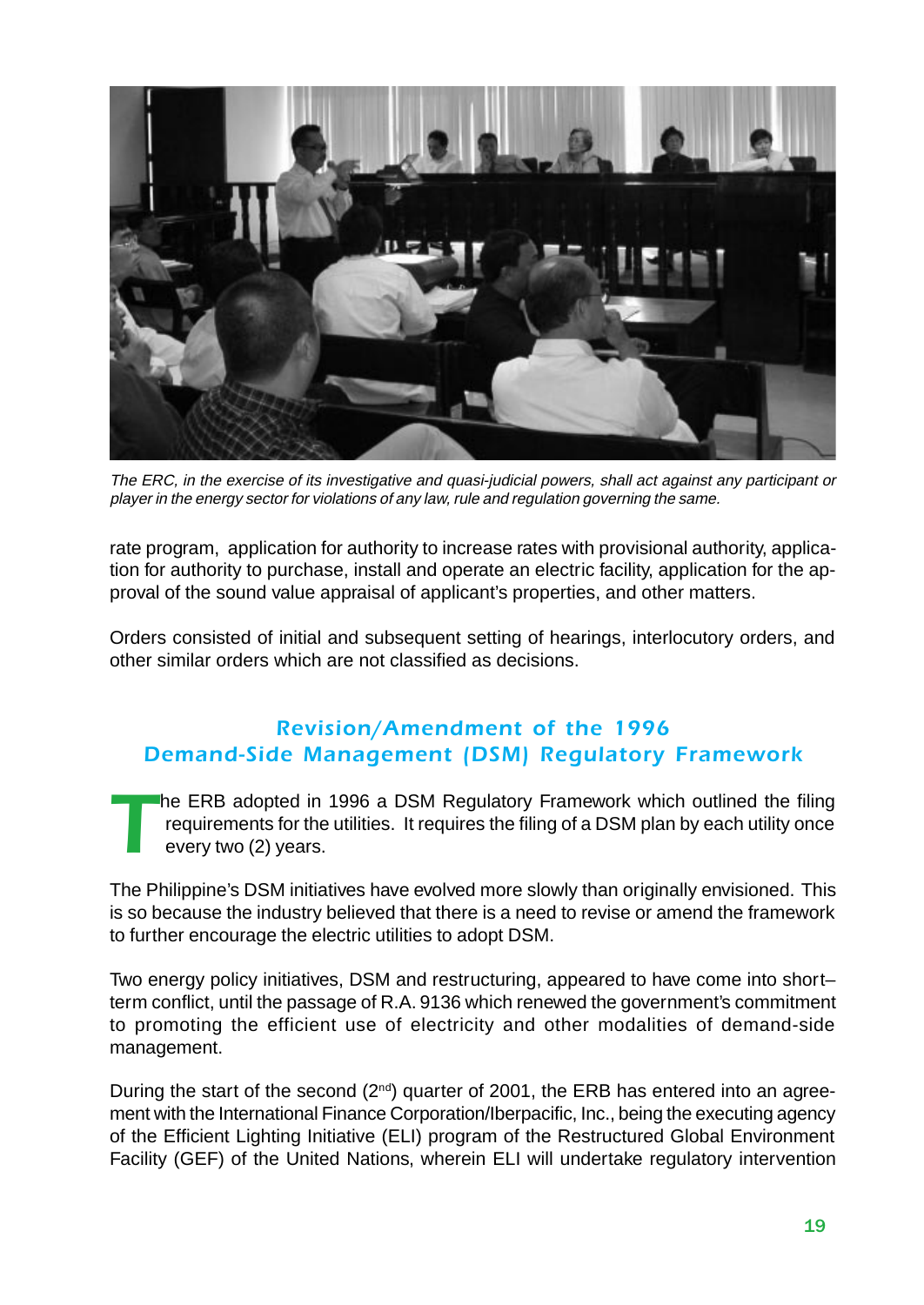activities to encourage DSM activities by utility companies through the possible supplement, amendment and improvement of the existing DSM Framework, by making explicit the cost recovery methodologies/mechanisms for DSM program expenses and lost revenues, and by providing incentive mechanisms for the conduct of DSM activities.

Strategically, the ERB believed that the amendment of the 1996 DSM framework through a collaborative process involving other interested parties is the best way to develop recommended measures which will benefit the utilities, their customers and the public interest. A collaborative process, conducted within the context of the Pre-Hearing Conference requirement of the ERB's Rules of Practice and Procedure, was adopted in furtherance of the Board's commitment to prevent or reduce lengthy and potentially expensive litigation.

A total of five (5) collaborative meetings were held to discuss the various issues besetting the implementation of DSM in the Philippines. It was participated in by representatives from the electric distribution utilities, independent power producers, National Power Corporation (NPC), government agencies, non-government organizations (NGOs), environmentalists and consumer groups.

The signing of the Stipulation and Agreement by the stakeholders on October 26, 2001, culminated the four-month collaborative process. Said stipulation represents a negotiated settlement of the involved parties on specific issues during the collaborative process.

It is expected that upon adoption by the Energy Regulatory Commission of the proposed amendments, the electric utilities will pursue their implementation of DSM programs. DSM program is expected to benefit electric utilities through lowered cost of service, improved operating efficiency, reduced capital requirements and enhanced consumer services. DSM will also benefit the ratepayers and the society in general, through reduced costs and improved value of service.



ERC Chairman Fe B. Barin (second from right) and Commissioner Carlos R. Alindada (right) witness the signing of Stipulation and Agreement of the industry stakeholders, culminating the four-month DSM collaborative process.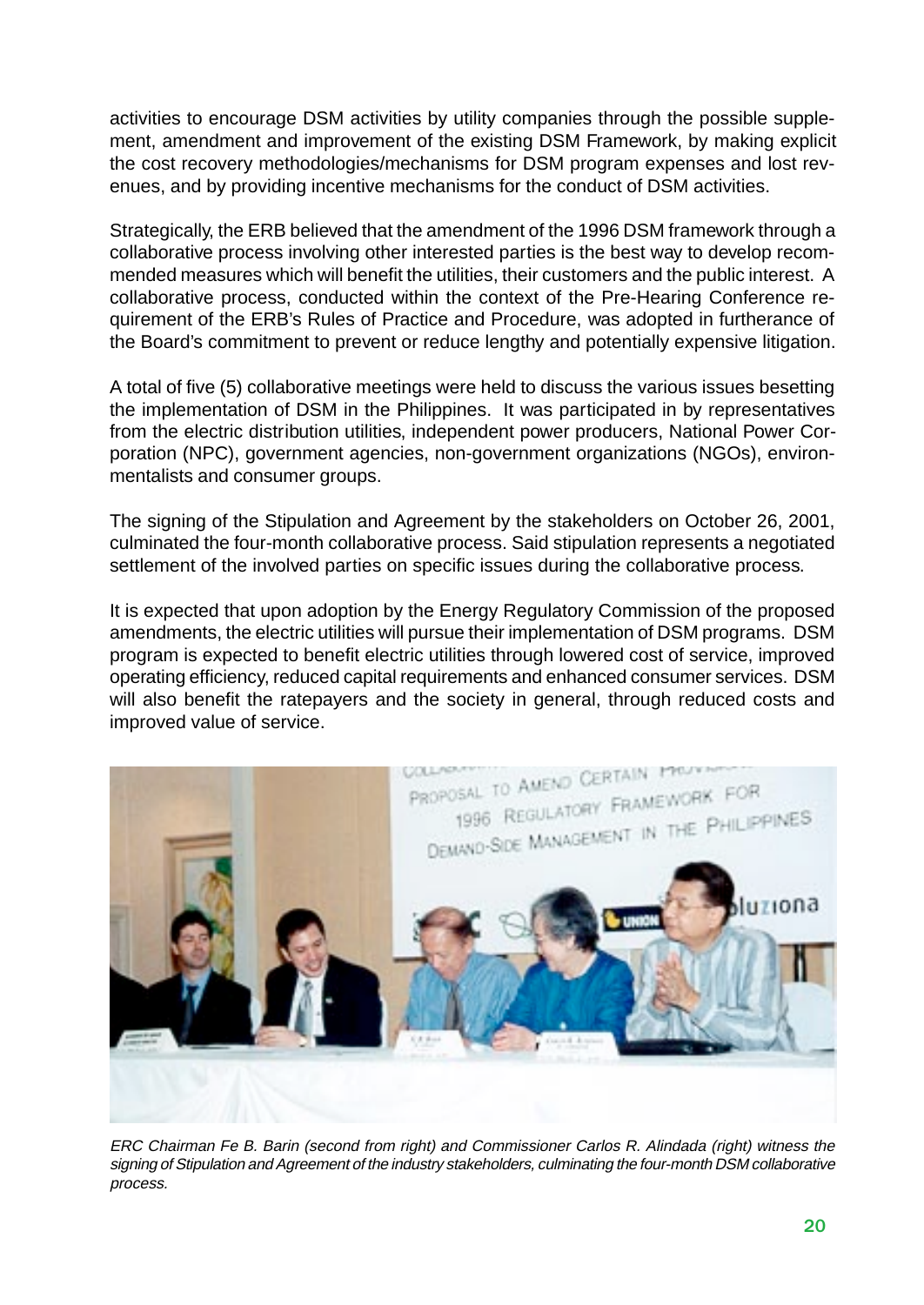#### *Other Major Accomplishments for 2001*

- 1. evaluation of 46 rate cases, 1,642 rate-related cases and 2,748 cost adjustments to assure that utility rates are just and reasonable;
- 2. conduct of 138 monitoring activities to assure the compliance of the electric utilities with the Commission's authorized rates;
- 3. testing and sealing of 504,988 watt-hour meters to assure consumers that watt-hour meters register correct and accurate reading;
- 4. holding of 133 inspections of electric facilities to assure the public that the electric utilities operate, maintain and provide safe, adequate, efficient and continuous electric service;
- 5. testing, calibration and sealing of 8,556 tampered electric watt-hour meters in compliance with the Anti-Pilferage of Electricity Law (Republic Act No. 7832) to lower power rates by reducing the system losses of electric utilities, particularly, the component attributable to pilferage's; and
- 6. conduct of 2,581 inspections and investigations in response to customer's complaint on the meter or metering installation to assure that the amount billed to customers are correct and accurate based on the reading of watt-hour meters; and
- 7. evaluation and monitoring of 11 DSM plans and programs submitted by the electric distribution utilities.

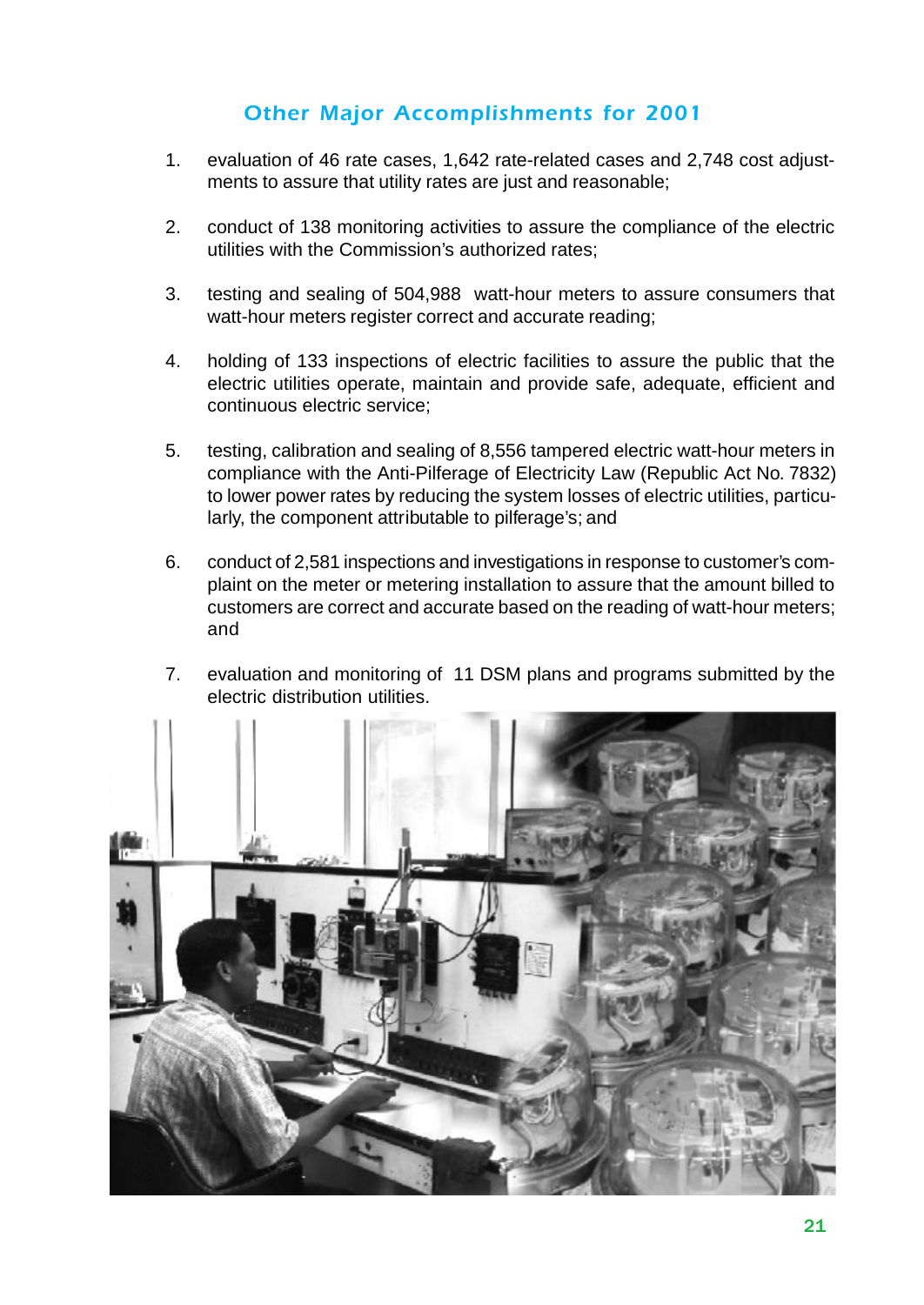# **Financial Highlights**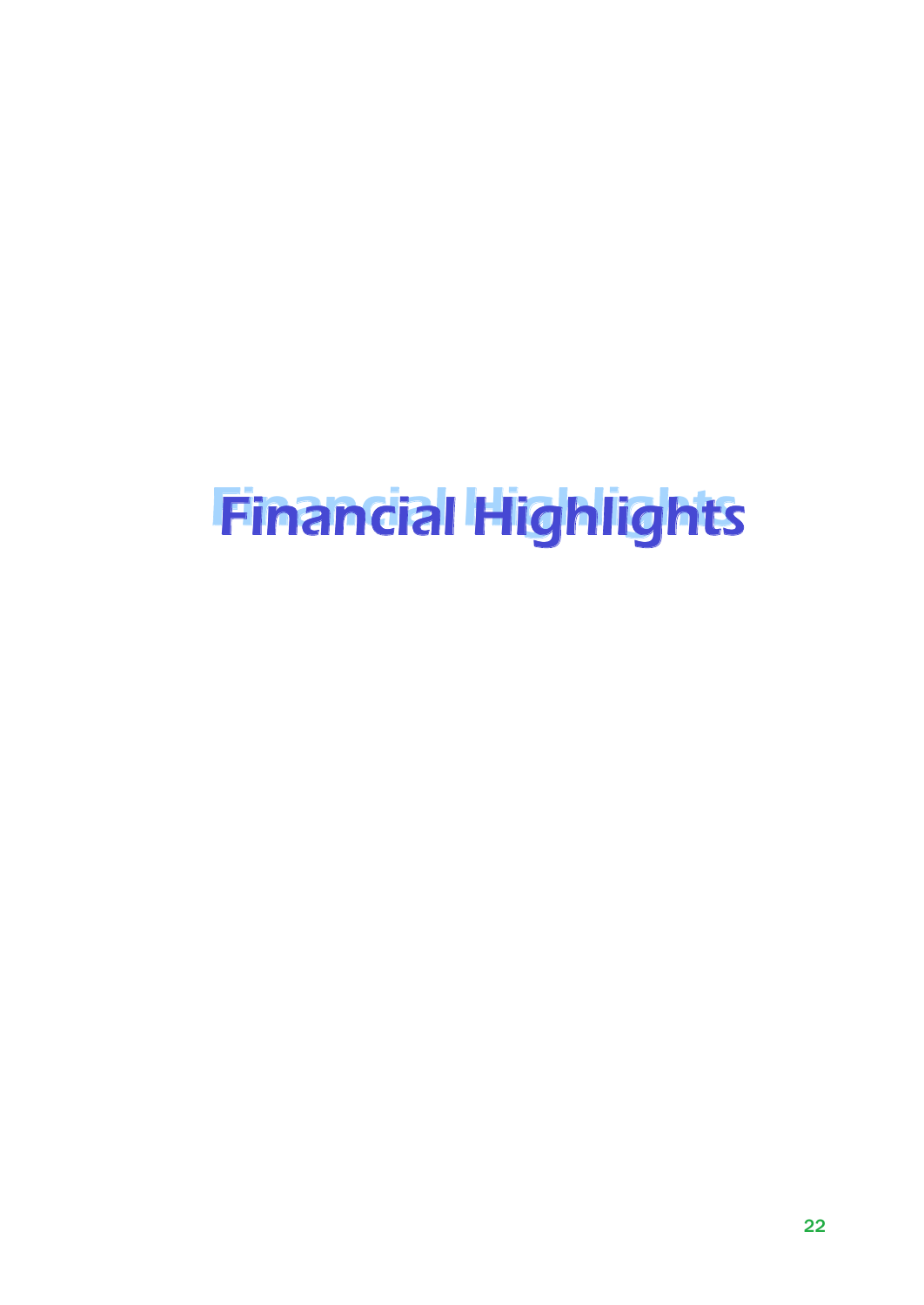

The estimated/projected revenue for years 2002 - 2005 are based on old rates which the Commission is intending to change. The estimated/projected revenue for years 2002 - 2005 are based on old rates which the Commission is intending to change.Note: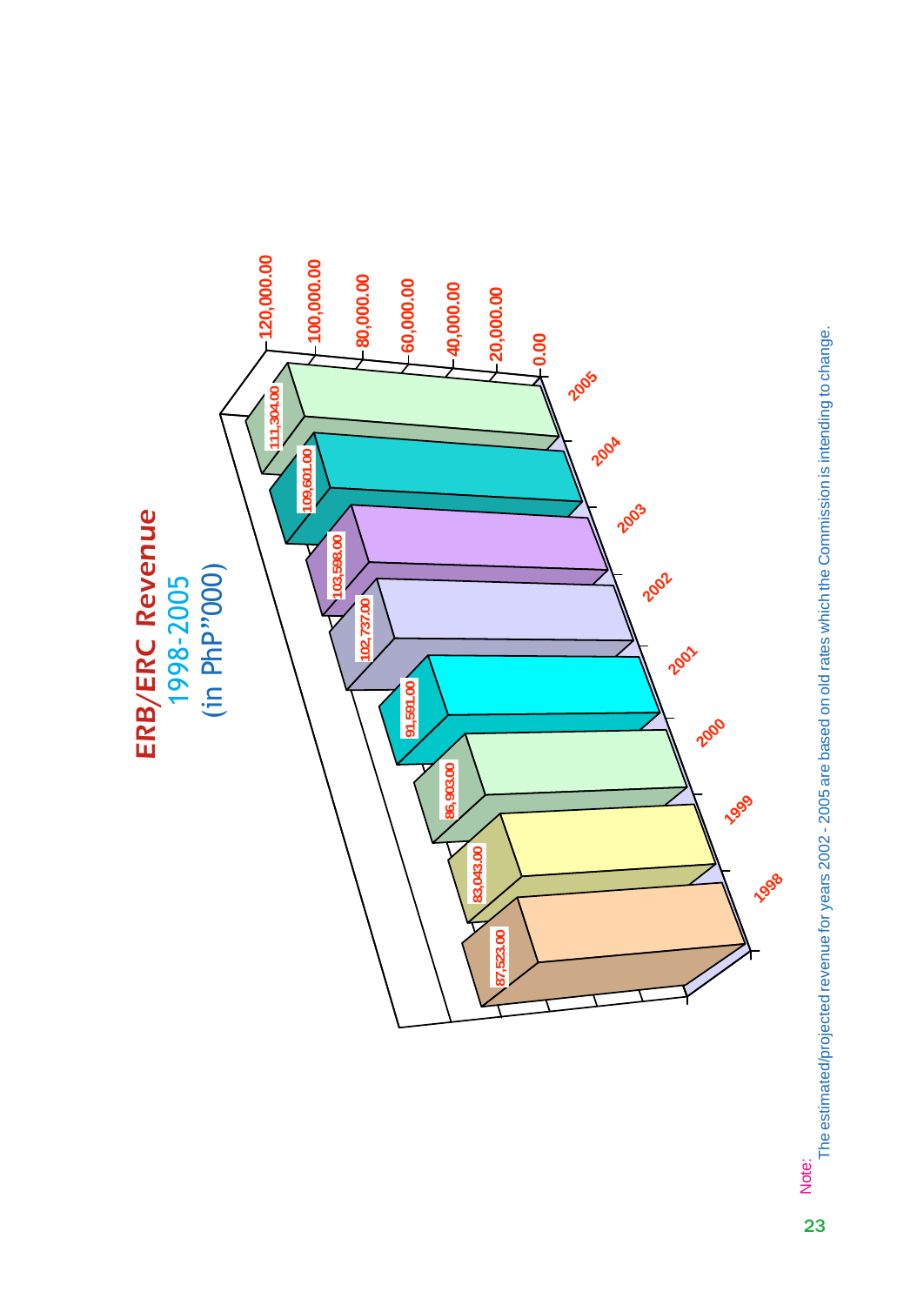#### *FINAL TRIAL BALANCE* (A0490 - 101)

OF THE LEDGER OF THE ENERGY REGULATORY BOARD SHOWING TOTALS OF DEBIT AND CREDIT TRANSACTIONS JANUARY 1, TO DECEMBER 31, 2001, AND BALANCES OF ACCOUNTS ON DECEMBER 31, 2001.

| <b>ACCOUNTS</b>                                                                      | <b>ACCOUNT</b><br><b>SYMBOLS</b> | <b>DEBIT</b><br><b>BALANCES</b> | <b>DEBIT</b><br><b>TOTALS</b> | <b>CREDIT</b><br><b>TOTALS</b> | <b>CREDIT</b><br><b>BALANCES</b> |
|--------------------------------------------------------------------------------------|----------------------------------|---------------------------------|-------------------------------|--------------------------------|----------------------------------|
|                                                                                      |                                  |                                 |                               |                                |                                  |
| <b>ASSETS</b><br><b>CURRENT ASSETS</b><br>Cash                                       |                                  |                                 |                               |                                |                                  |
| Other Banks-MDS Account                                                              | 870370                           | 93,690.87                       | 4,246,418.38                  | 4, 152, 727.51                 |                                  |
| <b>Collecting Officer</b>                                                            | 870400(184)                      | 350.00                          | 22,909.14                     | 22,559.14                      |                                  |
| <b>Collecting Officer</b>                                                            | 870400                           | 14,729.50                       | 92,177,403.23                 | 92,162,673.73                  |                                  |
| <b>Disbursing Officer</b>                                                            | 870500                           | 48,352.60                       | 35,704,525.83                 | 35,656,173.23                  |                                  |
| <b>Disbursing Officer</b>                                                            | 870500(184)                      | 0.00                            | 21,579.00                     | 21,579.00                      |                                  |
| <b>Disbursing Officer-Others</b>                                                     | 870501                           | 21,500.00                       | 616,534.35                    | 595,034.35                     |                                  |
| Treasury/Agency Account Current-Deposits                                             | 870700                           | 0.00                            | 92,162,673.73                 | 92,162,673.73                  |                                  |
| Treasury/Agency Account Current-Trust Receipts                                       | 870700(184)                      | 1,947,153.88                    | 2,044,997.24                  | 97,843.36                      |                                  |
| (Deposits Not Subject to Special Budget)                                             |                                  |                                 |                               |                                |                                  |
| Treasury Account-MDS Check Disbursements                                             | 870707                           | 0.00                            | 81,411,120.59                 | 81,411,120.59                  |                                  |
| Treasury Account-MDS Check Disbursements<br>Treasury Account-MDS Check Disbursements | 870707(184)<br>870710            | 0.00<br>0.00                    | 97,843.36                     | 97,843.36                      |                                  |
| Treasury Account-Tax Remittance Advice                                               |                                  |                                 | 6,291,602.25                  | 6,291,602.25                   |                                  |
| Receivable                                                                           | 871900                           | 761.440.00                      | 6,421,650.00                  | 5,660,210.00                   |                                  |
| <b>Miscellaneous</b>                                                                 |                                  |                                 |                               |                                |                                  |
| Inventories                                                                          |                                  |                                 |                               |                                |                                  |
| Semi-Expendable Supplies, Containers and Property                                    | 872600                           | 1,280,748.28                    | 1,289,576.28                  | 8,828.00                       |                                  |
| Supplies and Materials Charged to Appropriations                                     | 872700                           | 293,509.79                      | 1,536,106.60                  | 1,242,596.81                   |                                  |
| Inventories of gasoline, oil & lubricants                                            | 872710                           | 0.00                            | 168,868.35                    | 168,868.35                     |                                  |
| <b>TOTAL CURRENT ASSETS</b>                                                          |                                  | 4,461,474.92                    | 324,213,808.33                | 319,752,333.41                 |                                  |
|                                                                                      |                                  |                                 |                               |                                |                                  |
| <b>OTHER ASSETS</b>                                                                  |                                  |                                 |                               |                                |                                  |
| Miscellaneous Assets and Deferred Charges                                            |                                  |                                 |                               |                                |                                  |
| Miscellaneous                                                                        | 873900                           | 20,070.80                       | 20,070.80                     | 0.00                           |                                  |
| TOTAL OTHER ASSETS                                                                   |                                  | 20,070.80                       | 20,070.80                     | 0.00                           |                                  |
|                                                                                      |                                  |                                 |                               |                                |                                  |
| <b>CONTINGENT ASSETS</b>                                                             | 874700                           | 0.00                            |                               |                                |                                  |
| <b>Claims for Disallowed Payments</b><br><b>Claims for Dishonored Checks</b>         | 874800                           | 0.00                            | 5,344.33<br>75.00             | 5,344.33<br>75.00              |                                  |
| <b>Claims for Dishonored Checks</b>                                                  | 874800(184)                      | 0.00                            | 10.00                         | 10.00                          |                                  |
|                                                                                      |                                  |                                 |                               |                                |                                  |
| TOTAL CONTINGENT ASSETS                                                              |                                  | 0.00                            | 5,429.33                      | 5,429.33                       |                                  |
| FIXED ASSETS-FURNITURE, EQUIPMENT AND BOOKS                                          |                                  |                                 |                               |                                |                                  |
| <b>General Public Service</b>                                                        | 879100                           | 40,917,207.95                   | 40,950,545.95                 | 33,338.00                      |                                  |
| 6,759,300.00                                                                         |                                  |                                 |                               |                                |                                  |
| 879112<br>48,749.00                                                                  |                                  |                                 |                               |                                |                                  |
| 879115<br>22,538,732.92                                                              |                                  |                                 |                               |                                |                                  |
| 879116<br>10,597,726.90                                                              |                                  |                                 |                               |                                |                                  |
| 879119<br>97,399.13                                                                  |                                  |                                 |                               |                                |                                  |
| 879124<br>875,300.00                                                                 |                                  |                                 |                               |                                |                                  |
| 879129                                                                               |                                  |                                 |                               |                                |                                  |
| 40,917,207.95                                                                        |                                  |                                 |                               |                                |                                  |
| In process/Transit                                                                   | 879900                           | 6,421,417.56                    | 6,421,417.56                  |                                |                                  |
|                                                                                      |                                  |                                 |                               |                                |                                  |
| <b>TOTAL FIXEDASSETS</b>                                                             |                                  | 47,338,625.51                   | 47,371,963.51                 | 33,338.00                      |                                  |
| <b>TOTAL ASSETS</b>                                                                  |                                  | 51,820,171.23                   | 371,611,271.97                | 319,791,100.74                 |                                  |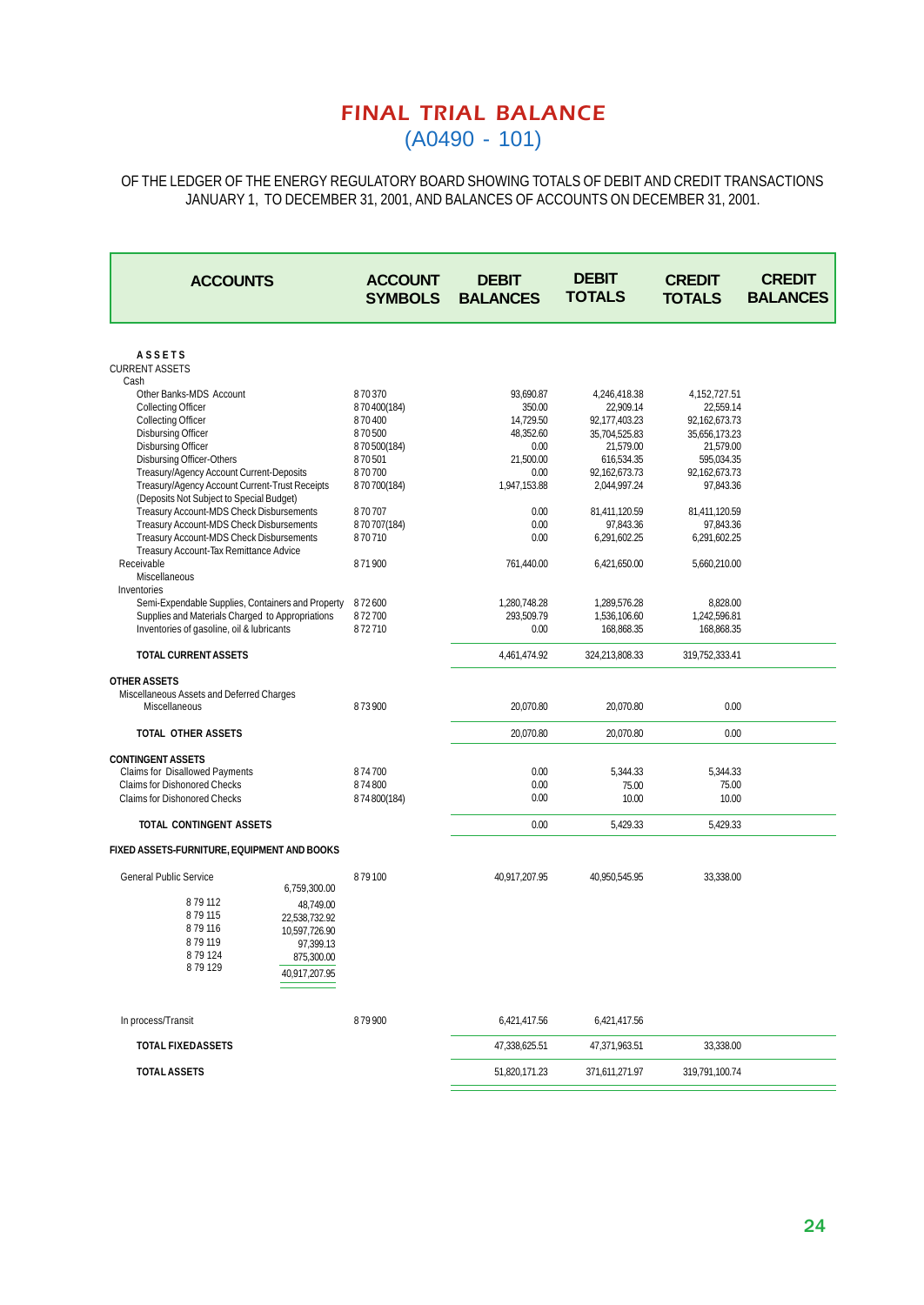| <b>ACCOUNTS</b>                                                                                                                                                                                                                                                                                                                                                                                                                                                                                                                                                                                                                                                            |                                                                                                                    | <b>ACCOUNT</b><br><b>SYMBOLS</b>                                                                                                                                        | <b>DEBIT</b><br><b>BALANCES</b> | <b>DEBIT</b><br><b>TOTALS</b>                                                                                                                                                                               | <b>CREDIT</b><br><b>TOTALS</b>                                                                                                                                                                                             | <b>CREDIT</b><br><b>BALANCES</b>                                                                                                                                       |
|----------------------------------------------------------------------------------------------------------------------------------------------------------------------------------------------------------------------------------------------------------------------------------------------------------------------------------------------------------------------------------------------------------------------------------------------------------------------------------------------------------------------------------------------------------------------------------------------------------------------------------------------------------------------------|--------------------------------------------------------------------------------------------------------------------|-------------------------------------------------------------------------------------------------------------------------------------------------------------------------|---------------------------------|-------------------------------------------------------------------------------------------------------------------------------------------------------------------------------------------------------------|----------------------------------------------------------------------------------------------------------------------------------------------------------------------------------------------------------------------------|------------------------------------------------------------------------------------------------------------------------------------------------------------------------|
| <b>LIABILITIES</b>                                                                                                                                                                                                                                                                                                                                                                                                                                                                                                                                                                                                                                                         |                                                                                                                    |                                                                                                                                                                         |                                 |                                                                                                                                                                                                             |                                                                                                                                                                                                                            |                                                                                                                                                                        |
| <b>CURRENT LIABILITIES</b>                                                                                                                                                                                                                                                                                                                                                                                                                                                                                                                                                                                                                                                 |                                                                                                                    |                                                                                                                                                                         |                                 |                                                                                                                                                                                                             |                                                                                                                                                                                                                            |                                                                                                                                                                        |
| Payables<br>-Unliquidated Obligations<br>-Unliquidated Obligations-Due and Demandable<br>-Unliquidated Obligations-Advancces<br>Obligations Incurred-CA<br>Obligations Incurred<br>Obligations Incurred-Due and Demandable<br><b>Obligations Incurred-Advances</b><br>Obligations Incurred in Excess of Allotment<br><b>Obligations Liquidated</b><br>Obligations Liquidated-Due and Demandable<br><b>Obligations Liquidated - Advances</b><br>Obligations Liquidated In Excess of Allotment<br><b>Trust Liabilities</b><br>-NGA, Taxes Withheld Covered by TRA<br>-Local Government Agencies<br>-Local Government Agencies<br>-Government-Owned or Controlled Corporation |                                                                                                                    | 881400<br>881440<br>881450<br>082000RA8760<br>082000<br>082040<br>082050<br>082700<br>083000<br>083040<br>083050<br>083700<br>884120<br>884200<br>884200(184)<br>884300 |                                 | 38,201.61<br>415.353.49<br>6,771.07<br>52,484,518.06<br>14,543,722.87<br>29,404,008.99<br>52,341,590.45<br>5,683,505.84<br>29,351,043.99<br>0.00<br>6,291,602.25<br>35,887.64<br>75,404.36<br>10,311,796.48 | 38,201.61<br>9,389,206.18<br>46,271.07<br>0.00<br>52,484,518.06<br>14,543,722.87<br>29,404,008.99<br>0.00<br>52,341,590.45<br>5,683,505.84<br>29,351,043.99<br>6,402,432.85<br>212,850.72<br>2,021,227.50<br>10,323,713.60 | 0.00<br>8,973,852.69<br>39,500.00<br>0.00<br>0.00<br>0.00<br>0.00<br>0.00<br>(0.00)<br>(0.00)<br>0.00<br>0.00<br>110,830.60<br>176,963.08<br>1,945,823.14<br>11,917.12 |
| 8 84 301/302<br>8 84 301-1<br>8 84 303<br>8 84 304<br>8 84 304-1<br>8 84 305<br>8 84 307<br>8 84 310<br>8 84 310-1                                                                                                                                                                                                                                                                                                                                                                                                                                                                                                                                                         | 101<br>1,663.10<br>1,800.00<br>142.50<br>3,624.41<br>766.68<br>2.950.89<br>281.25<br>300.00<br>388.29<br>11,917.12 |                                                                                                                                                                         |                                 |                                                                                                                                                                                                             |                                                                                                                                                                                                                            |                                                                                                                                                                        |
| -Miscellaneous<br>-Miscellaneous<br><b>Depository Liabilities</b>                                                                                                                                                                                                                                                                                                                                                                                                                                                                                                                                                                                                          |                                                                                                                    | 884900<br>884900(184)                                                                                                                                                   |                                 | 13,257.65<br>22,439.00                                                                                                                                                                                      | 40,801.62<br>23,379.00                                                                                                                                                                                                     | 27,543.97<br>940.00                                                                                                                                                    |
| Miscellaneous<br><b>Deferred Credits</b>                                                                                                                                                                                                                                                                                                                                                                                                                                                                                                                                                                                                                                   |                                                                                                                    | 885900                                                                                                                                                                  |                                 | 0.00                                                                                                                                                                                                        | 20,070.80                                                                                                                                                                                                                  | 20,070.80                                                                                                                                                              |
| Supplies and Material Charged to Appropriations<br>Supplies and Material Charged to Appropriations<br>Inventories of gasoline, oil & lubricants                                                                                                                                                                                                                                                                                                                                                                                                                                                                                                                            |                                                                                                                    | 886600<br>886700<br>886710                                                                                                                                              |                                 | 8,828.00<br>1,242,596.81<br>168,868.35                                                                                                                                                                      | 1,289,576.28<br>1,536,106.60<br>168,868.35                                                                                                                                                                                 | 1,280,748.28<br>293,509.79<br>0.00                                                                                                                                     |
| TOTAL CURRENT LIABILITIES                                                                                                                                                                                                                                                                                                                                                                                                                                                                                                                                                                                                                                                  |                                                                                                                    |                                                                                                                                                                         |                                 | 202,439,396.91                                                                                                                                                                                              | 215,321,096.38                                                                                                                                                                                                             | 12,881,699.47                                                                                                                                                          |
| Deferred Credits to Income                                                                                                                                                                                                                                                                                                                                                                                                                                                                                                                                                                                                                                                 |                                                                                                                    | 886100                                                                                                                                                                  |                                 | 978,910.00                                                                                                                                                                                                  | 1,240,990.00                                                                                                                                                                                                               | 262,080.00                                                                                                                                                             |
| TOTAL OTHER LIABILITIES                                                                                                                                                                                                                                                                                                                                                                                                                                                                                                                                                                                                                                                    |                                                                                                                    |                                                                                                                                                                         |                                 | 978,910.00                                                                                                                                                                                                  | 1,240,990.00                                                                                                                                                                                                               | 262,080.00                                                                                                                                                             |
| <b>TOTAL LIABILITIES</b>                                                                                                                                                                                                                                                                                                                                                                                                                                                                                                                                                                                                                                                   |                                                                                                                    |                                                                                                                                                                         |                                 | 203,418,306.91                                                                                                                                                                                              | 216,562,086.38                                                                                                                                                                                                             | 13, 143, 779. 47                                                                                                                                                       |
| <b>RESIDUAL EQUITY</b>                                                                                                                                                                                                                                                                                                                                                                                                                                                                                                                                                                                                                                                     |                                                                                                                    |                                                                                                                                                                         |                                 |                                                                                                                                                                                                             |                                                                                                                                                                                                                            |                                                                                                                                                                        |
| <b>CUMULATIVE RESULTS OF OPERATIONS</b><br>Unexpended Allotments (Continuing Appropriations)<br>Overdraft in Appropriations<br><b>Appropriation Allotted</b><br><b>Appropriation Allotted-CA</b><br>Adjustments For-Excess Certification to Accounts                                                                                                                                                                                                                                                                                                                                                                                                                       |                                                                                                                    | 8 90 000 (RA 8760)<br>890700<br>0 90 000<br>0 90 000 (RA 8760)                                                                                                          |                                 | 5,000,000.00<br>0.00<br>91,447,832.36<br>4,984,417.56                                                                                                                                                       | 5,000,000.00<br>91,447,832.36<br>4,984,417.56                                                                                                                                                                              | 0.00<br>0.00<br>0.00<br>0.00                                                                                                                                           |
| Payable and Reverted Claims, RA 3526<br>Adjustments For-Prior Years Credits<br>Income<br>Income<br>Income National Clearing Account<br><b>National Clearing Account</b>                                                                                                                                                                                                                                                                                                                                                                                                                                                                                                    |                                                                                                                    | 792410<br>792418<br>091100<br>091100(184)<br>899000<br>8 99 000 (184)                                                                                                   |                                 | 103,680.35<br>20,385.39<br>91,590,610.27<br>0.14<br>188,123,130.29                                                                                                                                          | 103,680.35<br>20,385.39<br>91,590,610.27<br>0.14<br>179,460,155.80<br>740.74                                                                                                                                               | 0.00<br>0.00<br>0.00<br>0.00<br>(8,662,974.49)<br>740.74                                                                                                               |
| TOTAL CUMULATIVE RESULTS OF OPERATIONS                                                                                                                                                                                                                                                                                                                                                                                                                                                                                                                                                                                                                                     |                                                                                                                    |                                                                                                                                                                         |                                 | 381,270,056.36                                                                                                                                                                                              | 372,607,822.61                                                                                                                                                                                                             | (8,662,233.75)                                                                                                                                                         |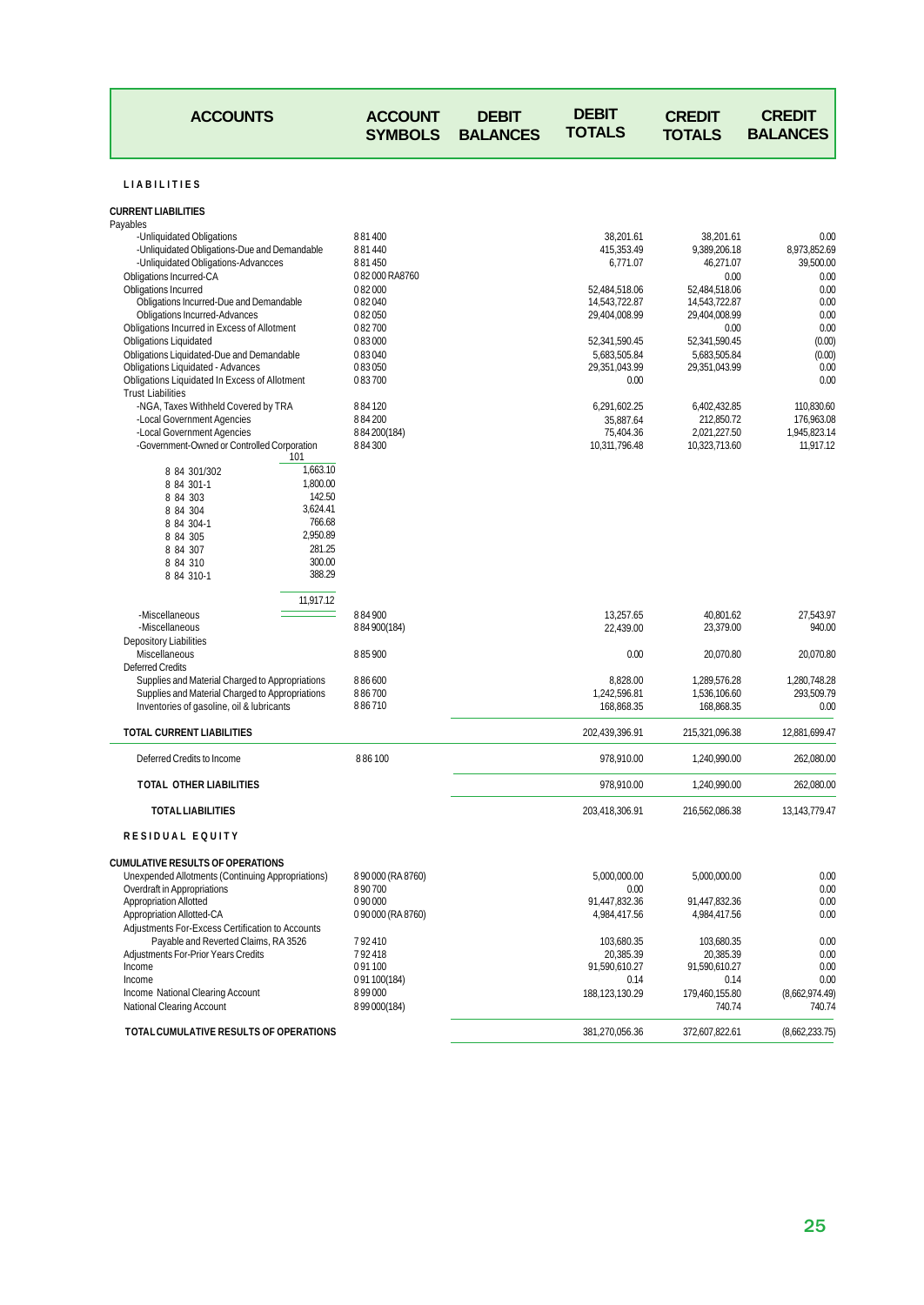| <b>ACCOUNTS</b>                                                                                                                                                                           |                | <b>ACCOUNT</b><br><b>SYMBOLS</b>               |                | <b>DEBIT</b><br><b>BALANCES</b> | <b>DEBIT</b><br><b>TOTALS</b> |                                                                 | <b>CREDIT</b><br><b>TOTALS</b>                                      | <b>CREDIT</b><br><b>BALANCES</b>              |
|-------------------------------------------------------------------------------------------------------------------------------------------------------------------------------------------|----------------|------------------------------------------------|----------------|---------------------------------|-------------------------------|-----------------------------------------------------------------|---------------------------------------------------------------------|-----------------------------------------------|
| <b>INVESTED CAPITAL</b>                                                                                                                                                                   |                |                                                |                |                                 |                               |                                                                 |                                                                     |                                               |
| <b>Invested Capital</b><br><b>Purchase or Construction</b><br>Invested Capital-Sale<br>Losses, Destruction or Other Involuntary Dispositions<br>Invested Capital-Adjustments (Reductions) |                | 894000<br>094110<br>094210<br>094240<br>094270 |                |                                 |                               | 33,338.00<br>6.421.417.56<br>3,000.00<br>12,738.00<br>17,600.00 | 47,371,963.51<br>6,421,417.56<br>3,000.00<br>12,738.00<br>17,600.00 | 47,338,625.51<br>0.00<br>0.00<br>0.00<br>0.00 |
| <b>TOTAL INVESTED CAPITAL</b>                                                                                                                                                             |                |                                                |                |                                 |                               | 6.488.093.56                                                    | 53,826,719.07                                                       | 47.338.625.51                                 |
| <b>CONTINGENT CAPITAL</b><br><b>Contingent Capital</b><br><b>Contingent Capital</b>                                                                                                       |                | 896000                                         |                |                                 |                               | 5,419.33<br>10.00                                               | 5,419.33<br>10.00                                                   | 0.00<br>0.00                                  |
| TOTAL CONTINGENT CAPITAL                                                                                                                                                                  | 8 96 000 (184) |                                                |                |                                 |                               | 5,429.33                                                        | 5,429.33                                                            | 0.00                                          |
|                                                                                                                                                                                           |                |                                                |                |                                 |                               |                                                                 |                                                                     |                                               |
| <b>TOTAL RESIDUAL EQUITY</b>                                                                                                                                                              |                |                                                |                |                                 |                               | 387,763,579.25                                                  | 426,439,971.01                                                      | 38,676,391.76                                 |
| TOTAL LIABILITIESAND RESIDUAL EQUITY                                                                                                                                                      |                |                                                |                |                                 |                               | 591,181,886.16                                                  | 643,002,057.39                                                      | 51,820,171.23                                 |
| <b>GRAND TOTALS</b>                                                                                                                                                                       |                |                                                |                | 51,820,171.23                   |                               | 962,793,158.13                                                  | 962,793,158.13                                                      | 51,820,171.23                                 |
| <b>Cumulative Total of Allocation</b><br>Less: Cumulative Total of Utilization                                                                                                            | <b>PS</b>      | <b>MOOE</b>                                    | C <sub>O</sub> | Current<br><b>Total</b>         | <b>Accounts</b><br>Payable/CA | <b>Trust Receipts</b>                                           | Continuing<br>184 Appropriations                                    | <b>Total</b>                                  |
| Balance, December 31, 2001                                                                                                                                                                | 53,180,410.25  | 28,116,659.22                                  |                | 81,383,679.00<br>81,297,069.47  | 185,568.00<br>79,023.48       | 132,871.00<br>132,871.00                                        |                                                                     | 0.00<br>81,702,118.00<br>81,508,963.95        |
|                                                                                                                                                                                           | 53,180,410.25  | 28,116,659.22                                  | 0.00           | 86,609.53                       | 106,544.52                    | 0.00                                                            |                                                                     | 0.00<br>193,154.05                            |
| Details of Income:<br>OPERATINGAND MISCELLANEOUS REVENUE<br>Operating and Service Income<br><b>Government Business Operations</b><br>Interest Income                                      |                | 157200<br>157300                               |                |                                 |                               |                                                                 | 91,558,232.12<br>10,600.00                                          |                                               |
| Landbank<br>Fines and Penalties on Non-Tax Revenues                                                                                                                                       |                | 160100                                         |                |                                 |                               |                                                                 | 21,778.15                                                           |                                               |
| Operating and Service Income<br>Miscellaneous Income<br>Miscellaneous                                                                                                                     |                | 159900                                         |                |                                 |                               |                                                                 | 91,590,610.27                                                       |                                               |

I hereby certify that this Trial Balance consisting of three (3) pages is a true, full and complete statement of all acounts as shown in the General Ledger of this Office, prepared and presented in conformity with Generally Accepted State Accounting Principles and Standards.

CORAZON C. GUEVARRA Financial & Management Officer II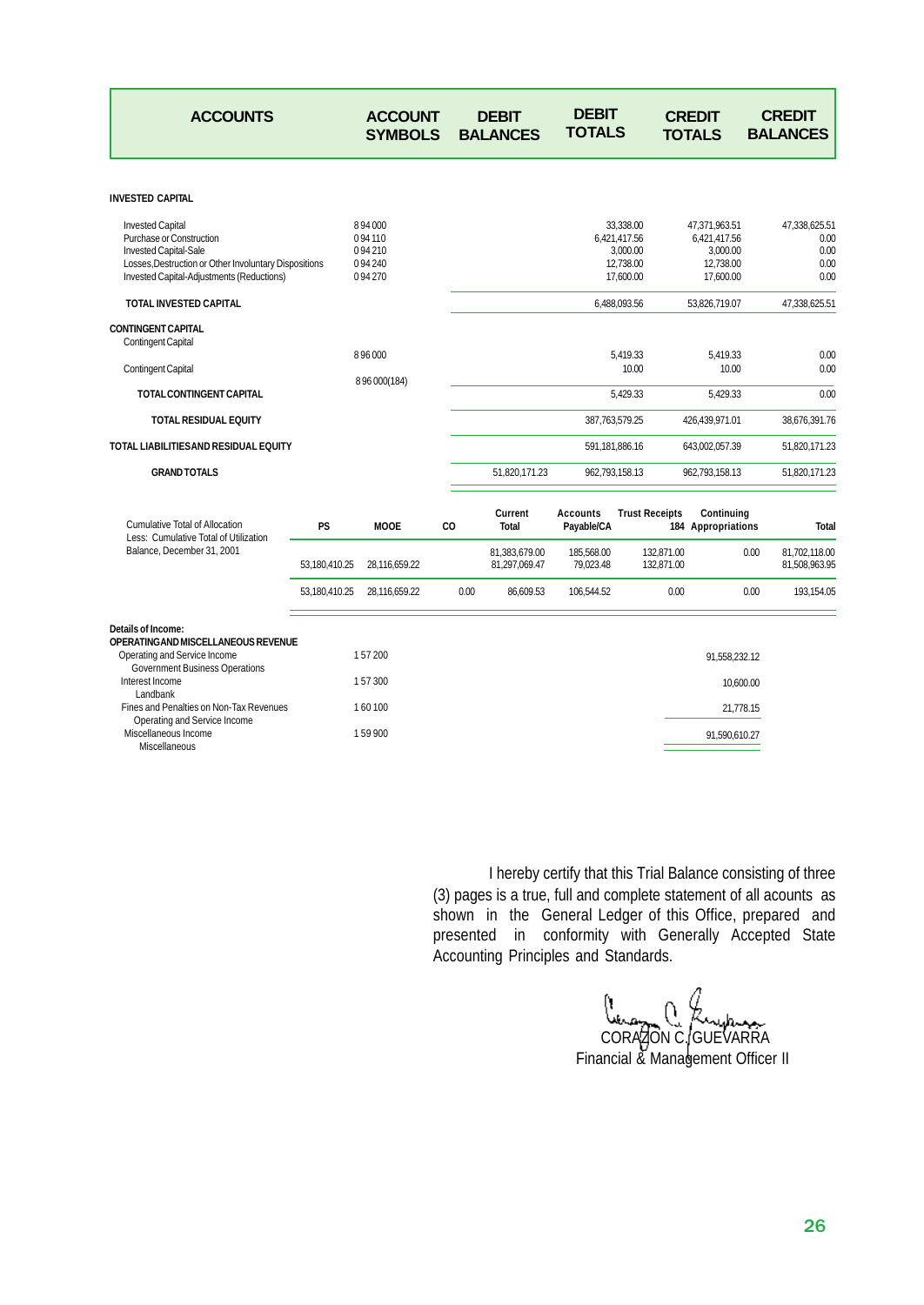# *Status Report of Cases Status Report of Cases Filed in 2001 Filed in 2001*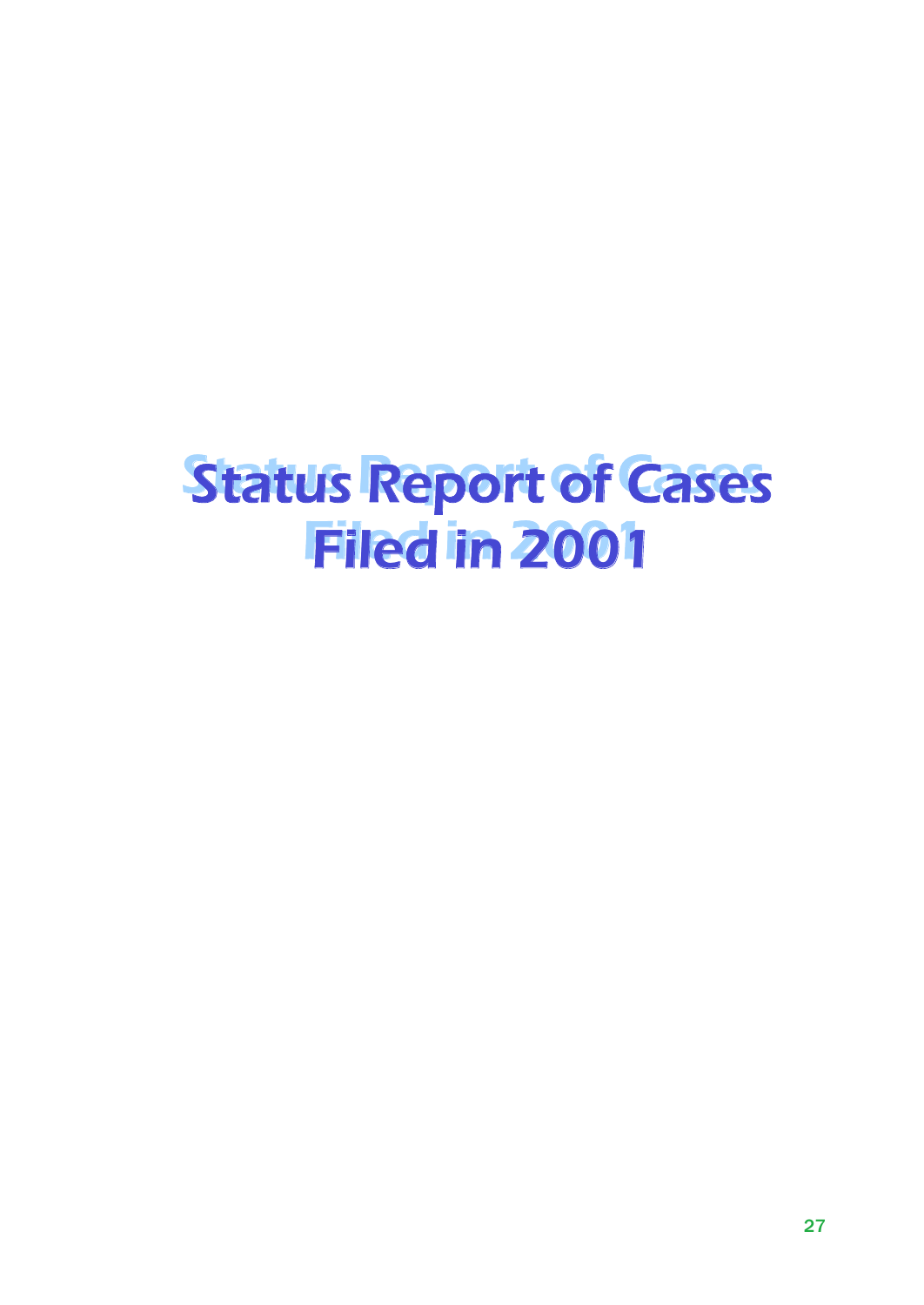| <b>Case</b><br>No.        | <b>Case Title</b>                                                                                                                                                                                                                                                                                                                                                               | Applicant/Complainant/<br><b>Petitioner</b>                                                 | <b>Status as of</b><br><b>December 31, 2001</b>                                                                                                                                                                                                                 |
|---------------------------|---------------------------------------------------------------------------------------------------------------------------------------------------------------------------------------------------------------------------------------------------------------------------------------------------------------------------------------------------------------------------------|---------------------------------------------------------------------------------------------|-----------------------------------------------------------------------------------------------------------------------------------------------------------------------------------------------------------------------------------------------------------------|
| 2001-785<br>$(2001-01)$   | Alexander Sy versus Manila Electric Company                                                                                                                                                                                                                                                                                                                                     | Alexander Sy                                                                                | ON GOING HEARING                                                                                                                                                                                                                                                |
| 2001-786<br>$(2001 - 02)$ | Petition for Authority to Increase Rates with<br><b>Provisional Authority</b>                                                                                                                                                                                                                                                                                                   | Central Negros Electric<br>Cooperative, Inc.                                                | ON GOING HEARING<br>Hearing is held in<br>abeyance until further<br>notice Order dated 11/9/01                                                                                                                                                                  |
| 2001-787<br>$(2001-03)$   | Bernardo E. Ortega versus Manila Electric<br>Company                                                                                                                                                                                                                                                                                                                            | Bernardo E. Ortega                                                                          | Waiting for amicable<br>settlement Order dated 11/<br>16/01                                                                                                                                                                                                     |
| 2001-788<br>$(2001-04)$   | Petition for Reduction of Power Rate and/or<br>Removal of Foreign Exchange, Wage<br>Adjustment Cost and other charges in<br>Pantabangan                                                                                                                                                                                                                                         | Artemio Canlas, Bernardo<br>Villajuan, Jose Villajuan and<br>Pantabangan Electric Consumers | ON GOING HEARING                                                                                                                                                                                                                                                |
| 2001-789<br>$(2001-05)$   | Application for Authority to Adopt and Implement<br>Special Rates and/or Economic Recovery<br>Assistance Program (ERAP-IV) for Power<br>Intensive and Distressed Industries (PIDIs) in<br>the Luzon, Visayas and Mindanao Grids with<br><b>Provisional Authority</b>                                                                                                            | National Power Corporation                                                                  | <b>DECIDED</b><br>Decision dtd. June 1, 2001<br>The application filed of NPC<br>for authority to adopt and<br>implement the Special<br>Rates Enhancement<br>Program (PEP IIV)<br>formerly the Economic<br>Recovery Assistance<br>Program is hereby<br>APPROVED. |
| 2001-790<br>$(2001-06)$   | Application for rate increase in the amount of<br>P0.4256 with Provisional Authority                                                                                                                                                                                                                                                                                            | Capiz Electric Cooperative Inc.                                                             | ON GOING HEARING                                                                                                                                                                                                                                                |
| 2001-791<br>$(2001-07)$   | Application for Approval of a Five Hundred<br>Million (P500, 000,000.00) Peso Jexim Loan<br>Facility through the Development Bank of the<br>Philippines                                                                                                                                                                                                                         | Davao Light and Power Co. Inc. -                                                            | ON GOING HEARING<br>Waiting for compliance                                                                                                                                                                                                                      |
| 2001-792<br>$(2001-08)$   | Application for Extension of Certificate of Public<br>Convenience and Necessity Predicated in<br>R.A. 8960 to Continue Operating and<br>Maintaining the Electric, Light, Heat and Power<br>System in the City of Davao and the Municipali-<br>ties of Carmen, Panabo, Dugali and Sto Tomas<br>and in the Province Of Davao del Norte for a<br>Period of Twenty five (25) Years. | Davao Light and Power Co. Inc. -                                                            | Waiting for compliance                                                                                                                                                                                                                                          |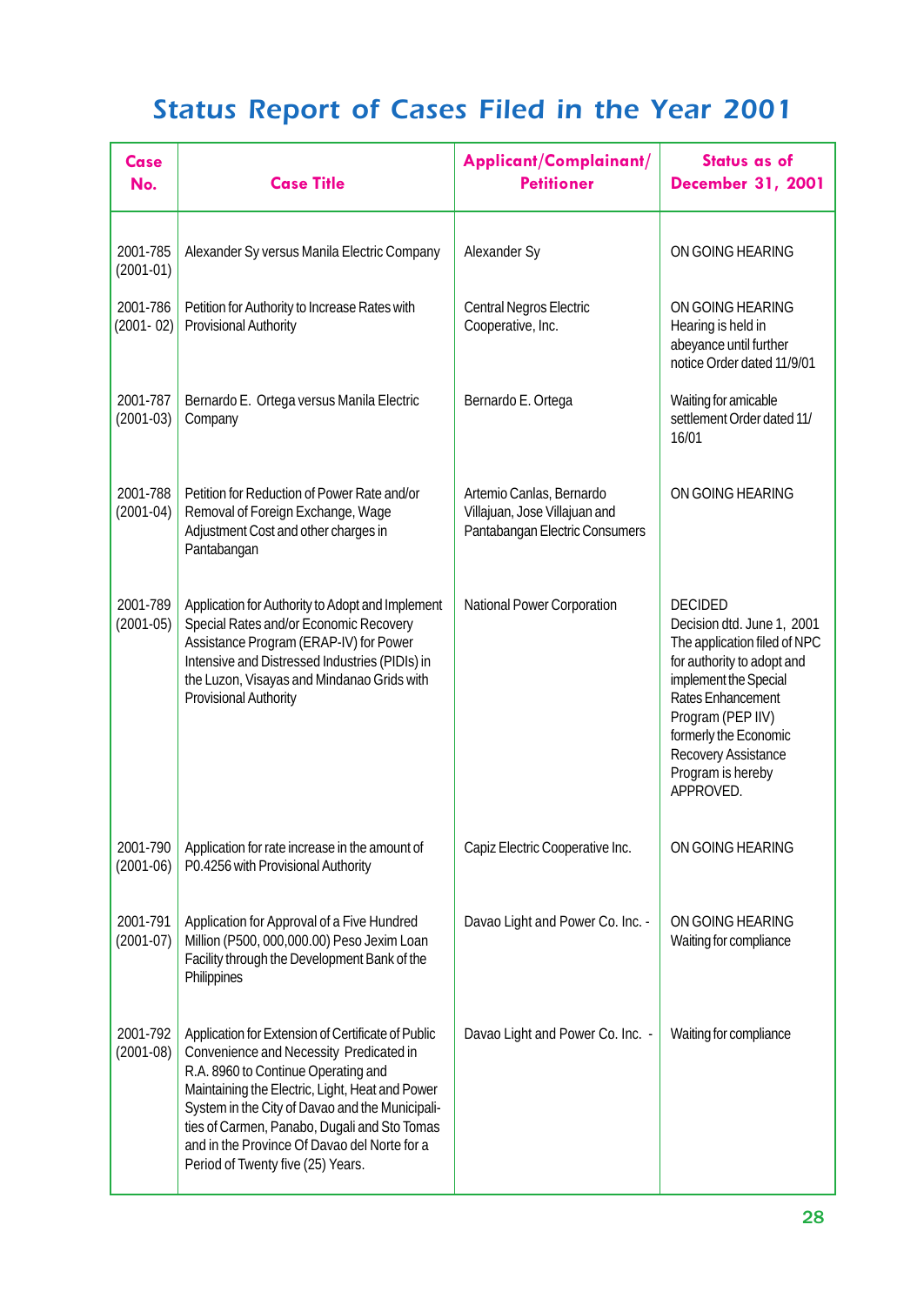| <b>Case</b><br>No.      | <b>Case Title</b>                                                                                                                                                                                                                                                                                   | Applicant/Complainant/<br><b>Petitioner</b>     | <b>Status as of</b><br><b>December 31, 2001</b>                                |
|-------------------------|-----------------------------------------------------------------------------------------------------------------------------------------------------------------------------------------------------------------------------------------------------------------------------------------------------|-------------------------------------------------|--------------------------------------------------------------------------------|
| 2001-793<br>$(2001-09)$ | Application for the Issuance and/or Extension<br>of Cetificate of Public Convenience and<br>Necessity to Operate Electric Light, Heat and<br>Power System in the Municipality of<br>Floridablanca (excluding Bgys. Talang and<br>Ligaya, Municipality of Guagua, all in the<br>Province of Pampanga | Manson's Corporation-                           | Waiting for compliance                                                         |
| 2001-794<br>$(2001-10)$ | Ludivina G. Francisco vs. Manila Electric<br>Company                                                                                                                                                                                                                                                | Ludivina G. Francisco                           | Waiting for compliance                                                         |
| 2001-795<br>$(2001-11)$ | Application for the Authority to Reconstruct and<br>Rehabilitate the Ermita Substation with Prayer<br>for Provisional Authority                                                                                                                                                                     | Visayan Electric Company -                      | ON GOING HEARING                                                               |
| 2001-796<br>$(2001-12)$ | Aurora M. Torres vs. Manila Electric<br>Company                                                                                                                                                                                                                                                     | Aurora M. Torres                                | <b>DECIDED</b><br>Order dated July 3, 2001<br><b>CLOSED &amp; TERMINATED</b>   |
| 2001-797<br>$(2001-13)$ | Application for Authority to Approve Electric<br>Capital Projects within Franchise Area for the<br>calendar year 2001 with Provisional Authority                                                                                                                                                    | Manila Electric Company                         | ON GOING HEARING                                                               |
| 2001-798<br>$(2001-14)$ | Application for Authority to Withdraw 33.33<br>MVA Power Transformer installed in Gen. M.<br>Alvarez substation and to replace with 83.33<br>MVA Power Transformer located in the Mun. of<br>Gen. M. Alvarez, Cavite                                                                                | Manila Electric Company-                        | ON GOING HEARING                                                               |
| 2001-799<br>$(2001-15)$ | Blessie Lim vs. Manila Electric Company                                                                                                                                                                                                                                                             | <b>Blessie Lim</b>                              | ON GOING HEARING                                                               |
| 2001-800<br>$(2001-16)$ | Application for Authority to Increase Rates with<br><b>Provisional Authority</b>                                                                                                                                                                                                                    | <b>V-M-C Rural Electric</b><br>Cooperative Inc. | ON GOING HEARING                                                               |
| 2001-801<br>$(2001-17)$ | Anna D. Castellanos versus Manila Electric<br>Company                                                                                                                                                                                                                                               | Anna D. Castellanos                             | <b>DECIDED</b><br>Order dated Nov.r 28, 2001<br><b>CLOSED &amp; TERMINATED</b> |
| 2001-802<br>$(2001-18)$ | Ricky Sia versus Manila Electric Company                                                                                                                                                                                                                                                            | <b>Ricky Sia</b>                                | ON GOING HEARING                                                               |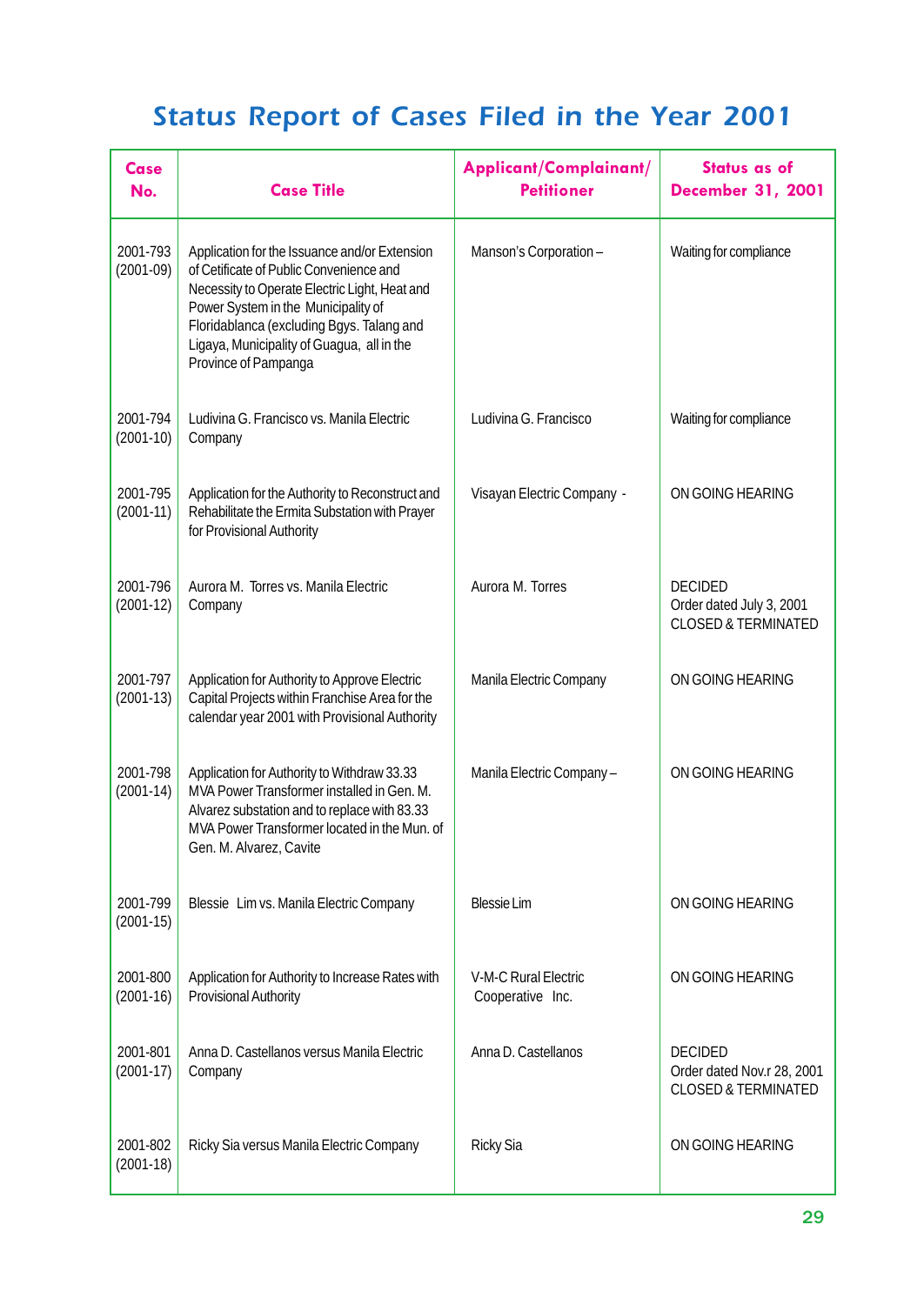| Case<br>No.             | <b>Case Title</b>                                                                                                                                                                                                           | Applicant/Complainant/<br><b>Petitioner</b>   | <b>Status as of</b><br><b>December 31, 2001</b>                                                                                                                                                                                |
|-------------------------|-----------------------------------------------------------------------------------------------------------------------------------------------------------------------------------------------------------------------------|-----------------------------------------------|--------------------------------------------------------------------------------------------------------------------------------------------------------------------------------------------------------------------------------|
| 2001-803<br>$(2001-19)$ | Carlota Rubio versus Manila Electric Company                                                                                                                                                                                | Carlota Rubio                                 | <b>DECIDED</b><br>Order dated June 25, 2001<br><b>CLOSED &amp; TERMINATED</b>                                                                                                                                                  |
| 2001-804<br>$(2001-20)$ | Application for Approval of Revision of Rate<br>Schedule with Provisional Authority                                                                                                                                         | Ibaan Electric and Engineering<br>Corporation | <b>DECIDED</b><br>Order dated August 13, 2001<br>IEEC provisionally authorizes<br>to increase its rates by thirty<br>four centavos (P0.34) per<br><b>KWH</b>                                                                   |
| 2001-805<br>$(2001-21)$ | Application for Authority to Install 15 MVA<br>Diamante and 35 MVA Milenyo Power<br><b>Transformer with Provisional Authority</b>                                                                                           | <b>Angeles Electric Corporation</b>           | <b>DECIDED</b><br>Decision dated October 3. 2001<br>Application of AEC to install 15<br>MVA Diamanete and 25 MVA<br>"Milenyo" Power Transform-<br>ers inside the Clark Economic<br>Zone in Angeles City is<br>hereby APPROVED. |
| 2001-806<br>$(2001-22)$ | Application for Revision of Rates and Appraisal<br>of Properties with Provisional Authority                                                                                                                                 | Iligan Light and Power Inc.                   | ON GOING HEARING<br>Waiting for compliance                                                                                                                                                                                     |
| 2001-807<br>$(2001-23)$ | Application for the Issuance of Certificate of<br>Public Convenience and Necessity for the<br>Operation of Electric Services in the Municipality<br>of Sto. Tomas, Batangas with Prayer for<br><b>Provisional Authority</b> | Manila Electric Company                       | ON GOING HEARING                                                                                                                                                                                                               |
| 2001-808<br>$(2001-24)$ | Application for Issuance of Certificate of Public<br>Convenience and Necessity for the Operation<br>of Electric Service in the Municipality of Kawit,<br>Cavite with Provisional Authority                                  | Manila Electric Company                       | <b>DECIDED</b><br>Order dtd. April 5, 2001<br>Provisionally authorized to<br>continue electric service in<br>Kawit, Cavite effective April<br>16, 2001 pending the Board/<br>Commissions's final approval                      |
| 2001-809<br>$(2001-25)$ | Application for Authority to Amend Currency Ex-<br>change rate adjustment (CERA) clause with<br>prayer for provisional authority                                                                                            | Visayan Electric Company                      | ON GOING HEARING                                                                                                                                                                                                               |
| 2001-810<br>$(2001-26)$ | Edwin Alferez versus Manila Electric Company                                                                                                                                                                                | <b>Edwin Alfere</b>                           | ON GOING HEARING<br>Waiting for compliance                                                                                                                                                                                     |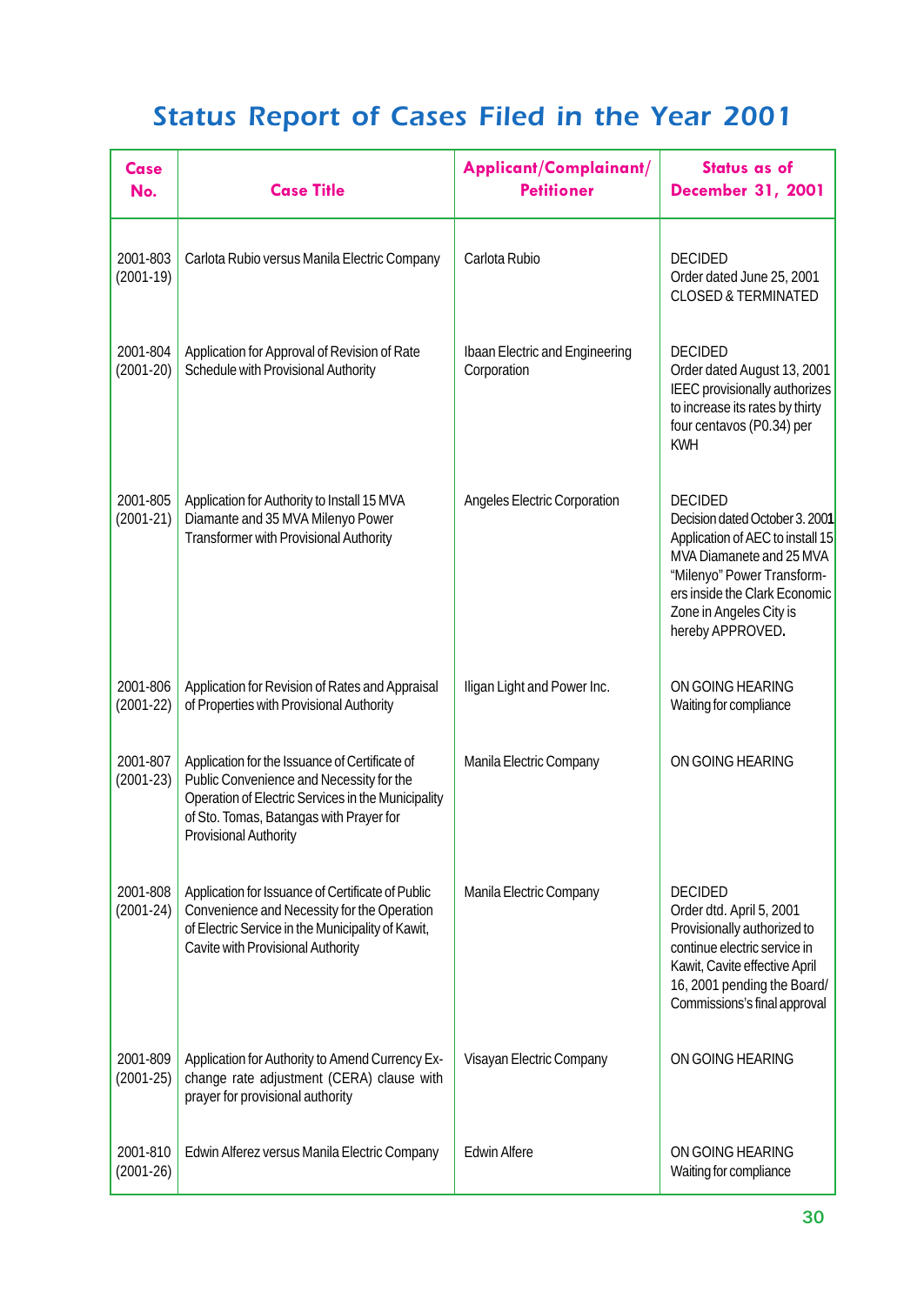| Case<br>No.             | <b>Case Title</b>                                                                                                                                                                                                                                       | Applicant/Complainant/<br><b>Petitioner</b> | <b>Status as of</b><br><b>December 31, 2001</b>            |
|-------------------------|---------------------------------------------------------------------------------------------------------------------------------------------------------------------------------------------------------------------------------------------------------|---------------------------------------------|------------------------------------------------------------|
| 2001-811<br>$(2001-27)$ | Petition for the Inclusion of the Power Purchase/<br>energy conversion Agreement of the Mindanao<br>Coal-fired in the Fuel Power Adjustment Clause<br>(FPCA) with Provisional Authority                                                                 | <b>National Power Corporation</b>           | ON GOING HEARING                                           |
| 2001-812<br>$(2001-28)$ | Petition for Authority for the Inclusion of the<br>Power Purchase/energy conversion Agree-<br>ment of the Caliraya-Botocan in the Fuel and<br>Purchase Power Clause (FPCA) with<br><b>Provisional Authority</b>                                         | <b>National Power Corporation</b>           | ON GOING HEARING                                           |
| 2001-813<br>$(2001-29)$ | Petition for Authority for the Inclusion of the<br>Power Purchase / Energy Conversion<br>Agreement of the Bakun Hydroelectric Power<br>Plant (Bakun) in the Fuel and Purchase Power<br>Clause (FPCA) with Provisional Authority                         | <b>National Power Corporation</b>           | ON GOING HEARING                                           |
| 2001-814<br>$(2001-30)$ | Petition for Authority for the Inclusion of the<br>Power Purchase/energy conversion Agree-<br>ment of the Natural Gas Combined cycle Power<br>Plant Project (Nat Gas) in the Fuel and Power<br>Purchase Adjustment Clause with Provisional<br>Authority | <b>National Power Corporation</b>           | ON GOING HEARING                                           |
| 2001-815<br>$(2001-31)$ | Application for Authority to Reconstruct and<br>Rehabilitate the Carreta Substation with Prayer<br>for Provisional Authority                                                                                                                            | Visayan Electric Company                    | Order dated August 15,<br>2001<br>Submitted for resolution |
| 2001-816<br>$(2001-32)$ | Petition for the Inclusion of the Power Purchase<br>/Energy Conversion Agreement of the San<br>Roque Multipurpose Project in the Fuel and<br>Power Purchase Adjustment Clause with<br>Prayer for Provisional Authority                                  | <b>National Power Corporation</b>           | ON GOING HEARING                                           |
| 2001-817<br>$(2001-33)$ | Edna M. Guilatco versus Manila Electric<br>Company                                                                                                                                                                                                      | Edna M. Guilatco                            | ON GOING HEARING                                           |
| 2001-818<br>$(2001-34)$ | William Guilatco versus Manila Electric<br>Company                                                                                                                                                                                                      | <b>William Guilatco</b>                     | ON GOING HEARING                                           |
| 2001-819<br>$(2001-35)$ | Application for Rate Increase in the Amount of<br>P0.5758 with Provisional Authority                                                                                                                                                                    | Sorsogon I Electric Cooperative<br>$Inc. -$ | ON GOING HEARING                                           |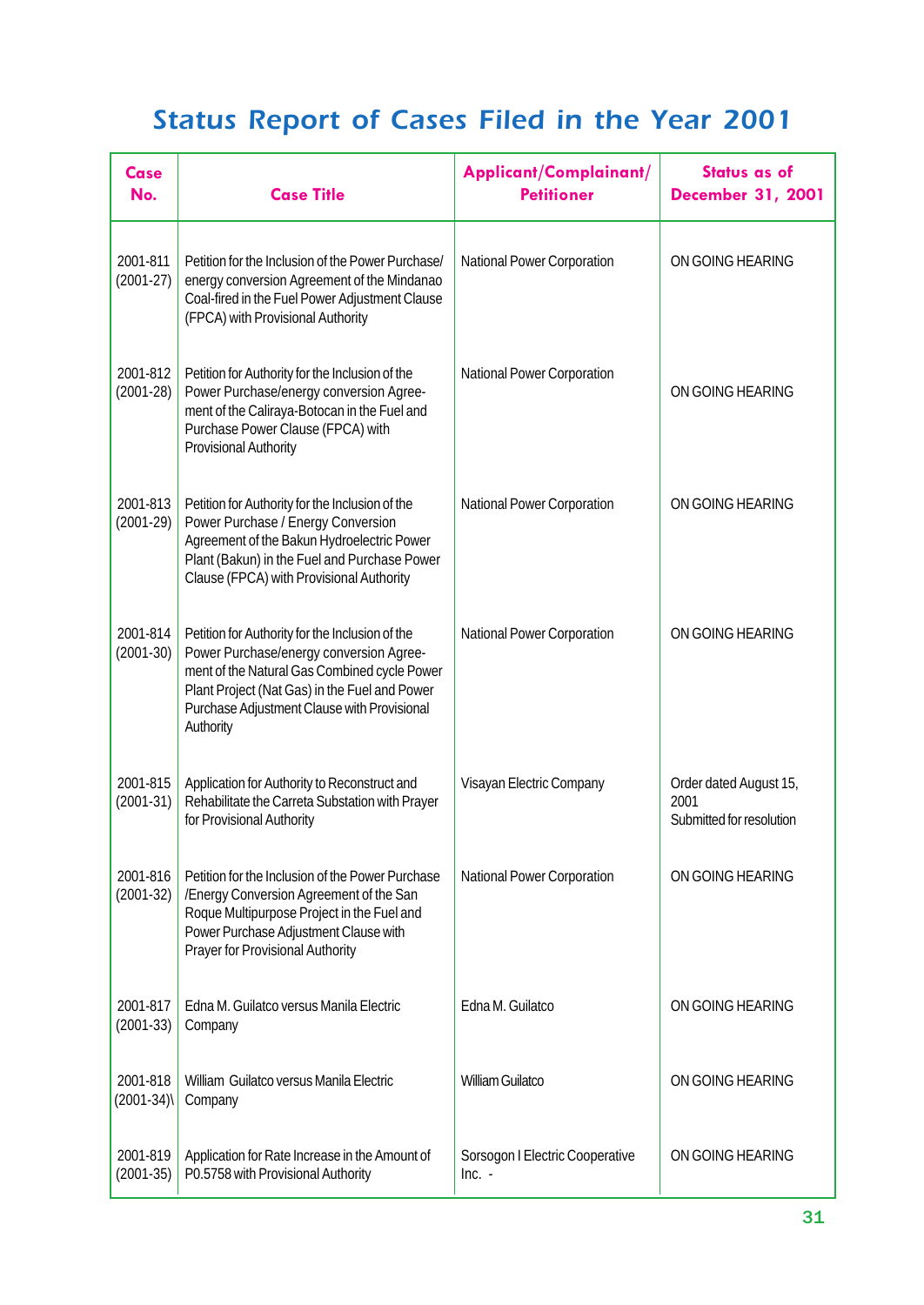| Case<br>No.             | <b>Case Title</b>                                                                                                                                                                                                     | Applicant/Complainant/<br><b>Petitioner</b> | Status as of<br><b>December 31, 2001</b>                                                 |
|-------------------------|-----------------------------------------------------------------------------------------------------------------------------------------------------------------------------------------------------------------------|---------------------------------------------|------------------------------------------------------------------------------------------|
| 2001-820<br>$(2001-36)$ | Nilda Natal versus Manila Electric Company                                                                                                                                                                            | Nilda Natal                                 | ON GOING HEARING<br>Waiting for compliance                                               |
| 2001-821<br>$(2001-37)$ | Marietta Serrano versus Manila Electric<br>Company                                                                                                                                                                    | Marietta Serrano                            | <b>ON GOING HEARING\</b><br>Waiting for compliance                                       |
| 2001-822<br>$(2001-38)$ | Leandro Santos versus Manila Electric<br>Company                                                                                                                                                                      | <b>Leandro Santos</b>                       | ON GOING HEARING                                                                         |
| 2001-823<br>$(2001-39)$ | Elizabeth S. Galang versus Manila Electric<br>Company                                                                                                                                                                 | Elizabeth S. Galang                         | ON GOING HEARING                                                                         |
| 2001-824<br>$(2001-40)$ | Dionisio Umbalin versus Manila Electric<br>Company                                                                                                                                                                    | <b>Dionisio Umbalin</b>                     | <b>DECIDED</b><br>Order dated Sept. 26, 2001<br><b>Closed and Terminated</b>             |
| 2001-825<br>$(2001-41)$ | Francisco Gonzales represented by Gilda G.<br>Peralta versus Manila Electric Company                                                                                                                                  | <b>Francisco Gonzales</b>                   | <b>DECIDED</b><br>Order dated Oct. 17, 2001<br><b>Closed and Terminated</b>              |
| 2001-826<br>$(2001-42)$ | Lourdes G. Yambao versus Manila Electric<br>Company                                                                                                                                                                   | Lourdes G. Yambao                           | ON GOING HEARING                                                                         |
| 2001-827<br>$(2001-43)$ | Grace S. Belo versus Manila Electric Company                                                                                                                                                                          | Grace S. Belo                               | <b>FOR RESOLUTION</b>                                                                    |
| 2001-828<br>$(2001-44)$ | Ma. Annaliza Yambao versus Manila Electric<br>Company                                                                                                                                                                 | Ma. Annaliza Yambao                         | ON GOING HEARING<br>Waiting for compliance                                               |
| 2001-829<br>$(2001-45)$ | Application for Authority to Install, Operate and<br>Maintain a 20/25 MVA Power Transformer to<br>be Located at Panganiban St., Sto. Cristo,<br>Tarlac City and to Withdraw Two (2) Substation<br><b>Transformers</b> | Tarlac Electric Inc.                        | <b>DECIDED</b><br>Decision dtd. October 8.<br>2001<br>Application is hereby<br>APPROVED. |
| 2001-830<br>$(2001-46)$ | Grace L. Garcia versus Manila Electric<br>Company                                                                                                                                                                     | Grace L. Garcia                             | Order dated August 15,<br>2001<br><b>WITHDRAWN</b>                                       |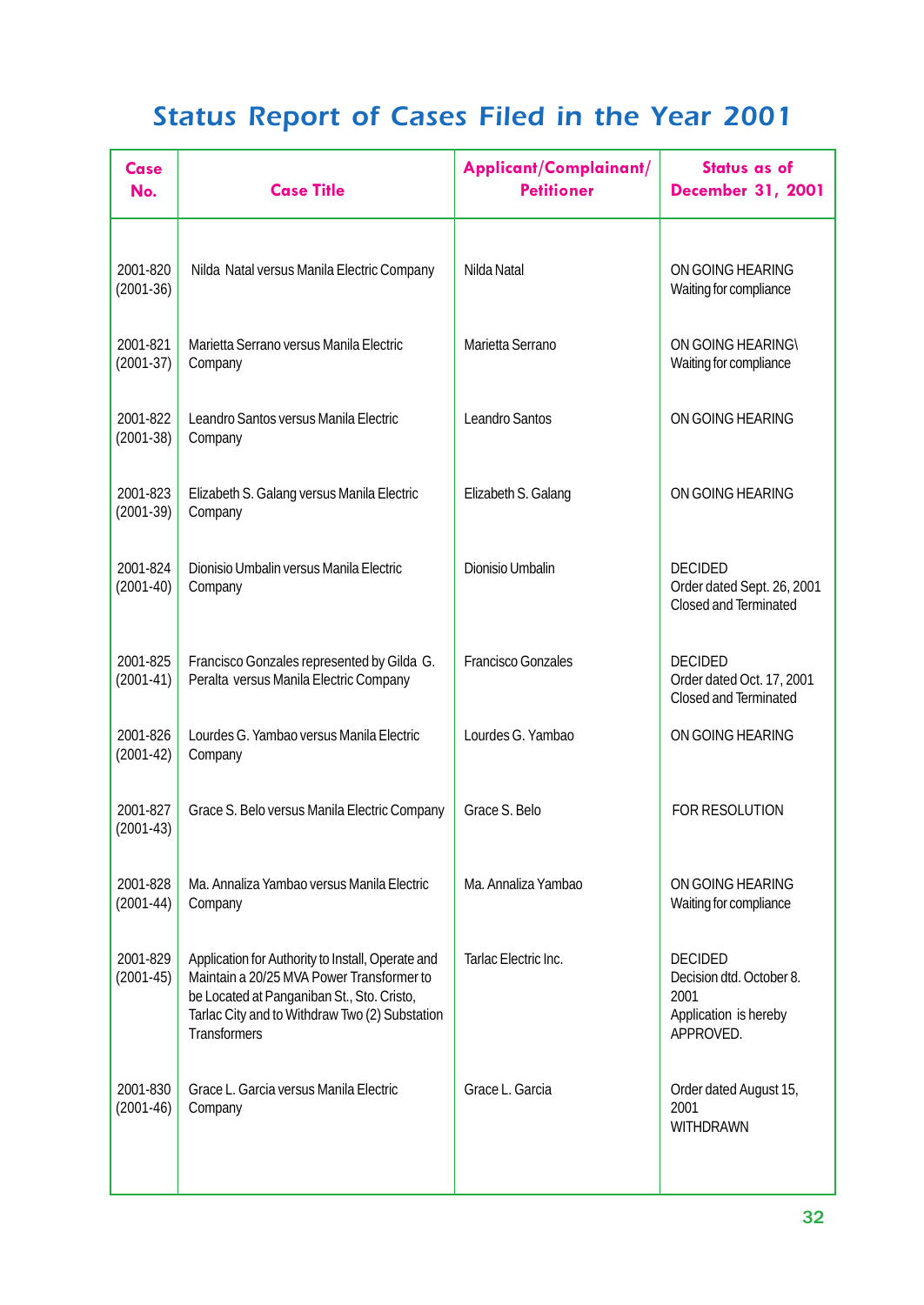| Case<br>No.             | <b>Case Title</b>                                                                                                                                                              | Applicant/Complainant/<br><b>Petitioner</b>           | <b>Status as of</b><br><b>December 31, 2001</b>                                         |
|-------------------------|--------------------------------------------------------------------------------------------------------------------------------------------------------------------------------|-------------------------------------------------------|-----------------------------------------------------------------------------------------|
| 2001-831<br>$(2001-47)$ | Sun Moon Fruits represented by Jimmy Go<br>and Rowena Go versus Manila Electric<br>Company                                                                                     | Jimmy Go and Rowena Go                                | ON GOING HEARING<br>Waiting for compliance                                              |
| 2001-832<br>$(2001-48)$ | Marietta de Guzman versus Manila Electric<br>Company                                                                                                                           | Marietta de Guzman                                    | Waiting for compliance                                                                  |
| 2001-833<br>$(2001-49)$ | Rogelio Mogol versus Manila Electric<br>Company                                                                                                                                | Rogelio Mogol                                         | ON GOING HEARING                                                                        |
| 2001-834<br>$(2001-50)$ | Daisy Gabi versus Manila Electric Company                                                                                                                                      | Daisy Gabi                                            | ON GOING HEARING                                                                        |
| 2001-835<br>$(2001-51)$ | Application for Authority to Build and Install a<br>150 MVA Transformer Located at Brgy.<br>Bunawan, Davao City with Provisional<br>Authority                                  | Davao Light and Power Co. Inc.                        | ON GOING HEARING<br>Waiting for compliance                                              |
| 2001-836<br>$(2001-52)$ | Application for Rate Increase in the Amount of<br>P1.4517 in the Basic Rate, Revision of Billing<br>Demand and Minimum Billing with Prayer for<br><b>Provisional Authority</b> | <b>Camarines Norte Electric</b><br>Cooperative, Inc.  | ON GOING HEARING<br>Application is consolidated with<br>the approval of unbundled rates |
| 2001-837<br>$(2001-53)$ | In the Matter of Violation of ERB Orders, Rules<br>and Regulations                                                                                                             | Batanes Electric Cooperative Inc.                     | Waiting for compliance                                                                  |
| 2001-838<br>$(2001-54)$ | Rodolfo T. Limjuco versus Manila Electric<br>Company                                                                                                                           | Rodolfo T. Limjuco                                    | <b>DECIDED</b><br>Order dated June 22, 2001<br><b>Closed and Terminated</b>             |
| 2001-839<br>$(2001-55)$ | In the Matter of the Proposal to Amend Certain<br>Provision of the Framework for Demand Side<br>Management (DSM) in the Philippines                                            |                                                       | ON GOING HEARING                                                                        |
| 2001-840<br>$(2001-56)$ | Application For Authority to Implement Rate<br>Design and Increase Basic Rate with prayer<br>for Provisional Authority                                                         | <b>Camarines Sur II Electric</b><br>Cooperative, Inc. | Initial hearing scheduled on<br>January 25, 2002                                        |
| 2001-841<br>$(2001-57)$ | Application for approval of Revision of Rates<br>and Appraisal of Properties with Provisional<br>Authority                                                                     | Iligan Light and Power Inc.                           | ON GOING HEARING                                                                        |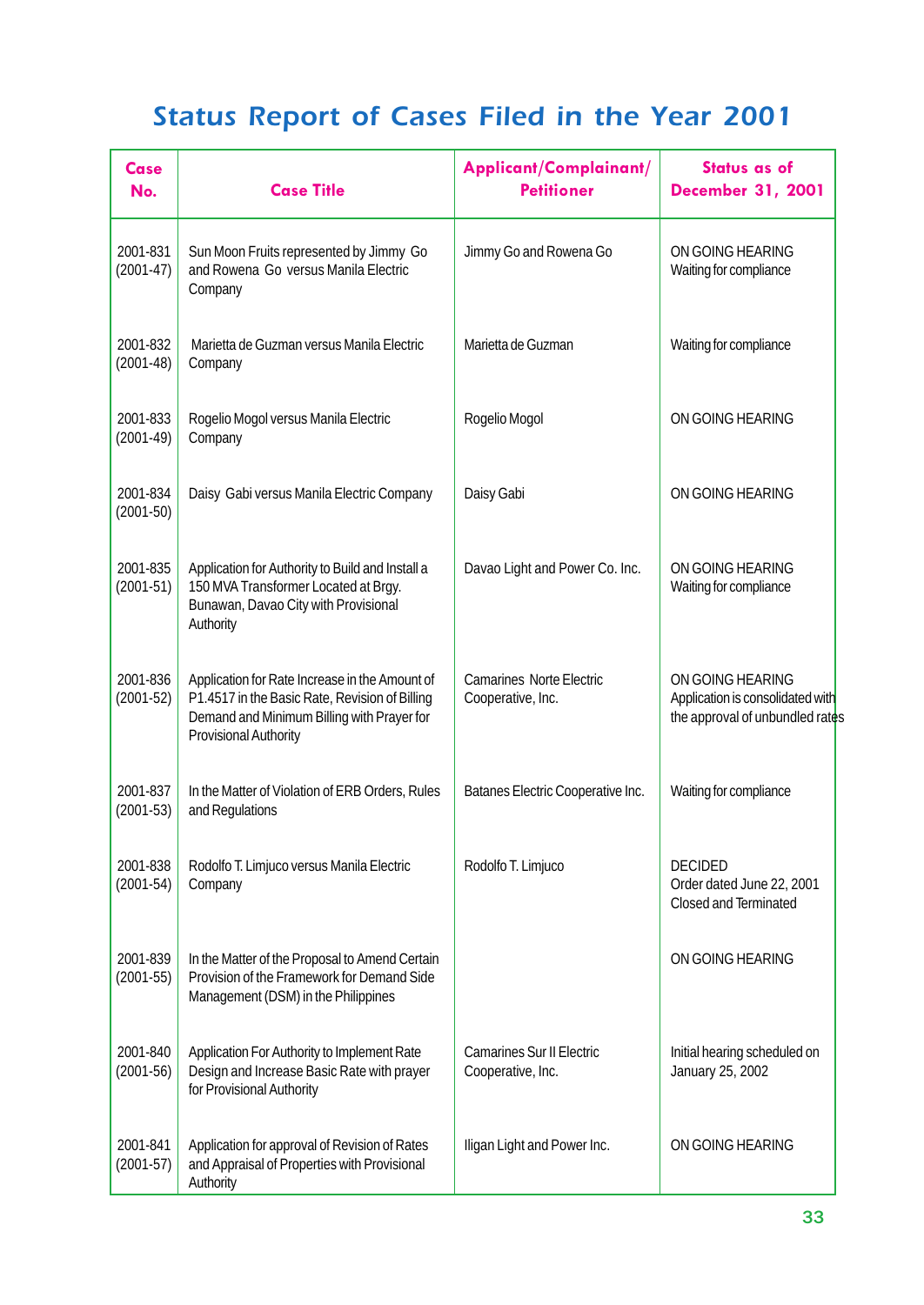| Case<br>No.             | <b>Case Title</b>                                                                                                                                                               | Applicant/Complainant/<br><b>Petitioner</b>   | Status as of<br><b>December 31, 2001</b>                                                    |
|-------------------------|---------------------------------------------------------------------------------------------------------------------------------------------------------------------------------|-----------------------------------------------|---------------------------------------------------------------------------------------------|
| 2001-842<br>$(2001-58)$ | Petition for Authority for the Inclusion of the<br>Power Purchase Agreement with Island Power<br>in the Fuel and Purchase Power Adjustment<br>with Provisional Authority        | National Power Corporation                    | ON GOING HEARING<br>Waiting for compliance                                                  |
| 2001-843<br>$(2001-59)$ | Petition for Authority for the Inclusion of the<br>Power Purchase Agreement with paragua<br>Power Corp. in the Fuel and Power Purchase<br>Adjustment with Provisional Authority | National Power Corporation                    | Waiting for compliance                                                                      |
| 2001-844<br>$(2001-60)$ | Francis Arnan Dungca versus Manila Electric<br>Company                                                                                                                          | Francis Arnan Dungca                          | <b>DECIDED</b><br>Order dtd Dec. 19, 2001<br><b>Closed and Terminated</b>                   |
| 2001-845<br>$(2001-61)$ | Josefina Salonga versus Manila Electric<br>Company                                                                                                                              | Josefina Salonga                              | ON GOING HEARING                                                                            |
| 2001-846<br>$(2001-62)$ | Adrian Sandel versus Manila Electric<br>Company                                                                                                                                 | <b>Adrian Sandel</b>                          | Waiting for compliance                                                                      |
| 2001-847<br>$(2001-63)$ | Carolina Pineda versus Manila Electric<br>Company                                                                                                                               | Carolina Pineda                               | Waiting for compliance                                                                      |
| 2001-848<br>$(2001-64)$ | Application for Authority to Increase Rates by<br>P0.1751 with Prayer for Provisional Authority                                                                                 | San Jose City Electric Cooperative,<br>Inc.   | ON GOING HEARING                                                                            |
| 2001-849<br>$(2001-65)$ | Carlos Potente Yu versus Manila Electric<br>Company                                                                                                                             | Carlos Potente Yu                             | ON GOING HEARING                                                                            |
| 2001-850<br>$(2001-66)$ | Noel Lee versus Manila Electric Company                                                                                                                                         | Noel Lee                                      | Waiting for compliance                                                                      |
| 2001-851<br>$(2001-67)$ | Florencia Pozas versus Manila Electric<br>Company                                                                                                                               | <b>Florencia Pozas</b>                        | ON GOING HEARING                                                                            |
| 2001-852<br>$(2001-68)$ | Petition for Authority to Install a 40 MVA<br>Substation                                                                                                                        | San Fernando Light and Power<br>Company. Inc. | Order dated November 15,<br>2001 Provisionally authorized<br>to install a 40 MVA Substation |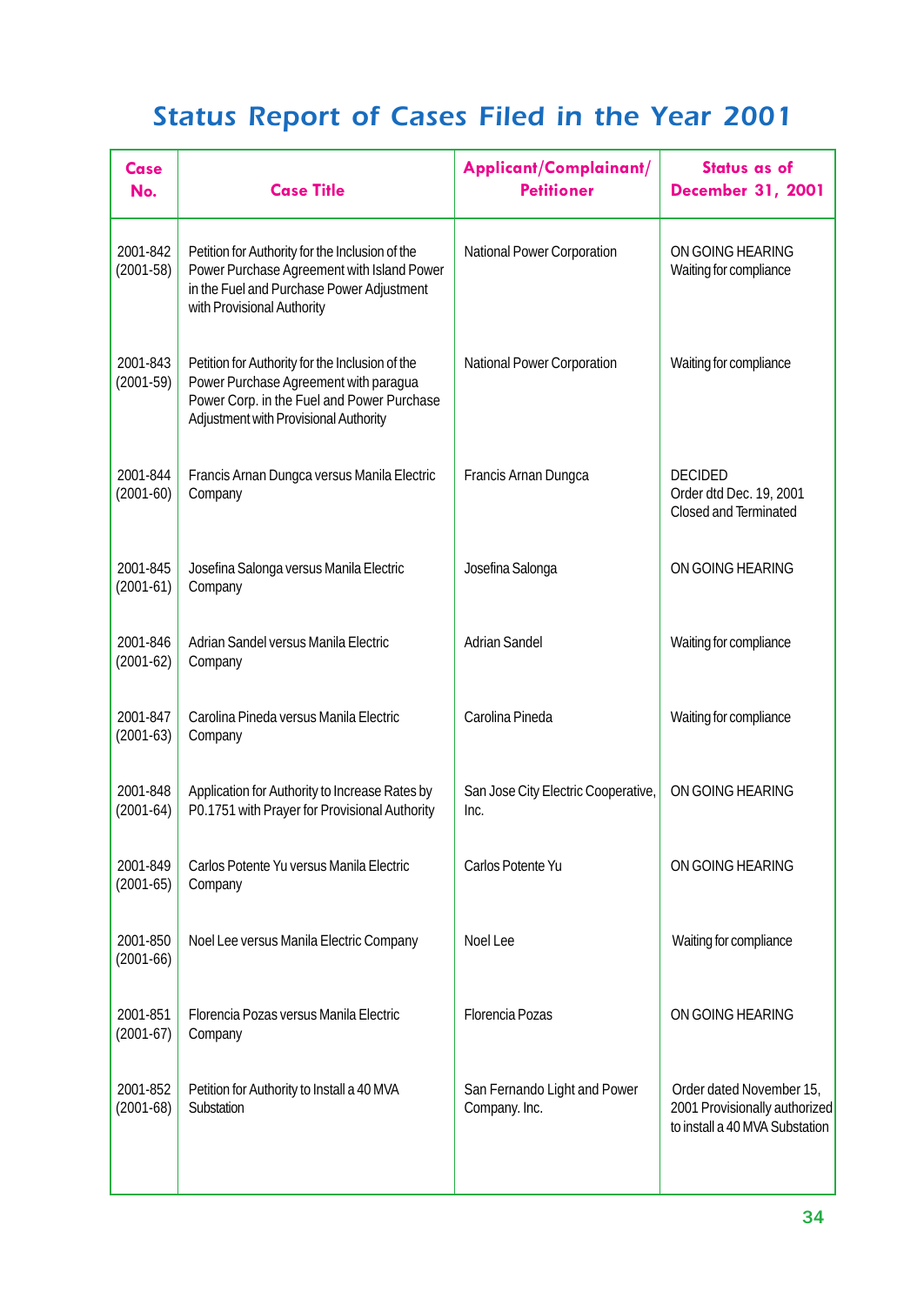| Case<br>No.               | <b>Case Title</b>                                                                                                                                                                     | Applicant/Complainant/<br><b>Petitioner</b> | Status as of<br><b>December 31, 2001</b>                                    |
|---------------------------|---------------------------------------------------------------------------------------------------------------------------------------------------------------------------------------|---------------------------------------------|-----------------------------------------------------------------------------|
| 2001-853<br>$(2001-69)$   | Antonio Ramon Faronilo Jr. versus Manila<br><b>Electric Company</b>                                                                                                                   | Antonio Ramon Faronilo Jr.                  | ON GOING HEARING                                                            |
| 2001-854<br>$(2001-70)$   | Paulina Carino versus Manila Electric<br>Company                                                                                                                                      | Paulina Cariño                              | <b>DECIDED</b><br>Order dated Aug. 28,2001<br><b>Closed and Terminated</b>  |
| 2001-855<br>$(2001-71)$   | Marie Grace Tardecilla versus Manila Electric<br>Company                                                                                                                              | Marie Grace Tardecilla                      | <b>DECIDED</b><br>Order dated Nov. 26, 2001<br><b>Closed and Terminated</b> |
| 2001-856<br>$(2001-72)$   | Application for Authority to Convey Property by<br>Exchange                                                                                                                           | Manila Electric Company                     | Waiting for compliance                                                      |
| 2001-857<br>$(2001-73)$   | Ronald A. Cruz versus Manila Electric<br>Company                                                                                                                                      | Ronald A. Cruz                              | ON GOING HEARING                                                            |
| 2001-858<br>$(2001 - 74)$ | Oscar Zabat versus Manila Electric Company                                                                                                                                            | Oscar Zabat                                 | ON GOING HEARING                                                            |
| 2001-859<br>$(2001 - 75)$ | In the Matter of the Review of all Power<br>Purchase and Energy Conversion Agreements<br>Between PNOC- Energy Development<br>Corporation (PNOC-EDC) and National Power<br>Corporation | <b>National Power Corporation</b>           | ON GOING HEARING<br>Waiting for compliance                                  |
| 2001-860<br>$(2001-76)$   | Agapito LL. Thelmo versus Mactan Electric<br>Company Inc.                                                                                                                             | Agapito LL. Thelmo                          | ON GOING HEARING<br>Waiting for compliance                                  |
| 2001-861<br>$(2001-77)$   | Cesar E. Saballa versus Manila Electric<br>Company                                                                                                                                    | Cesar E. Saballa                            | ON GOING HEARING                                                            |
| 2001-862<br>$(2001-78)$   | Angelina Mesina versus Manila Electric<br>Company                                                                                                                                     | Angelina Mesina                             | ON GOING HEARING                                                            |
| 2001-863<br>$(2001-79)$   | Charles Sy versus Manila Electric Company                                                                                                                                             | Charles Sy                                  | ON GOING HEARING<br>Waiting for compliance                                  |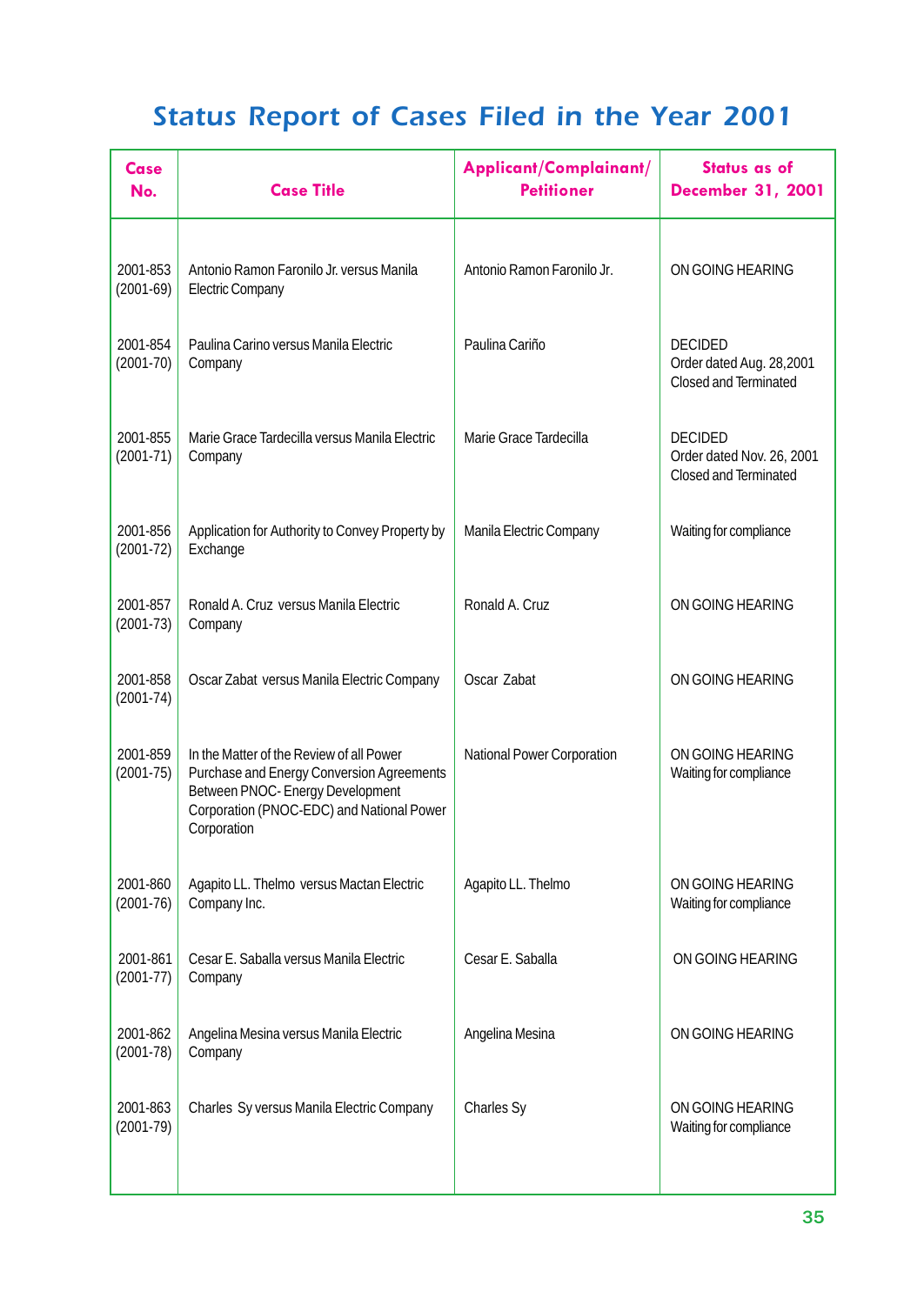| Case<br>No.               | <b>Case Title</b>                                                                                                                                                                                       | Applicant/Complainant/<br><b>Petitioner</b>       | <b>Status as of</b><br><b>December 31, 2001</b>                      |
|---------------------------|---------------------------------------------------------------------------------------------------------------------------------------------------------------------------------------------------------|---------------------------------------------------|----------------------------------------------------------------------|
| 2001-864<br>$(2001-80)$   | Charles Sy (of Golden Gate) versus Manila<br><b>Electric Company</b>                                                                                                                                    | Charles Sy                                        | ON GOING HEARING                                                     |
| 2001-865<br>$(2001-81)$   | Romeo F. Ang versus Manila Electric<br>Company                                                                                                                                                          | Romeo F. Ang                                      | ON GOING HEARING                                                     |
| 2001-866<br>$(2001-82)$   | Rainerio Nazal versus Manila Electric<br>Company                                                                                                                                                        | Rainerio Nazal                                    | ON GOING HEARING                                                     |
| 2001-867<br>$(2001-83)$   | Bernie Fonseca versus Manila Electric<br>Company                                                                                                                                                        | Bernie Fonseca                                    | Waiting for compliance                                               |
| 2001-868<br>$(2001-84)$   | Ernesto S. Sajonia versus Manila Electric<br>Company                                                                                                                                                    | Ernesto S. Sajonia                                | ON GOING HEARING                                                     |
| 2001-869<br>$(2001 - 85)$ | Marilou Jacobe versus Manila Electric<br>Company                                                                                                                                                        | Marilou Jacobe                                    | ON GOING HEARING                                                     |
| 2001-870                  | Manuel C. Calara versus Manila Electric<br>Company                                                                                                                                                      | Manuel C. Calara                                  | ON GOING HEARING                                                     |
| 2001-871                  | Application for Approval of Electric Power<br>Supply Agreement (EPSA) Entered by and<br>Between Applicant and Hydro-Electric<br>Development Corporation with Prayer for<br><b>Provisional Authority</b> | San Fernando Electric Light and<br>Power Co. Inc. | ON GOING HEARING                                                     |
| 2001-872                  | Ines Fabros versus Manila Electric Company                                                                                                                                                              | Ines Fabros                                       | <b>DECIDED</b><br>Order dated Dec. 10, 2001<br>Closed and terminated |
| 2001-873                  | In the Matter of the Applcaition for the Unbun-<br>dling of Rates under Section 36 of RA 9136                                                                                                           | Show-Cause Order                                  | Waiting for compliance                                               |
| 2001-874                  | Rafael Arciaga versus Manila Electric<br>Company                                                                                                                                                        | Rafael Arciaga                                    | ON GOING HEARING                                                     |
| 2001-875                  | Hilda Alazate/Joselito Dimayuga versus Manila<br><b>Electric Company</b>                                                                                                                                | Hilda Alazate/Joselito Dimayuga                   | ON GOING HEARING                                                     |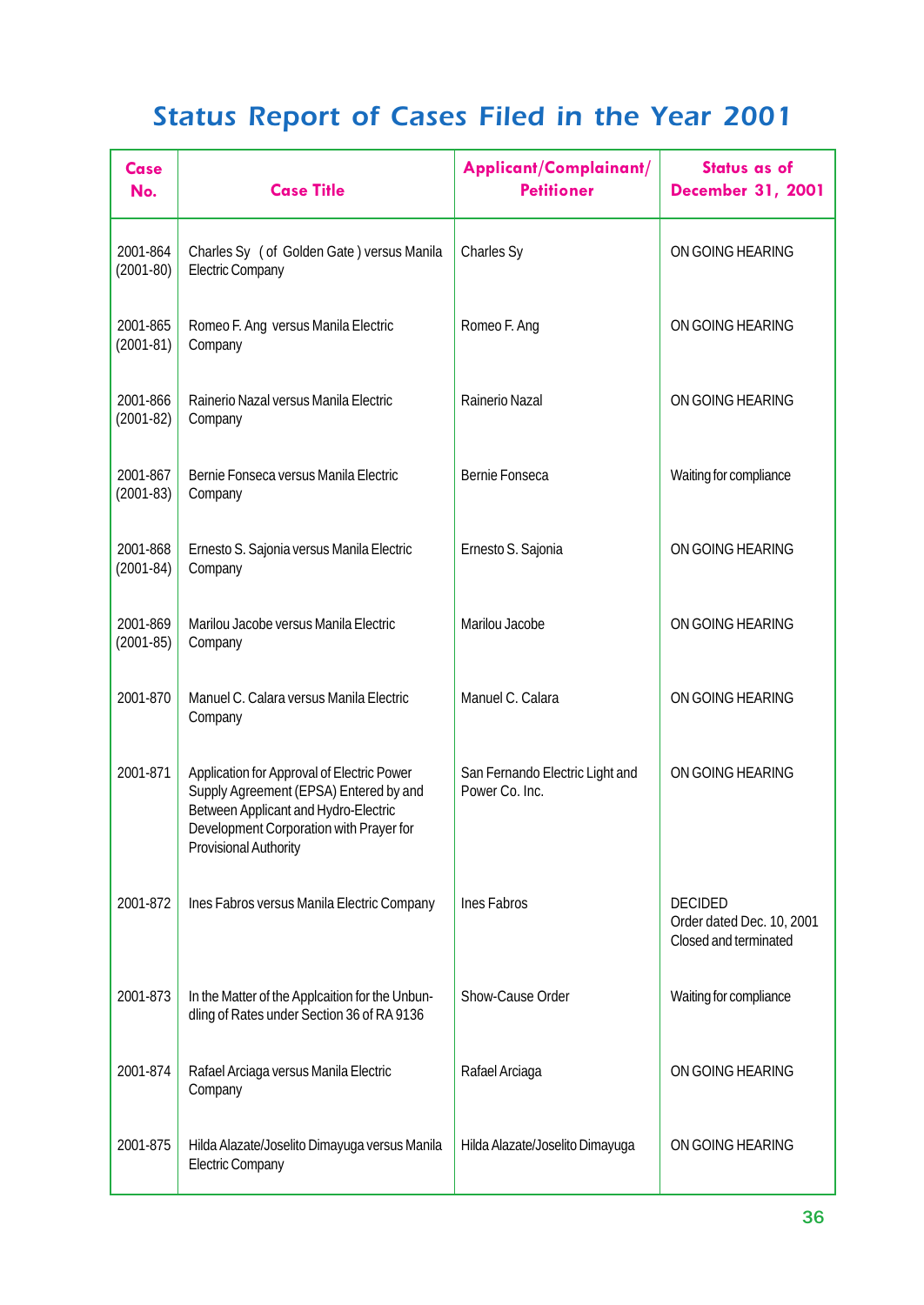| Case<br>No. | <b>Case Title</b>                                                                                                                                                                    | Applicant/Complainant/<br><b>Petitioner</b> | <b>Status as of</b><br><b>December 31, 2001</b> |
|-------------|--------------------------------------------------------------------------------------------------------------------------------------------------------------------------------------|---------------------------------------------|-------------------------------------------------|
| 2001-876    | Roy S. Bautista versus Manila Electric<br>Company                                                                                                                                    | Roy S. Bautista                             | ON GOING HEARING                                |
| 2001-877    | Rolando Bautista versus Manila Electric<br>Company                                                                                                                                   | Rolando Bautista                            | ON GOING HEARING                                |
| 2001-878    | Roland delos Santos versus Manila Electric<br>Company                                                                                                                                | <b>Roland Delos Santos</b>                  | Waiting for compliance                          |
| 2001-879    | Application for Authority to Secure a One<br>Hundred Million (Php 100,000,000.00) Peso<br>Loan from the Development Bank of the<br>Philippines with Prayer for Provisional Authority | Tarlac Electric Inc.                        | Scheduled for hearing on<br>January 9, 2002     |
| 2001-880    | Vicente Chotangco versus Manila Electric<br>Company                                                                                                                                  | Vicente Chotangco                           | ON GOING HEARING                                |
| 2001-881    | Rannie T. Cenon versus Manila Electric<br>Company                                                                                                                                    | Rannie T. Cenon                             | Waiting for compliance                          |
| 2001-882    | Ruben Fidelson versus Manila Electric<br>Company                                                                                                                                     | Ruben Fidelson                              | ON GOING HEARING                                |
| 2001-883    | In the Matter of Violation of ERC Orders, Rules<br>and Regulations<br>(Cainta and Antipolo)                                                                                          | Manila Electric Company                     | Waiting for compliance                          |
| 2001-884    | Allen Singson/Freda Singson versus Manila<br><b>Electric Company</b>                                                                                                                 | Allen Singson/Freda Singson                 | ON GOING HEARING                                |
| 2001-885    | Application for Authority to Adopt Local<br>Franchise Tax Adjustment Clause with Prayer<br>for Provisional Authority                                                                 | Manila Electric Company                     | Waiting for compliance                          |
| 2001-886    | SPO1 Abourashal Amilhasan versus Manila<br><b>Electric Company</b>                                                                                                                   | SPO1 Abourashel Amilhasan                   | Scheduled for hearing on<br>January 7, 2002     |
| 2001-887    | Kudos Metal Corp. versus Manila Electric<br>Company                                                                                                                                  | Kudos Metal Corp.                           | ON GOING HEARING<br>Waiting for compliance      |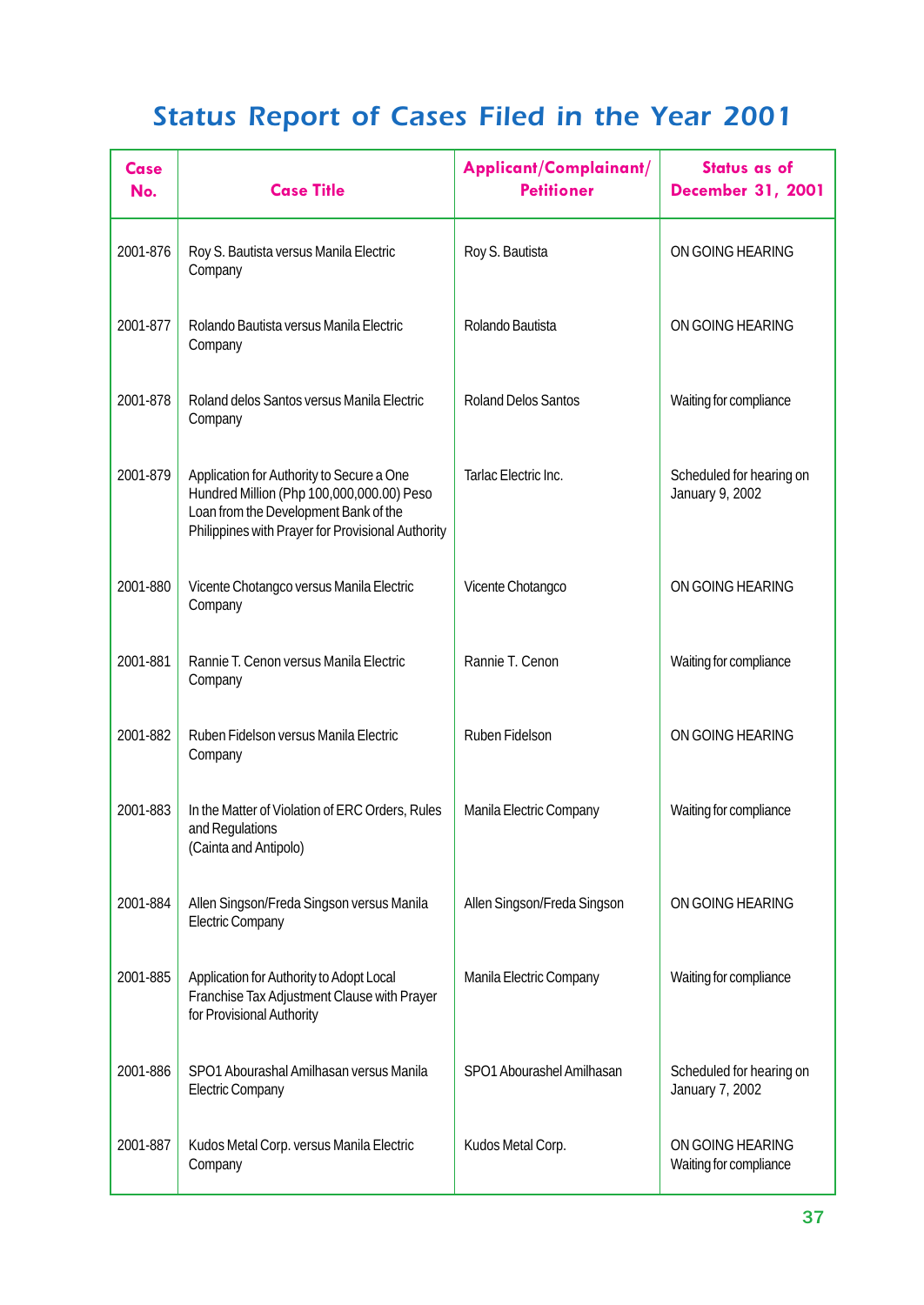| <b>Case</b><br>No. | <b>Case Title</b>                                                                                           | Applicant/Complainant/<br><b>Petitioner</b>                 | Status as of<br><b>December 31, 2001</b> |
|--------------------|-------------------------------------------------------------------------------------------------------------|-------------------------------------------------------------|------------------------------------------|
| 2001-888           | Adrian Sandel versus Manila Electric<br>Company                                                             | <b>Adrian Sandel</b>                                        | Waiting for compliance                   |
| 2001-889           | David B. Nacino Jr. versus Manila Electric<br>Company                                                       | David B. Nacino                                             | Waiting for compliance                   |
| 2001-890           | Petition for Approval of Revised Rates of a<br>Distribution Utilities Resulting from Unbundling<br>of Rates | Zamboanga City Electric<br>Cooperative, Inc. (ZAMCELCO)     | <b>FILED</b>                             |
| 2001-891           | Petition for Approval of Revised Rates of a<br>Distribution Utilities Resulting from Unbundling<br>of Rates | Visayan Electric Company, Inc.<br>(VECO)                    | <b>FILED</b>                             |
| 2001-892           | Application for Approval of Unbundled Rates<br>Pursuant to the Provision of RA 9136                         | Cagayan Electric Power and Light<br>Company, Inc. (CEPALCO) | <b>FILED</b>                             |
| 2001-893           | Application for Approval of Unbundled Rates<br>Pursuant to the Provision of RA 9136                         | Iligan Light and Power Inc. (ILPI)                          | <b>FILED</b>                             |
| 2001-894           | Application for Approval of Unbundled Rates<br>Pursuant to the Provision of RA 9136                         | <b>Angeles Electric Corporation</b><br>(AEC)                | <b>FILED</b>                             |
| 2001-895           | Application for Approval of Unbundled Rates<br>Pursuant to the Provision of RA 9136                         | La Union Electric Company, Inc.<br>(LUECO)                  | <b>FILED</b>                             |
| 2001-896           | Application for Approval of Unbundled Rates<br>Pursuant to the Provision of RA 9136                         | Cabanatuan Electric Corporation<br>(CELCOR)                 | <b>FILED</b>                             |
| 2001-897           | Application for Approval of Unbundled Rates<br>Pursuant to the Provision of RA 9136                         | Davao Light and Power Company<br>(DLPC)                     | <b>FILED</b>                             |
| 2001-898           | Application for Approval of Unbundled Rates<br>Pursuant to the Provision of RA 9136                         | Cotabato Light and Power<br>Company (COLIGHT)               | <b>FILED</b>                             |
| 2001-899           | Application for Approval of Unbundled Rates<br>Pursuant to the Provision of RA 9136                         | Dagupan Electric Corporation<br>(DECORP)                    | <b>FILED</b>                             |
|                    |                                                                                                             |                                                             |                                          |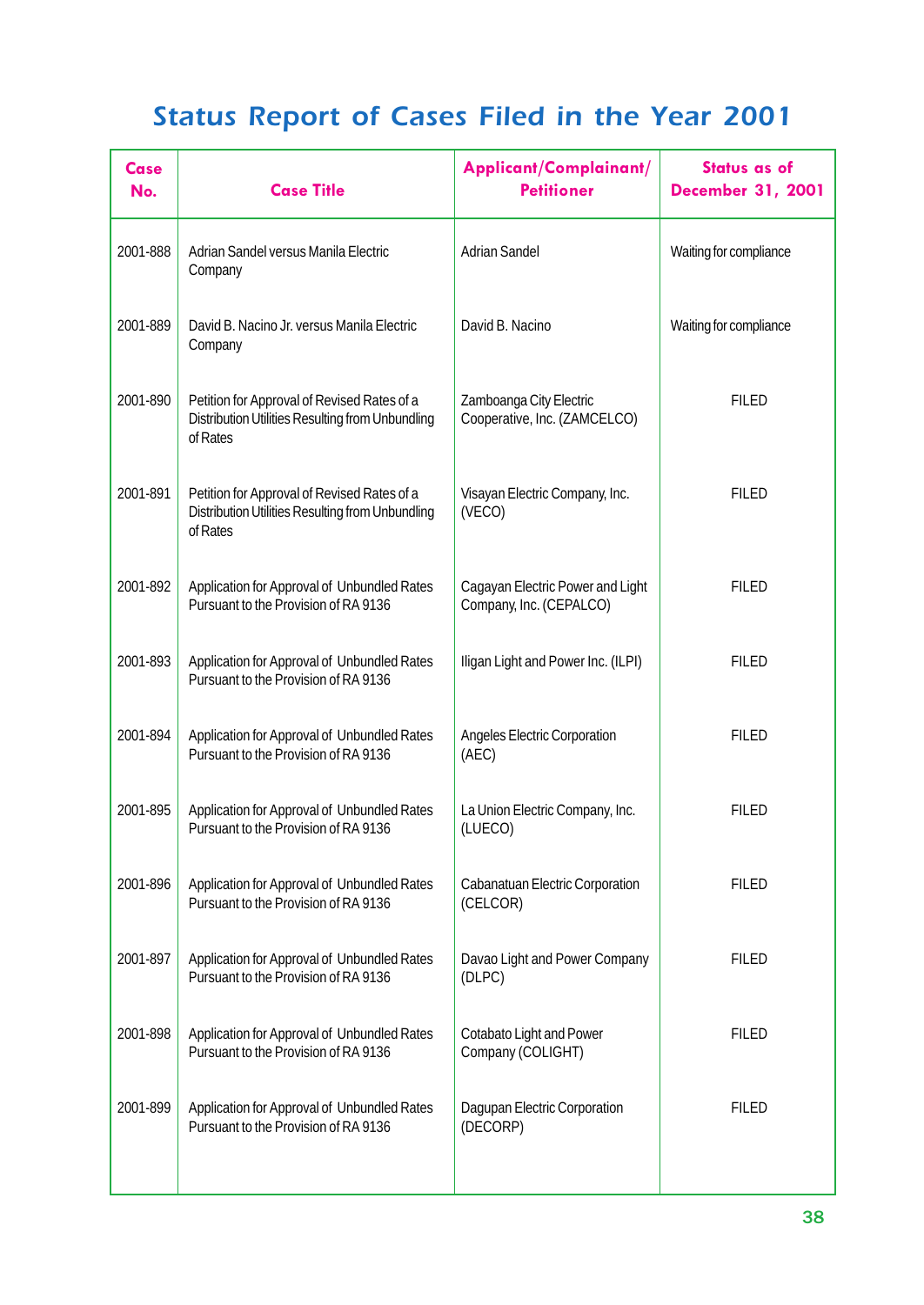| <b>Case</b><br>No. | <b>Case Title</b>                                                                   | Applicant/Complainant/<br><b>Petitioner</b>                                    | <b>Status as of</b><br><b>December 31, 2001</b> |
|--------------------|-------------------------------------------------------------------------------------|--------------------------------------------------------------------------------|-------------------------------------------------|
| 2001-900           | Application for Approval of Unbundled Rates<br>Pursuant to the Provision of RA 9136 | Manila Electric Company<br>(MERALCO)                                           | <b>FILED</b>                                    |
| 2001-901           | Application for Approval of Unbundled Rates<br>Pursuant to the Provision of RA 9136 | National Power Corporation<br>(NAPOCOR)                                        | <b>FILED</b>                                    |
| 2001-902           | Application for Approval of Unbundled Rates<br>Pursuant to the Provision of RA 9136 | Batangas II Electric Cooperative,<br>Inc. (BATELEC II)                         | <b>FILED</b>                                    |
| 2001-903           | Application for Approval of Unbundled Rates<br>Pursuant to the Provision of RA 9136 | Panay Electric Company, Inc.<br>(PECO)                                         | <b>FILED</b>                                    |
| 2001-904           | Application for Approval of Unbundled Rates<br>Pursuant to the Provision of RA 9136 | <b>Camarines Sur II Electric</b><br>Cooperative, Inc. (CASURECO<br>$\parallel$ | <b>FILED</b>                                    |
| 2001-905           | Application for Approval of Unbundled Rates<br>Pursuant to the Provision of RA 9136 | San Fernando Electric Light and<br>Power Company, Inc.<br>(SFELAPCO)           | <b>FILED</b>                                    |
| 2001-906           | Application for Approval of Unbundled Rates<br>Pursuant to the Provision of RA 9136 | Tarlac Electric Inc. (TEI)                                                     | <b>FILED</b>                                    |
| 2001-907           | Application for Approval of Unbundled Rates<br>Pursuant to the Provision of RA 9136 | Bohol I Electric Cooperative, Inc.<br>(BOHECOI)                                | <b>FILED</b>                                    |
| 2001-908           | Application for Approval of Unbundled Rates<br>Pursuant to the Provision of RA 9136 | Pampanga I Electric Cooperative,<br>Inc. (PELCOI)                              | <b>FILED</b>                                    |
| 2001-909           | Application for Approval of Unbundled Rates<br>Pursuant to the Provision of RA 9136 | <b>Misamis Oriental I Electric</b><br>Cooperative, Inc. (MORESCO I)            | <b>FILED</b>                                    |
| 2001-910           | Application for Approval of Unbundled Rates<br>Pursuant to the Provision of RA 9136 | Maguindanao Electric Coopera-<br>tive, Inc. (MAGELCO)                          | <b>FILED</b>                                    |
| 2001-911           | Application for Approval of Unbundled Rates<br>Pursuant to the Provision of RA 9136 | Palawan Electric Cooperative,<br>Inc. (PALECO)                                 | <b>FILED</b>                                    |
|                    |                                                                                     |                                                                                |                                                 |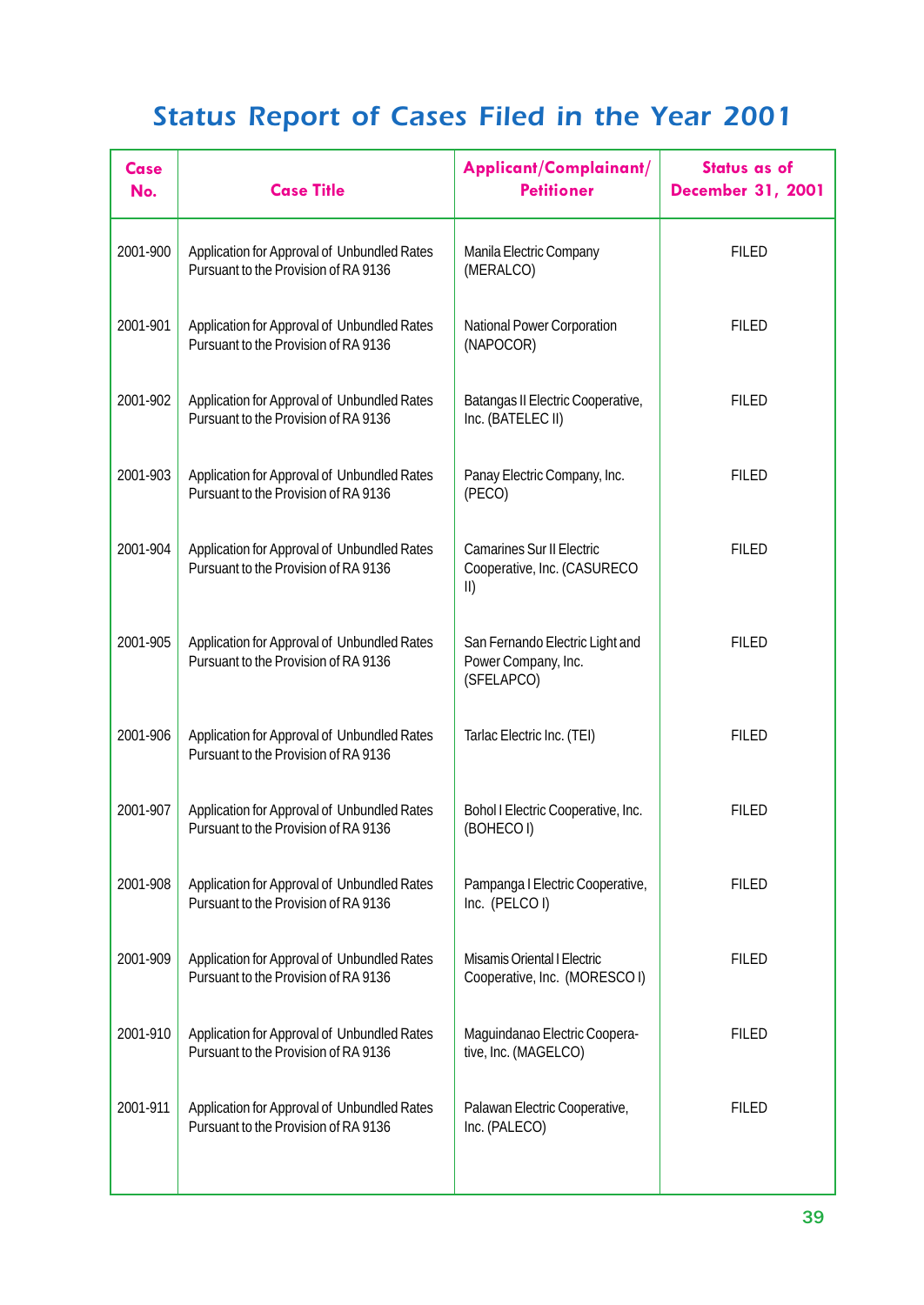| Case<br>No. | <b>Case Title</b>                                                                              | Applicant/Complainant/<br><b>Petitioner</b>                     | Status as of<br><b>December 31, 2001</b> |
|-------------|------------------------------------------------------------------------------------------------|-----------------------------------------------------------------|------------------------------------------|
| 2001-912    | Application for Approval of Unbundled Rates<br>Pursuant to the Provision of RA 9136            | Pampanga II Electric Cooperative,<br>Inc. (PELCO II)            | <b>FILED</b>                             |
| 2001-913    | Application for Approval of Unbundled Rates<br>Pursuant to the Provision of RA 9136            | First Lanao del Norte Electric<br>Cooperative, Inc. (LANECO)    | <b>FILED</b>                             |
| 2001-914    | Application for Approval of Unbundled Rates<br>Pursuant to the Provision of RA 9136            | <b>Camarines Norte Electric</b><br>Cooperative, Inc. (CANORECO) | <b>FILED</b>                             |
| 2001-915    | Application for Approval of Unbundled Rates<br>Pursuant to the Provision of RA 9136            | Zambales I Electric Cooperative,<br>Inc. (ZAMECOI)              | <b>FILED</b>                             |
| 2001-916    | Application for Approval of Unbundled Rates<br>Pursuant to the Provision of RA 9136            | Ilocos Norte Electric Cooperative,<br>Inc. (INEC)               | <b>FILED</b>                             |
| 2001-917    | Application for Approval of Unbundled Rates<br>Pursuant to the Provision of RA 9136            | Antique Electric Cooperative, Inc.<br>(ANTECO)                  | <b>FILED</b>                             |
| 2001-918    | Application for Approval of Unbundled Rates<br>Pursuant to the Provision of RA 9136            | Agusan del Norte Electric<br>Cooperative, Inc. (ANECO)          | <b>FILED</b>                             |
| 2001-919    | Application for Approval of Unbundled Rates<br>Pursuant to the Provision of RA 9136            | Tablas Island Electric Cooperative,<br>Inc. (TIELCO)            | <b>FILED</b>                             |
| 2001-920    | Application for Approval of Unbundled Rates<br>Pursuant to the Provision of RA 9136            | Northern Samar Electric Coopera-<br>tive, Inc. (NORSAMELCO)     | <b>FILED</b>                             |
| 2001-921    | Application for Approval of Revised Sched-<br>uled in Compliance with Section 36 of RA<br>9136 | Surigao del Sur I Electric<br>Cooperative, Inc. (SURSECO I)     | <b>FILED</b>                             |
| 2001-922    | Application for Approval of Unbundled Rates<br>Pursuant to the Provision of RA 9136            | <b>Busuanga Island Electric</b><br>Cooperative, Inc. (BISELCO)  | <b>FILED</b>                             |
| 2001-923    | Application for Approval of Unbundled Rates<br>Pursuant to the Provision of RA 9136            | Ilocos Sur Electric Cooperative,<br>Inc. (ISECO)                | <b>FILED</b>                             |
|             |                                                                                                |                                                                 |                                          |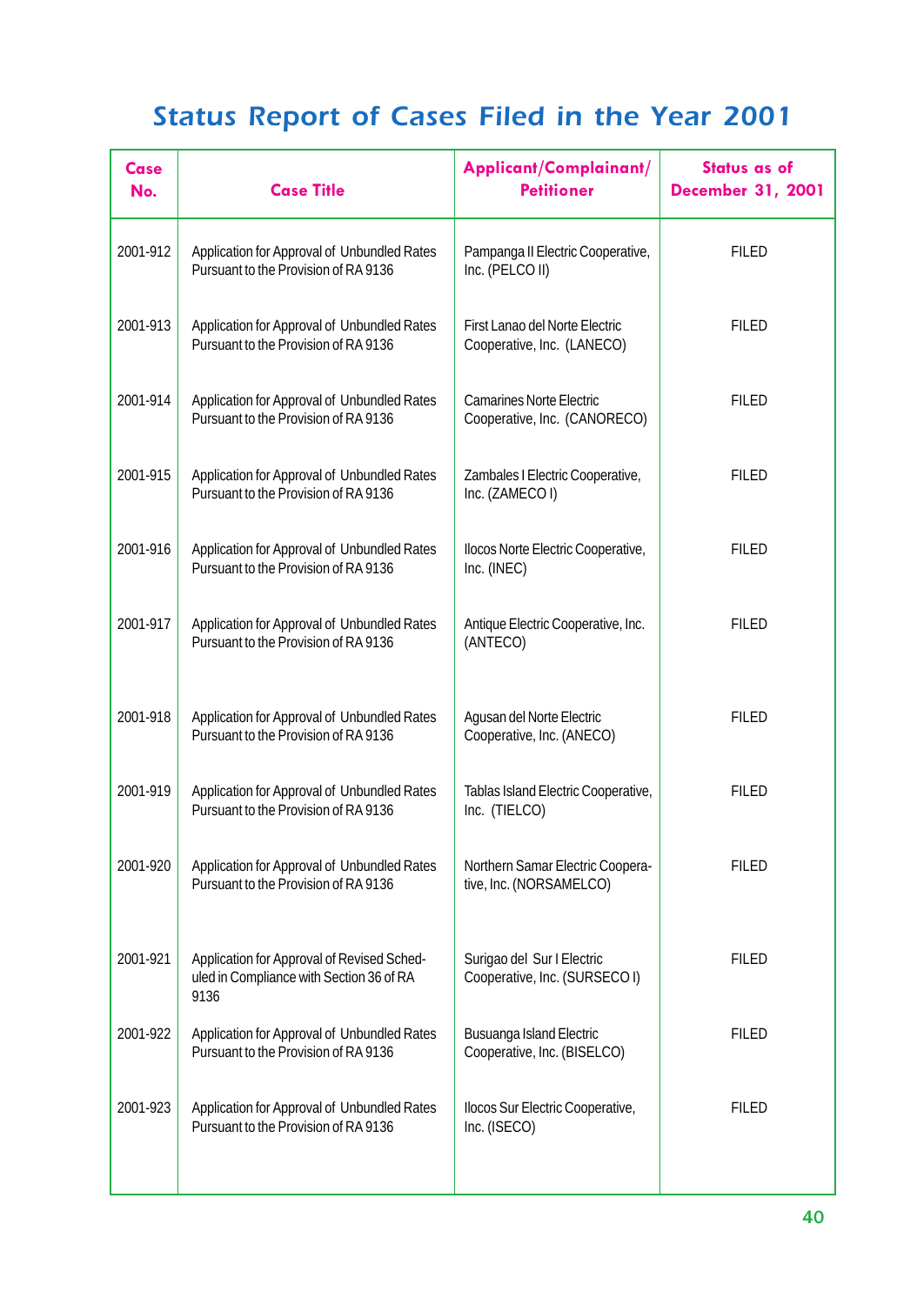| Case<br>No. | <b>Case Title</b>                                                                   | Applicant/Complainant/<br><b>Petitioner</b>                    | Status as of<br><b>December 31, 2001</b> |
|-------------|-------------------------------------------------------------------------------------|----------------------------------------------------------------|------------------------------------------|
| 2001-924    | Application for Approval of Unbundled Rates<br>Pursuant to the Provision of RA 9136 | Quezon I Electric Cooperative,<br>Inc. (QUEZELCOI)             | <b>FILED</b>                             |
| 2001-925    | Application for Approval of Unbundled Rates<br>Pursuant to the Provision of RA 9136 | V-M-C Rural Electric Coopera-<br>tive, Inc. (VRESCO)           | <b>FILED</b>                             |
| 2001-926    | Application for Approval of Unbundled Rates<br>Pursuant to the Provision of RA 9136 | Central Negros Electric Coopera-<br>tive, Inc. (CENECO)        | <b>FILED</b>                             |
| 2001-927    | Application for Approval of Unbundled Rates<br>Pursuant to the Provision of RA 9136 | Iloilo III Electric Cooperative, Inc.<br>(ILECO III)           | <b>FILED</b>                             |
| 2001-928    | Application for Approval of Unbundled Rates<br>Pursuant to the Provision of RA 9136 | <b>Dinagat Island Electric Coopera-</b><br>tive, Inc. (DIELCO) | <b>FILED</b>                             |
| 2001-929    | Application for Approval of Unbundled Rates<br>Pursuant to the Provision of RA 9136 | <b>Bukidnon II Electric Cooperative,</b><br>Inc. (BUSECO)      | <b>FILED</b>                             |
| 2001-930    | Application for Approval of Unbundled Rates<br>Pursuant to the Provision of RA 9136 | La Union Electric Cooperative,<br>Inc. (LUELCO)                | <b>FILED</b>                             |
| 2001-931    | Application for Approval of Unbundled Rates<br>Pursuant to the Provision of RA 9136 | Pangasinan III Electric Coopera-<br>tive, Inc. (PANELCO III)   | <b>FILED</b>                             |
| 2001-932    | Application for Approval of Unbundled Rates<br>Pursuant to the Provision of RA 9136 | Leyte II Electric Cooperative, Inc.<br>(LEYECOII)              | <b>FILED</b>                             |
| 2001-933    | Application for Approval of Unbundled Rates<br>Pursuant to the Provision of RA 9136 | Batangas I Electric Cooperative,<br>Inc. (BATELEC I)           | <b>FILED</b>                             |
| 2001-934    | Application for Approval of Unbundled Rates<br>Pursuant to the Provision of RA 9136 | Samar II Electric Cooperative,<br>Inc. (SAMELCO II)            | <b>FILED</b>                             |
| 2001-935    | Application for Approval of Unbundled Rates<br>Pursuant to the Provision of RA 9136 | Basilan Electric Cooperative, Inc.<br>(BASELCO)                | <b>FILED</b>                             |
| 2001-936    | Application for Approval of Unbundled Rates<br>Pursuant to the Provision of RA 9136 | First Bukidnon Electric Coopera-<br>tive, Inc. (FIBECO)        | <b>FILED</b>                             |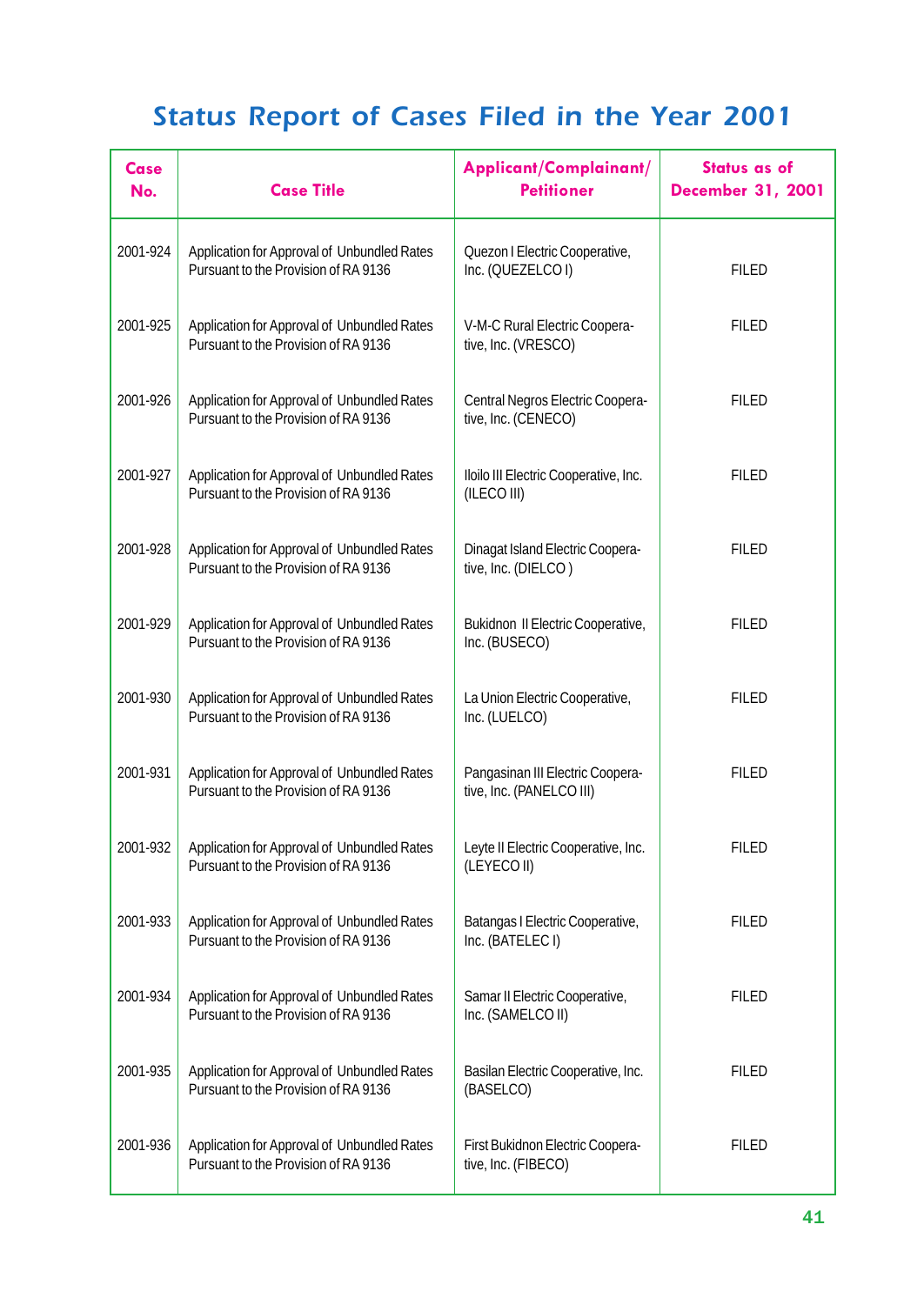| Case<br>No. | <b>Case Title</b>                                                                   | Applicant/Complainant/<br><b>Petitioner</b>                            | <b>Status as of</b><br><b>December 31, 2001</b> |
|-------------|-------------------------------------------------------------------------------------|------------------------------------------------------------------------|-------------------------------------------------|
| 2001-937    | Application for Approval of Unbundled Rates<br>Pursuant to the Provision of RA 9136 | Province of Siquijor Electric<br>Cooperative, Inc.(PROSIELCO)          | <b>FILED</b>                                    |
| 2001-938    | Application for Approval of Unbundled Rates<br>Pursuant to the Provision of RA 9136 | Leyte IV Electric Cooperative,<br>Inc.(LEYECOIV)                       | <b>FILED</b>                                    |
| 2001-939    | Application for Approval of Unbundled Rates<br>Pursuant to the Provision of RA 9136 | Siargao Electric Cooperative,<br>Inc.(SIARELCO)                        | <b>FILED</b>                                    |
| 2001-940    | Application for Approval of Unbundled Rates<br>Pursuant to the Provision of RA 9136 | <b>Bauan Electric Light System</b><br>(BELS)                           | <b>FILED</b>                                    |
| 2001-941    | Application for Approval of Unbundled Rates<br>Pursuant to the Provision of RA 9136 | Misamis Occidental I Electric<br>Cooperative, Inc. (MOELCI I)          | <b>FILED</b>                                    |
| 2001-942    | Application for Approval of Unbundled Rates<br>Pursuant to the Provision of RA 9136 | Sorsogon I Electric Cooperative,<br>Inc. (SORECOI)                     | <b>FILED</b>                                    |
| 2001-943    | Application for Approval of Unbundled Rates<br>Pursuant to the Provision of RA 9136 | Isabela I Electric Cooperative,<br>Inc. (ISELCOI)                      | <b>FILED</b>                                    |
| 2001-944    | Application for Approval of Unbundled Rates<br>Pursuant to the Provision of RA 9136 | Pangasinan I Electric Coopera-<br>tive, Inc. (PANELCO I)               | <b>FILED</b>                                    |
| 2001-945    | Application for Approval of Unbundled Rates<br>Pursuant to the Provision of RA 9136 | Abra Electric Cooperative,<br>Inc.(ABRECO)                             | <b>FILED</b>                                    |
| 2001-946    | Application for Approval of Unbundled Rates<br>Pursuant to the Provision of RA 9136 | Aklan Electric Cooperative,<br>Inc.(AKELCO)                            | <b>FILED</b>                                    |
| 2001-947    | Application for Approval of Unbundled Rates<br>Pursuant to the Provision of RA 9136 | Lubang Electric Cooperative, Inc.<br>(LUBELCO)                         | <b>FILED</b>                                    |
| 2001-948    | Application for Approval of Unbundled Rates<br>Pursuant to the Provision of RA 9136 | Camotes Island Electric Coopera-<br>tive, Inc. (CELCO)                 | <b>FILED</b>                                    |
| 2001-949    | Application for Approval of Unbundled Rates<br>Pursuant to the Provision of RA 9136 | <b>Negros Oriental II Electric</b><br>Cooperative, Inc.<br>(NORECO II) | <b>FILED</b>                                    |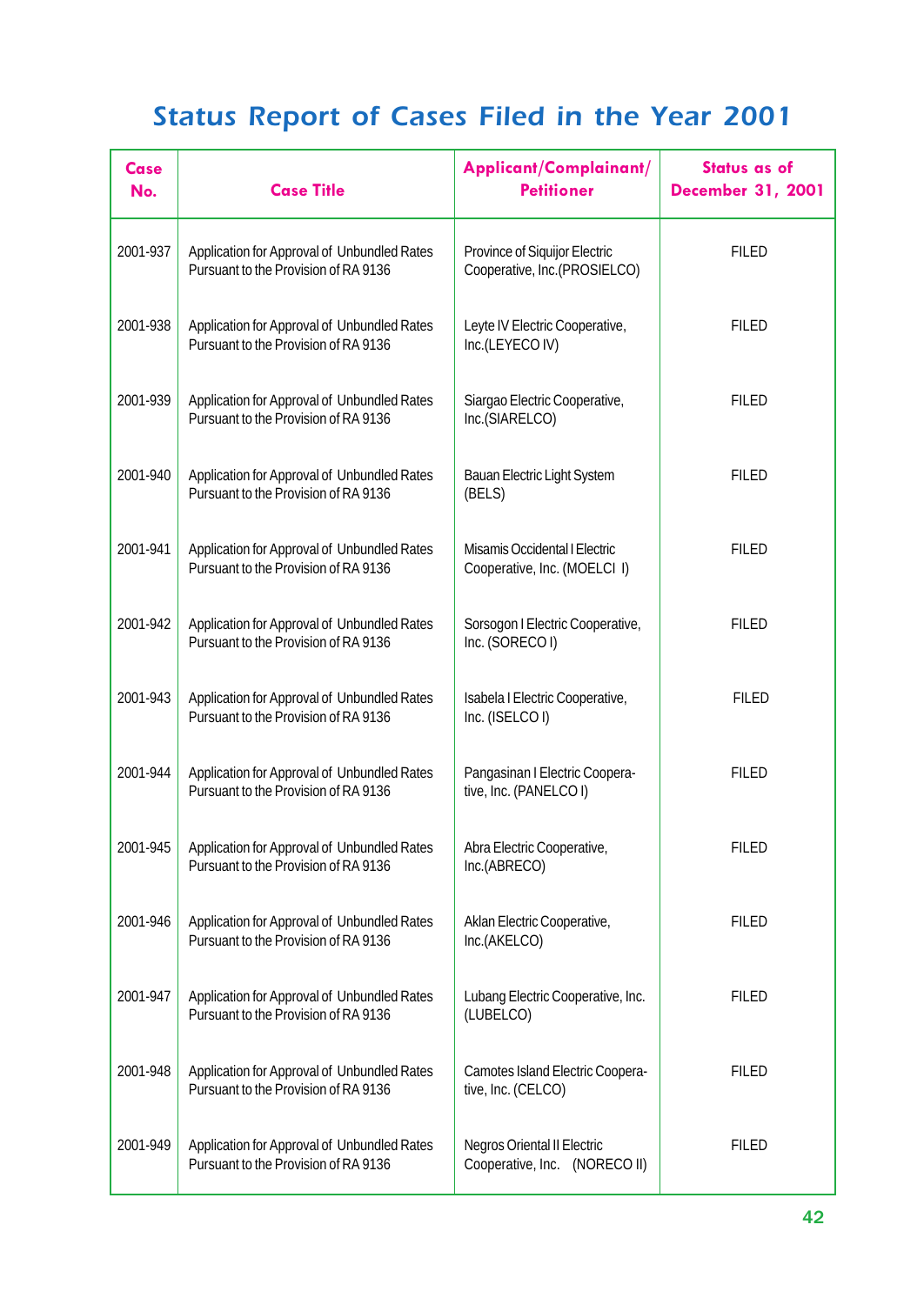| Case<br>No. | <b>Case Title</b>                                                                   | Applicant/Complainant/<br><b>Petitioner</b>                       | <b>Status as of</b><br><b>December 31, 2001</b> |
|-------------|-------------------------------------------------------------------------------------|-------------------------------------------------------------------|-------------------------------------------------|
| 2001-950    | Application for Approval of Unbundled Rates<br>Pursuant to the Provision of RA 9136 | <b>Negros Oriental I Electric</b><br>Cooperative, Inc. (NORECO I) | <b>FILED</b>                                    |
| 2001-951    | Application for Approval of Unbundled Rates<br>Pursuant to the Provision of RA 9136 | <b>Ibaan Electric and Engineering</b><br>Corporation (IEEC)       | <b>FILED</b>                                    |
| 2001-952    | Application for Approval of Unbundled Rates<br>Pursuant to the Provision of RA 9136 | Capiz Electric Cooperative,<br>Inc.(CAPELCO)                      | <b>FILED</b>                                    |
| 2001-953    | Application for Approval of Unbundled Rates<br>Pursuant to the Provision of RA 9136 | Romblon Electric Cooperative,<br>Inc.(ROMELCO)                    | <b>FILED</b>                                    |
| 2001-954    | Application for Approval of Unbundled Rates<br>Pursuant to the Provision of RA 9136 | Marinduque Electric Cooperative,<br>Inc.(MARELCO)                 | <b>FILED</b>                                    |
| 2001-955    | Application for Approval of Unbundled Rates<br>Pursuant to the Provision of RA 9136 | Leyte III Electric Cooperative, Inc.<br>(LEYECO III)              | <b>FILED</b>                                    |
| 2001-956    | Application for Approval of Unbundled Rates<br>Pursuant to the Provision of RA 9136 | Biliran Electric Cooperative,<br>Inc.(BILECO)                     | <b>FILED</b>                                    |
| 2001-957    | Application for Approval of Unbundled Rates<br>Pursuant to the Provision of RA 9136 | Don Orestes Romualdez Electric<br>Cooperative, Inc. (DORELCO)     | <b>FILED</b>                                    |
| 2001-958    | Application for Approval of Unbundled Rates<br>Pursuant to the Provision of RA 9136 | Davao Oriental Electric Coopera-<br>tive, Inc. (DORECO)           | <b>FILED</b>                                    |
| 2001-959    | Application for Approval of Unbundled Rates<br>Pursuant to the Provision of RA 9136 | Cebu I Electric Cooperative, Inc.<br>(CEBECOI)                    | <b>FILED</b>                                    |
| 2001-960    | Application for Approval of Unbundled Rates<br>Pursuant to the Provision of RA 9136 | Iloilo II Electric Cooperative, Inc.<br>(ILECO II)                | <b>FILED</b>                                    |
| 2001-961    | Application for Approval of Unbundled Rates<br>Pursuant to the Provision of RA 9136 | Aurora Electric Cooperative, Inc.<br>(AURELCO)                    | <b>FILED</b>                                    |
| 2001-962    | Application for Approval of Unbundled Rates<br>Pursuant to the Provision of RA 9136 | Pampanga III Electric Coopera-<br>tive, Inc.(PELCO III)           | <b>FILED</b>                                    |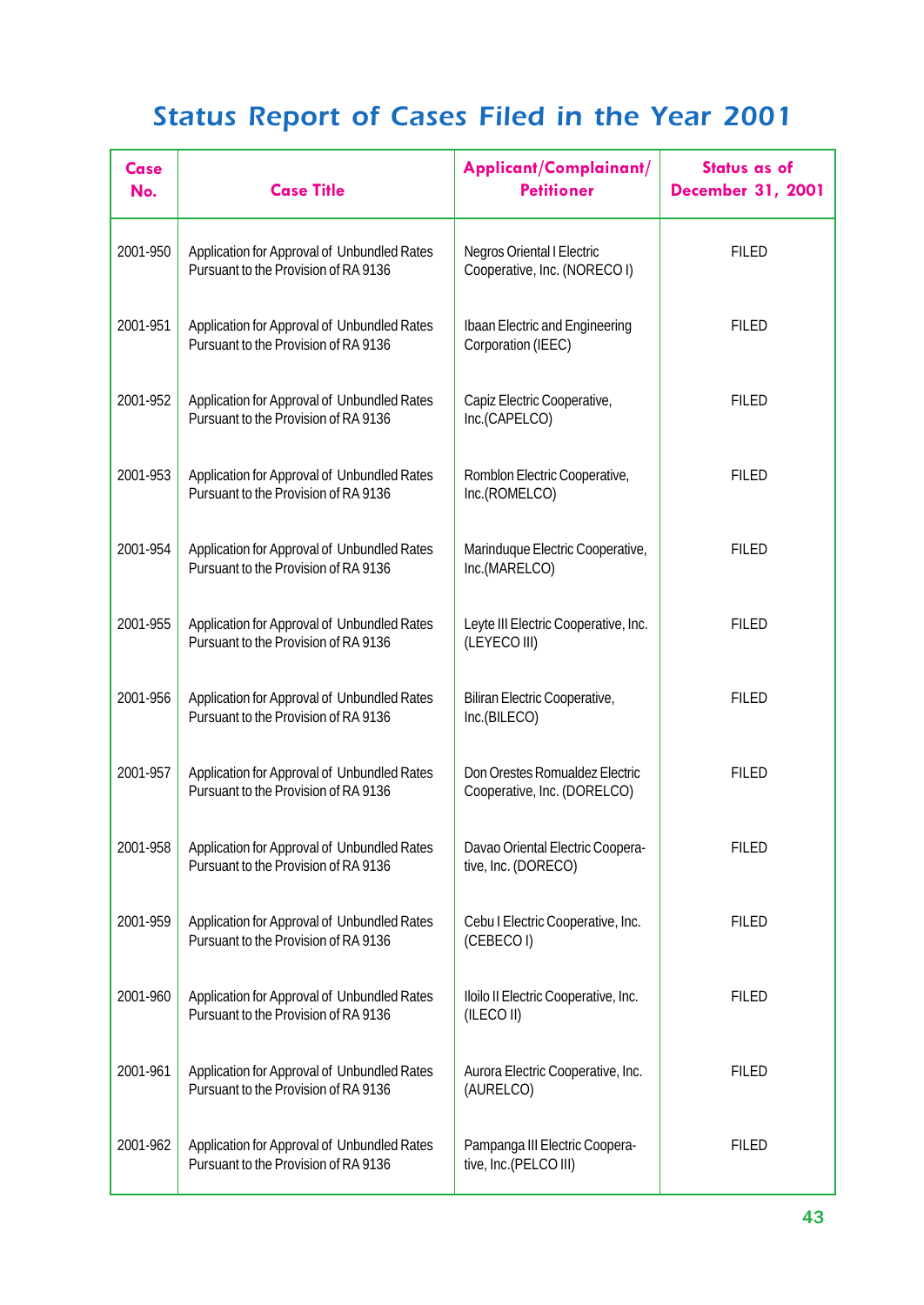| Case<br>No. | <b>Case Title</b>                                                                   | Applicant/Complainant/<br><b>Petitioner</b>                       | <b>Status as of</b><br><b>December 31, 2001</b> |
|-------------|-------------------------------------------------------------------------------------|-------------------------------------------------------------------|-------------------------------------------------|
| 2001-963    | Application for Approval of Unbundled Rates<br>Pursuant to the Provision of RA 9136 | Isabela II Electric Cooperative,<br>Inc.(ISELCO II)               | <b>FILED</b>                                    |
| 2001-964    | Application for Approval of Unbundled Rates<br>Pursuant to the Provision of RA 9136 | Eastern Samar Electric Coopera-<br>tive, Inc. (ESAMELCO)          | <b>FILED</b>                                    |
| 2001-965    | Application for Approval of Unbundled Rates<br>Pursuant to the Provision of RA 9136 | Occidental Mindoro Electric<br>Cooperative, Inc. (OMECO)          | <b>FILED</b>                                    |
| 2001-966    | Application for Approval of Unbundled Rates<br>Pursuant to the Provision of RA 9136 | <b>Negros Occidental Electric</b><br>Cooperative, Inc. (NOCECO)   | <b>FILED</b>                                    |
| 2001-967    | Application for Approval of Unbundled Rates<br>Pursuant to the Provision of RA 9136 | Agusan del Sur Electric Coopera-<br>tive, Inc. (ASELCO)           | <b>FILED</b>                                    |
| 2001-968    | Application for Approval of Unbundled Rates<br>Pursuant to the Provision of RA 9136 | South Cotabato I Electric<br>Cooperative, Inc. (SOCOTECO I)       | <b>FILED</b>                                    |
| 2001-969    | Application for Approval of Unbundled Rates<br>Pursuant to the Provision of RA 9136 | Cotabato Electric Cooperative,<br>Inc.(COTELCO)                   | <b>FILED</b>                                    |
| 2001-970    | Application for Approval of Unbundled Rates<br>Pursuant to the Provision of RA 9136 | Zamboanga del Sur I Electric<br>Cooperative, Inc.<br>(ZAMSURECOI) | <b>FILED</b>                                    |
| 2001-971    | Application for Approval of Unbundled Rates<br>Pursuant to the Provision of RA 9136 | Misamis Occidental I Electric<br>Cooperative, Inc. (MOELCI II)    | <b>FILED</b>                                    |
| 2001-972    | Application for Approval of Unbundled Rates<br>Pursuant to the Provision of RA 9136 | Tarlac II Electric Cooperative, Inc.<br>(TARELCO II)              | <b>FILED</b>                                    |
| 2001-973    | Application for Approval of Unbundled Rates<br>Pursuant to the Provision of RA 9136 | Cebu II Electric Cooperative, Inc.<br>(CEBECOII)                  | <b>FILED</b>                                    |
| 2001-974    | Application for Approval of Unbundled Rates<br>Pursuant to the Provision of RA 9136 | Masbate Electric Cooperative,<br>Inc.(MASELCO)                    | <b>FILED</b>                                    |
| 2001-975    | Application for Approval of Unbundled Rates<br>Pursuant to the Provision of RA 9136 | Kalinga Apayao Electric Coopera-<br>tive, Inc. (KAELCO)           | <b>FILED</b>                                    |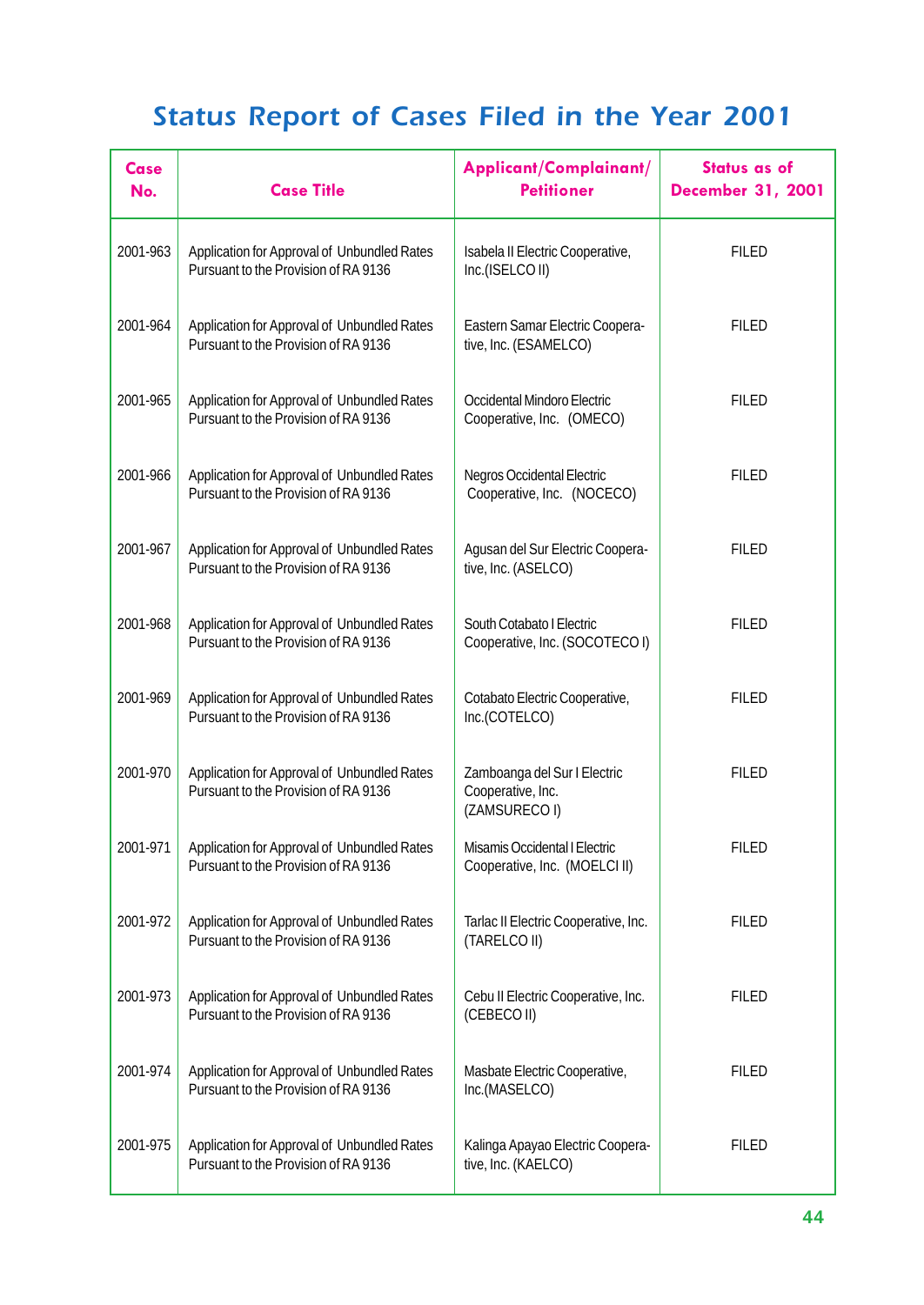| <b>Case</b><br>No. | <b>Case Title</b>                                                                   | Applicant/Complainant/<br><b>Petitioner</b>                      | <b>Status as of</b><br><b>December 31, 2001</b> |
|--------------------|-------------------------------------------------------------------------------------|------------------------------------------------------------------|-------------------------------------------------|
| 2001-976           | Application for Approval of Unbundled Rates<br>Pursuant to the Provision of RA 9136 | Nueva Vizcaya Electric Coopera-<br>tive, Inc.(NUVELCO)           | <b>FILED</b>                                    |
| 2001-977           | Application for Approval of Unbundled Rates<br>Pursuant to the Provision of RA 9136 | Davao del Sur Electric Coopera-<br>tive, Inc.(DASURECO)          | <b>FILED</b>                                    |
| 2001-978           | Application for Approval of Unbundled Rates<br>Pursuant to the Provision of RA 9136 | Surigao del Norte Electric<br>Cooperative, Inc. (SURNECO)        | <b>FILED</b>                                    |
| 2001-979           | Application for Approval of Unbundled Rates<br>Pursuant to the Provision of RA 9136 | Oriental Mindoro Electric Coopera-<br>tive, Inc. (ORMECO)        | <b>FILED</b>                                    |
| 2001-980           | Application for Approval of Unbundled Rates<br>Pursuant to the Provision of RA 9136 | Cebu III Electric Cooperative, Inc.<br>(CEBECO III)              | <b>FILED</b>                                    |
| 2001-981           | Application for Approval of Unbundled Rates<br>Pursuant to the Provision of RA 9136 | Leyte V Electric Cooperative, Inc.<br>(LEYECOV)                  | <b>FILED</b>                                    |
| 2001-982           | Application for Approval of Unbundled Rates<br>Pursuant to the Provision of RA 9136 | Samar I Electric Cooperative, Inc.<br>(SAMELCOI)                 | <b>FILED</b>                                    |
| 2001-983           | Application for Approval of Unbundled Rates<br>Pursuant to the Provision of RA 9136 | Guimaras Island Electric Coopera-<br>tive, Inc. (GUIMELCO)       | <b>FILED</b>                                    |
| 2001-984           | Application for Approval of Unbundled Rates<br>Pursuant to the Provision of RA 9136 | Tarlac I Electric Cooperative, Inc.<br>(TARELCO I)               | <b>FILED</b>                                    |
| 2001-985           | Application for Approval of Unbundled Rates<br>Pursuant to the Provision of RA 9136 | Cagayan I Electric Cooperative,<br>Inc. (CAGELCOI)               | <b>FILED</b>                                    |
| 2001-986           | Application for Approval of Unbundled Rates<br>Pursuant to the Provision of RA 9136 | Siasi Electric Cooperative,<br>Inc.(SIASELCO)                    | <b>FILED</b>                                    |
| 2001-987           | Application for Approval of Unbundled Rates<br>Pursuant to the Provision of RA 9136 | <b>Mountain Province Electric</b><br>Cooperative, Inc. (MOPRECO) | <b>FILED</b>                                    |
| 2001-988           | Application for Approval of Unbundled Rates<br>Pursuant to the Provision of RA 9136 | Zamboanga del Norte Electric<br>Cooperative, Inc.(ZANECO)        | <b>FILED</b>                                    |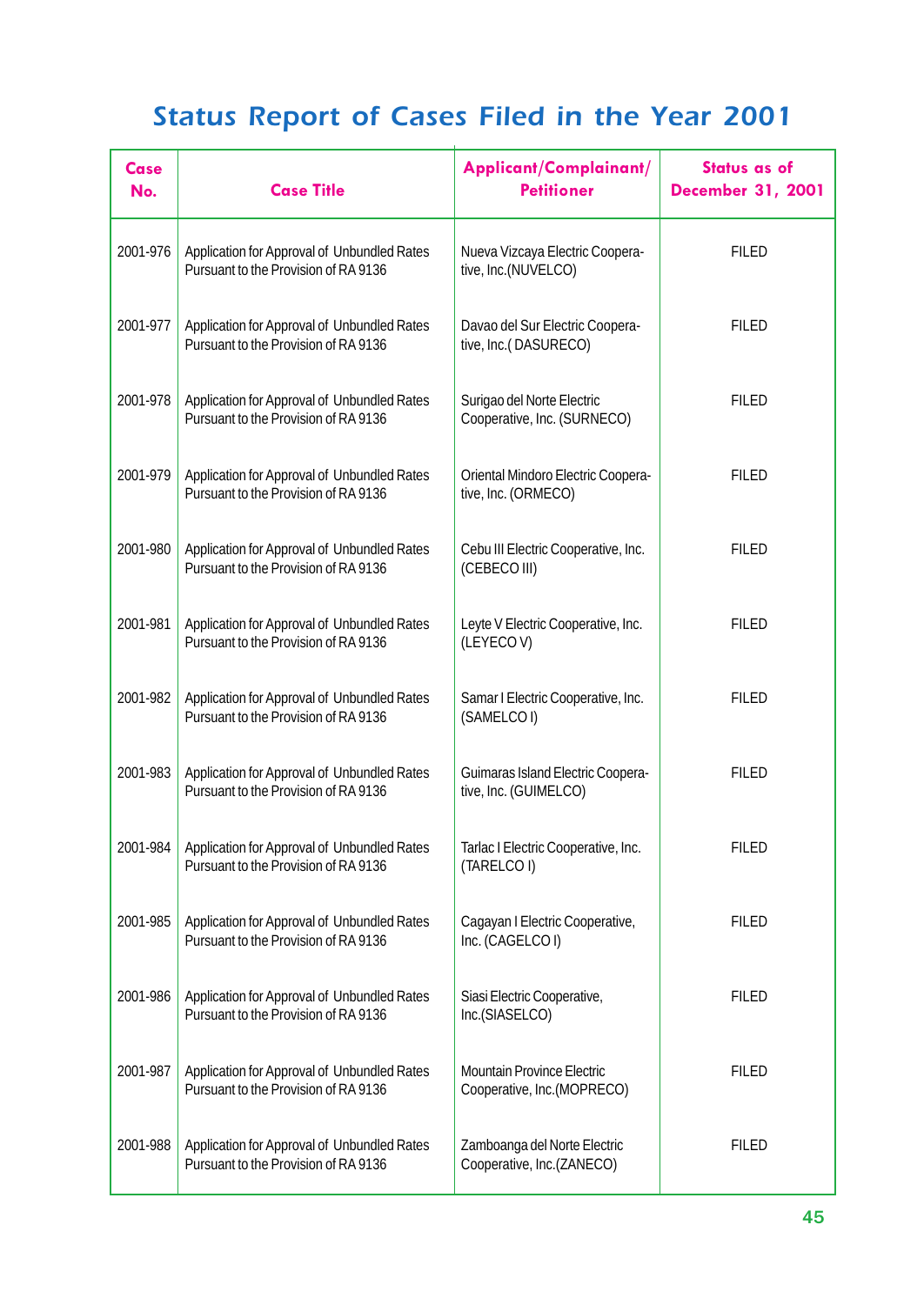| <b>Case</b><br>No. | <b>Case Title</b>                                                                   | Applicant/Complainant/<br><b>Petitioner</b>                            | Status as of<br><b>December 31, 2001</b> |
|--------------------|-------------------------------------------------------------------------------------|------------------------------------------------------------------------|------------------------------------------|
| 2001-989           | Application for Approval of Unbundled Rates<br>Pursuant to the Provision of RA 9136 | Iloilo I Electric Cooperative, Inc.<br>(ILECOI)                        | <b>FILED</b>                             |
| 2001-990           | Application for Approval of Unbundled Rates<br>Pursuant to the Provision of RA 9136 | Zambales II Electric Cooperative,<br>Inc.(ZAMECO II)                   | <b>FILED</b>                             |
| 2001-991           | Application for Approval of Unbundled Rates<br>Pursuant to the Provision of RA 9136 | Pampanga Rural Electric Electric<br>Cooperative, Inc. (PRESCO)         | <b>FILED</b>                             |
| 2001-992           | Application for Approval of Unbundled Rates<br>Pursuant to the Provision of RA 9136 | Bohol II Electric Cooperative, Inc.<br>(BOHECO II)                     | <b>FILED</b>                             |
| 2001-993           | Application for Approval of Unbundled Rates<br>Pursuant to the Provision of RA 9136 | Nueva Ecija III Electric Coopera-<br>tive, Inc.(NEECO III)             | <b>FILED</b>                             |
| 2001-994           | Application for Approval of Unbundled Rates<br>Pursuant to the Provision of RA 9136 | Davao del norte Electric<br>Cooperative, Inc.(DANECO)                  | <b>FILED</b>                             |
| 2001-995           | Application for Approval of Unbundled Rates<br>Pursuant to the Provision of RA 9136 | Central Pangasinan Electric<br>Cooperative, Inc.(CENPELCO)             | <b>FILED</b>                             |
| 2001-996           | Application for Approval of Unbundled Rates<br>Pursuant to the Provision of RA 9136 | Camiguin Electric Cooperative,<br>Inc.(CAMELCO)                        | <b>FILED</b>                             |
| 2001-997           | Application for Approval of Unbundled Rates<br>Pursuant to the Provision of RA 9136 | Ifugao Electric Cooperative,<br>Inc.(IFELCO)                           | <b>FILED</b>                             |
| 2001-998           | Application for Approval of Unbundled Rates<br>Pursuant to the Provision of RA 9136 | Quezon II Electric Cooperative,<br>Inc. (QUEZELCO II)                  | <b>FILED</b>                             |
| 2001-999           | Application for Approval of Unbundled Rates<br>Pursuant to the Provision of RA 9136 | Sorsogon II Electric Cooperative,<br>Inc. (SORECO II)                  | <b>FILED</b>                             |
| 2001-1000          | Application for Approval of Unbundled Rates<br>Pursuant to the Provision of RA 9136 | <b>Camarines Sur IV Electric</b><br>Cooperative, Inc.<br>(CASURECO IV) | <b>FILED</b>                             |
| 2001-1001          | Application for Approval of Unbundled Rates<br>Pursuant to the Provision of RA 9136 | Misamis Oriental II Electric<br>Cooperative, Inc. (MORESCO II)         | <b>FILED</b>                             |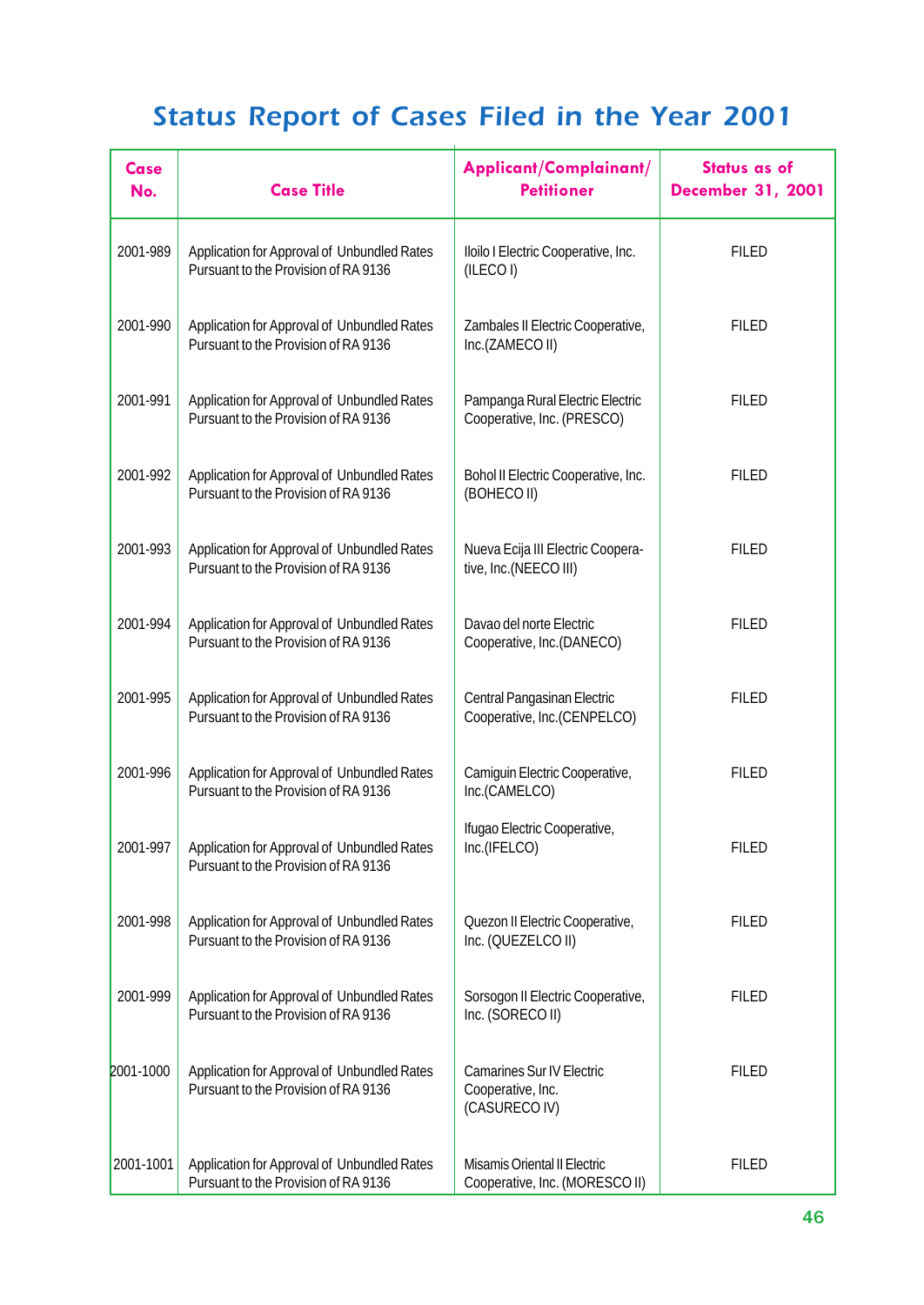| Case<br>No. | <b>Case Title</b>                                                                   | Applicant/Complainant/<br><b>Petitioner</b>                                                       | <b>Status as of</b><br><b>December 31, 2001</b> |
|-------------|-------------------------------------------------------------------------------------|---------------------------------------------------------------------------------------------------|-------------------------------------------------|
| 2001-1002   | Application for Approval of Unbundled Rates<br>Pursuant to the Provision of RA 9136 | Sultan Kudarat Electric Coopera-<br>tive, Inc. (SUKELCO)                                          | <b>FILED</b>                                    |
| 2001-1003   | Application for Approval of Unbundled Rates<br>Pursuant to the Provision of RA 9136 | Ticao Island Electric Cooperative,<br>Inc. (TISELCO)                                              | <b>FILED</b>                                    |
| 2001-1004   | Application for Approval of Unbundled Rates<br>Pursuant to the Provision of RA 9136 | Surigao del Sur Electric Coopera-<br>tive, Inc. (SURSECO)                                         | <b>FILED</b>                                    |
| 2001-1005   | Application for Approval of Unbundled Rates<br>Pursuant to the Provision of RA 9136 | <b>Bantayan Island Electric</b><br>Cooperative, Inc. (BANELCO)                                    | <b>FILED</b>                                    |
| 2001-1006   | Application for Approval of Unbundled Rates<br>Pursuant to the Provision of RA 9136 | <b>Camarines Sur III Electric</b><br>Cooperative, Inc. (CASURECO<br>III)                          | <b>FILED</b>                                    |
| 2001-1007   | Application for Approval of Unbundled Rates<br>Pursuant to the Provision of RA 9136 | Zamboanga del Sur II Electric<br>Cooperative, Inc.<br>(ZAMSURECO II)                              | <b>FILED</b>                                    |
| 2001-1008   | Application for Approval of Unbundled Rates<br>Pursuant to the Provision of RA 9136 | <b>First Catanduanes Electric</b><br>Cooperative, Inc. (FICELCO)                                  | <b>FILED</b>                                    |
| 2001-1009   | Application for Approval of Unbundled Rates<br>Pursuant to the Provision of RA 9136 | South Cotabato II Electric<br>Cooperative, Inc.<br>(SOCOTECO II)                                  | <b>FILED</b>                                    |
| 2001-1010   | Application for Approval of Unbundled Rates<br>Pursuant to the Provision of RA 9136 | Cagayan II Electric Cooperative,<br>Inc. (CAGELCO II)                                             | <b>FILED</b>                                    |
| 2001-1011   | Application for Approval of Unbundled Rates<br>Pursuant to the Provision of RA 9136 | Southern Leyte Electric Coopera-<br>tive, Inc.<br>Quirino Electric Cooperative,<br>Inc.(QUIRELCO) | <b>FILED</b>                                    |
| 2001-1012   | Application for Approval of Unbundled Rates<br>Pursuant to the Provision of RA 9136 | Albay Electric Cooperative, Inc.<br>(ALECO)                                                       | <b>FILED</b>                                    |
|             |                                                                                     |                                                                                                   |                                                 |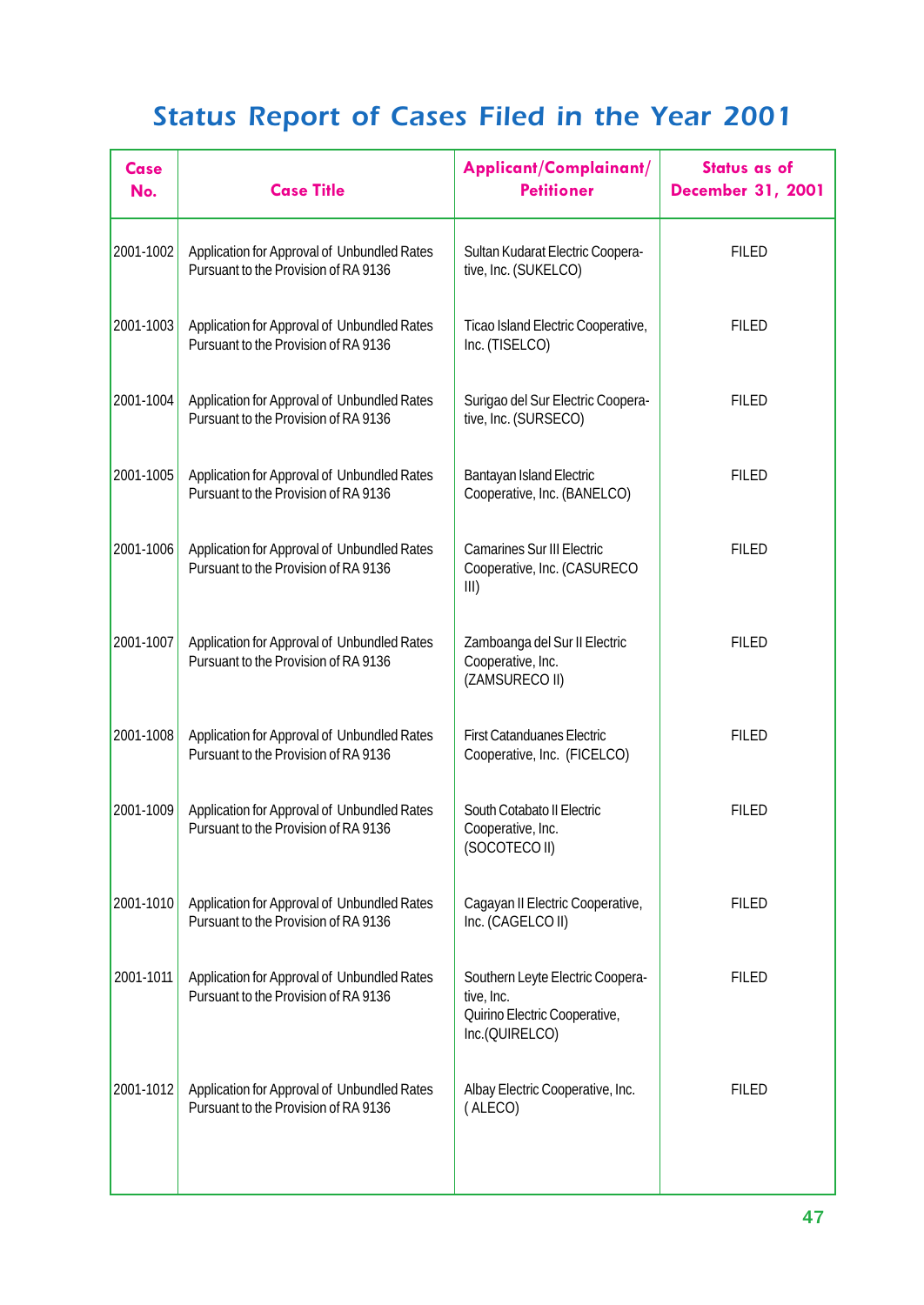| Case<br>No. | <b>Case Title</b>                                                                   | Applicant/Complainant/<br><b>Petitioner</b>            | Status as of<br><b>December 31, 2001</b> |
|-------------|-------------------------------------------------------------------------------------|--------------------------------------------------------|------------------------------------------|
| 2001-1013   | Application for Approval of Unbundled Rates<br>Pursuant to the Provision of RA 9136 | Albay Electric Cooperative, Inc.<br>(ALECO)            | FILED                                    |
| 2001-1014   | Application for Approval of Unbundled Rates<br>Pursuant to the Provision of RA 9136 | Batanes Electric Cooperative, Inc.<br>(BATANELCO)      | FILED                                    |
| 2001-1015   | Application for Approval of Unbundled Rates<br>Pursuant to the Provision of RA 9136 | Camarines I Electric Cooperative,<br>Inc. (CASURECO I) | FILED                                    |

| <b>Case</b><br>No.      | <b>Case Title</b>                                                  | Applicant/Complainant/<br><b>Petitioner</b> | <b>Status</b>                                                                                                                                                                                                                                      |
|-------------------------|--------------------------------------------------------------------|---------------------------------------------|----------------------------------------------------------------------------------------------------------------------------------------------------------------------------------------------------------------------------------------------------|
| 2001-593<br>$(2000-04)$ | Aniano M. Mitra versus Manila Electric<br>Company                  | Aniano M. Mitra                             | <b>DECIDED</b><br>Decision dated December 7,<br>2001<br>Respondent is hereby<br>directed to reimburse Aniano<br>Mitra the amount of<br>P10,279.65 which he paid<br>under protest                                                                   |
| 2001-726<br>2000-137    | In the Matter of Violation of ERB Orders, Rules<br>and Regulations | Manila Electric Company                     | <b>DECIDED</b><br>Decision dtd. November 28,<br>2001<br>Respondent is hereby<br>declared to have violated<br>Section 8 of ERB Resolution<br>No. 95-21. Accordingly, it is<br>hereby directed to remit the<br>Administrative Fine of<br>P45,000.00. |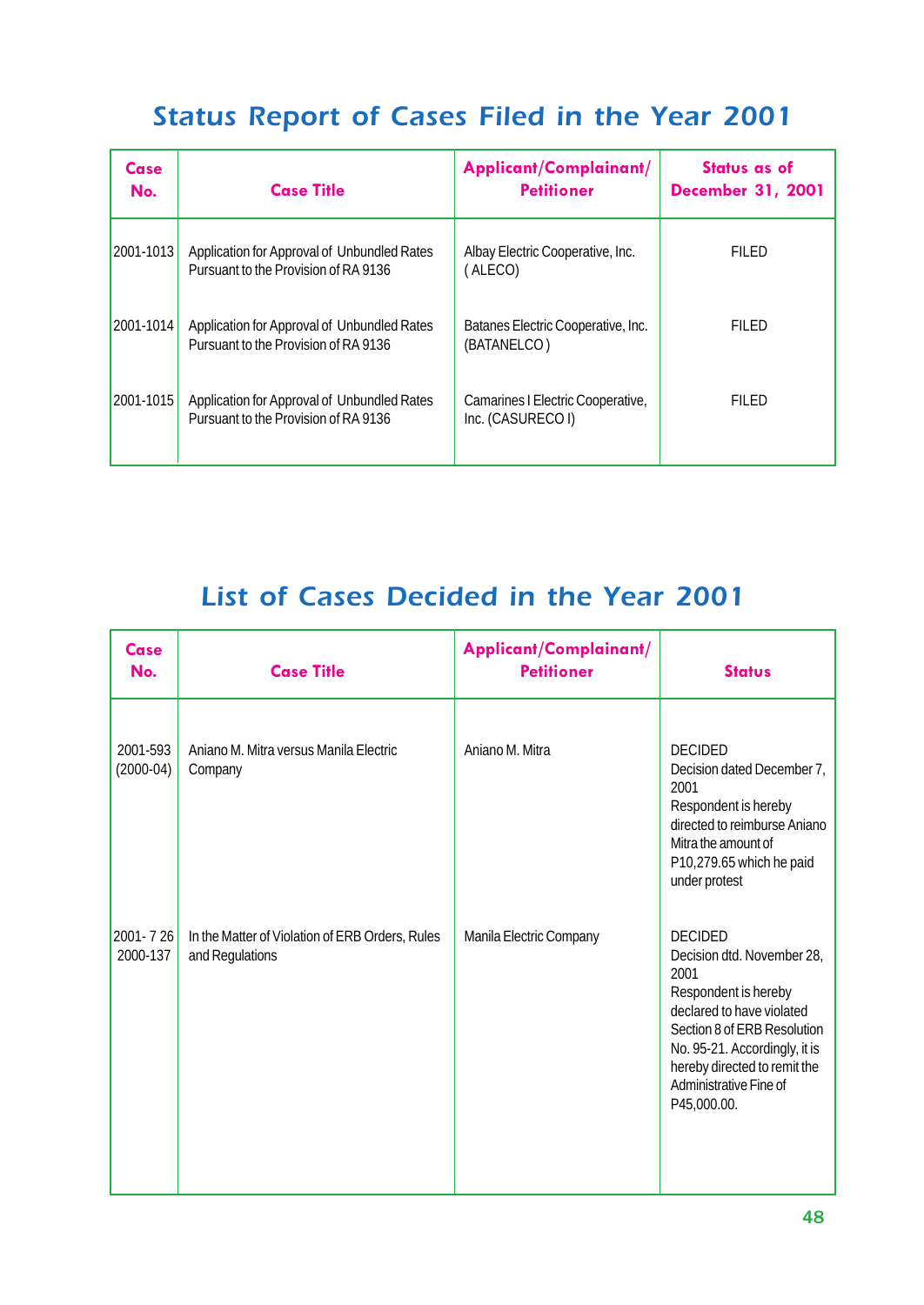| <b>Case</b><br>No.          | <b>Case Title</b>                                                                                                                                                                                                                  | Applicant/Complainant/<br><b>Petitioner</b> | <b>Status</b>                                                                                                                                                                                                                                     |
|-----------------------------|------------------------------------------------------------------------------------------------------------------------------------------------------------------------------------------------------------------------------------|---------------------------------------------|---------------------------------------------------------------------------------------------------------------------------------------------------------------------------------------------------------------------------------------------------|
| 2001 - 752<br>2000 - 163    | In the Matter of Violation of ERB Orders, Rules<br>and Regulations                                                                                                                                                                 | Manila Electric Company                     | <b>DECIDED</b><br>Decision dtd. November 27,<br>2001<br>Respondent is herby declared<br>to have violated Section 8 of<br>ERB Resolution No. 95-21.<br>Accordingly, it is hereby<br>directed to remit the<br>Administrative Fine of<br>P47,800.00. |
| $ 2001 - 466 $<br>$98 - 59$ | In the Matter of the Application for the Issuance<br>of Certificate of Public Convenience and<br>Necessity for the Operation of Electric Service<br>in the Municipality of Bocaue, Bulacan                                         | Manila Electric Company                     | <b>DECIDED</b><br>Decision dtd. November 13,<br>2001<br>Approves the Issuance of<br>CPCN for the Operation of<br>the electric service in<br>Bocaue, Bulacan effective<br>February 16, 1998                                                        |
| $2001 - 829$<br>$2001 - 45$ | In the Matter of the Application for Authority to<br>Install, Operate and Maintain a 20/25 MVA<br>Power Transformer to be located at<br>Panganiban St., Sto. Cristo, Tarlac City and to<br>Withdraw Two (2) Substation Transformer | Tarlac Electric Inc.                        | <b>DECIDED</b><br>Decision dtd. October 8,<br>2001<br>Application of TEI is hereby<br>APPROVED.                                                                                                                                                   |
| $2001 - 467$<br>$98 - 60$   | In the Matter of the Application for the Issuance<br>of Certificate of Public Convenience and<br>Necessity for the Operation of the Public<br>Service in the Municipality of Candelaria,<br>Province of Quezon                     | Manila Electric Company                     | <b>DECIDED</b><br>Decision dtd. October 30,<br>2001<br>Approves the Issuance of<br>CPCN for the Operation of<br>the electric service in<br>Candelaria, Quezon<br>effective January 10, 1998                                                       |
| $2001 - 555$<br>$99 - 49$   | In the Matter of the Application for Authority to<br>Withdraw a 5 MVA Power Transformer Located<br>at Maliwalo Substation                                                                                                          | Tarlac Electric Inc.                        | <b>DECIDED</b><br>Decision dtd. October 18,<br>2001<br>Application of TEI to<br>withdraw its 5 MVA Power<br>Transformer located at<br>Maliwalo Substation is<br>hereby APPROVED.                                                                  |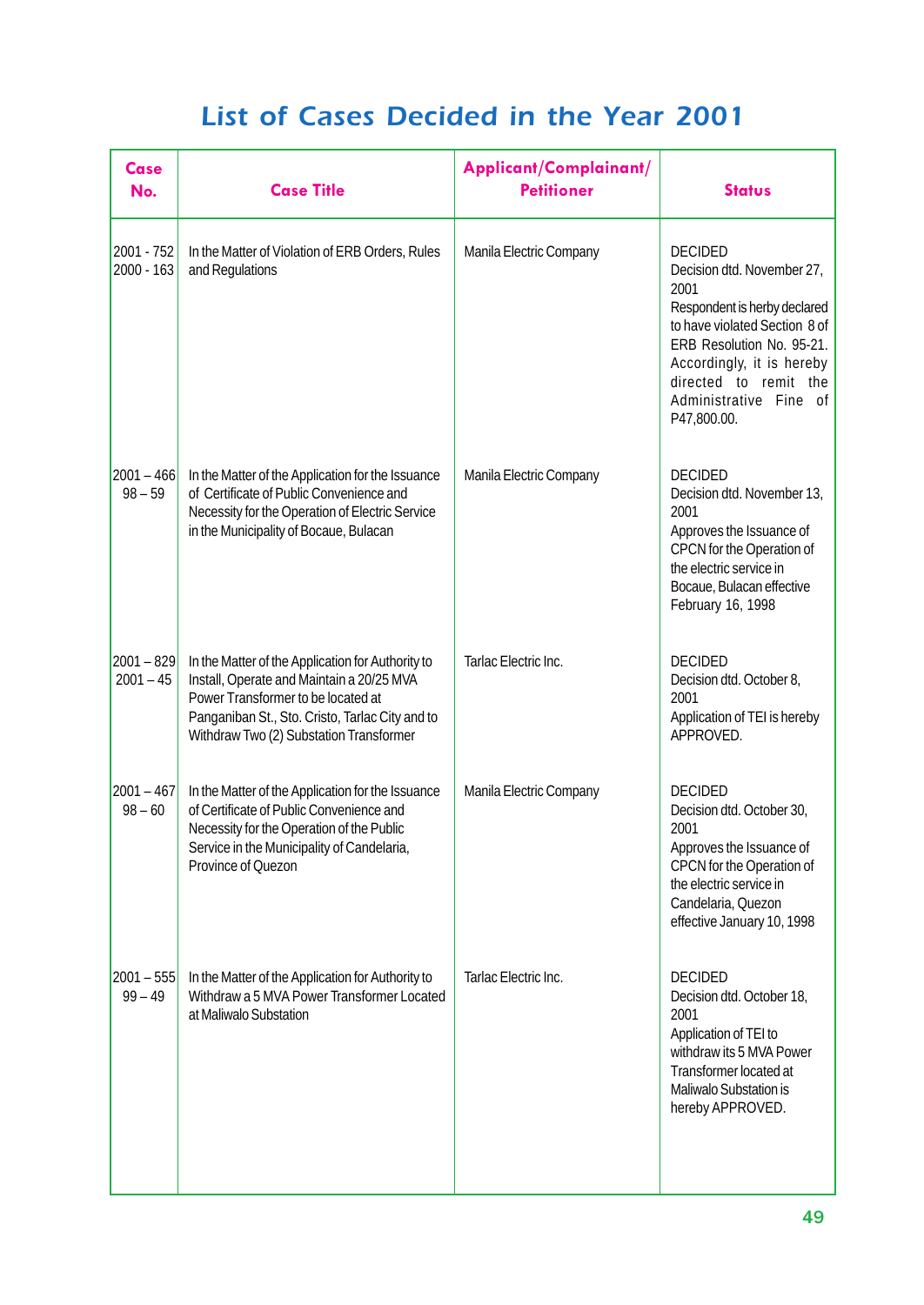| <b>Case</b><br>No. | <b>Case Title</b>                                                                                                                                                                                                                    | Applicant/Complainant/<br><b>Petitioner</b> | <b>Status</b>                                                                                                                                                                                                                                                                                  |
|--------------------|--------------------------------------------------------------------------------------------------------------------------------------------------------------------------------------------------------------------------------------|---------------------------------------------|------------------------------------------------------------------------------------------------------------------------------------------------------------------------------------------------------------------------------------------------------------------------------------------------|
| $2001 - 21$        | In the Matter of the Application for Authority to<br>Install 15 MVA "Diamante" and 25 MVA<br>"Milenyo" Power Transformers with Prayer for<br><b>Provisional Authority</b>                                                            | Angeles Electric Company                    | <b>DECIDED</b><br>Decision datedOctober 3, 2001<br>Application of AEC to install<br>15 MVA Diamanete and 25<br>MVA "Milenyo" Power<br>Transformers inside the Clark<br>Economic Zone in Angeles<br>City is hereby APPROVED.                                                                    |
| 2000 - 101         | In the Matter of the Application for Authority to<br>Construct, Install and Extend a 69 KV<br>Subtransmission Line from Consolacion<br>Substation to Tabok Substation to Mandaue<br>Substation with Prayer for Provisional Authority | Visayan Electric Company                    | <b>DECIDED</b><br>Decision dtd. October 18,<br>2001<br>Application of VECO to<br>construct, install and extend a<br>69 KV subtransmission line<br>from Consolacion Substation<br>to Tabok Substation and from<br><b>Tabok Substation to</b><br><b>Mandaue Substation is</b><br>hereby APPROVED |
| $98 - 93$          | In the Matter of the Application for the Issuance<br>of Certificate of Public Convenience and<br>Necessity for the Operation of Electric Service in<br>the Municipality of Marilao, Province of Bulacan                              | Manila Electric Company                     | <b>DECIDED</b><br>Decision dated September<br>27, 2001<br>Approves the Issuance of<br>CPCN for the Operation of<br>the electric service in<br>Marilao, Bulacan effective<br>July 15, 1998                                                                                                      |
| $98 - 40$          | In the Matter of the Application for the Issuance<br>of Public Convenience and Necessity for the<br>Operation of Electric Service in the Municipality<br>of Taguig                                                                   | Manila Electric Company                     | <b>DECIDED</b><br>Decision dtd. September 18,<br>2001<br>Approves the Issuance of<br>CPCN for the Operation of<br>the electric service in Taguig,<br>MM effective October 20,<br>1997                                                                                                          |
| $98 - 84$          | In the Matter of the Application for Issuance of<br>Certificate of Public Convenience and Necessity<br>for the Operation of Electric Service in the<br>Municipality of Luisiana, Province of Laguna                                  | Manila Electric Company                     | <b>DECIDED</b><br>Decision dtd. August 6, 2001<br>Approves the Issuance of<br>CPCN for the Operation of<br>the electric service in<br>Luisiana, Laguna<br>effective October 20, 1997                                                                                                           |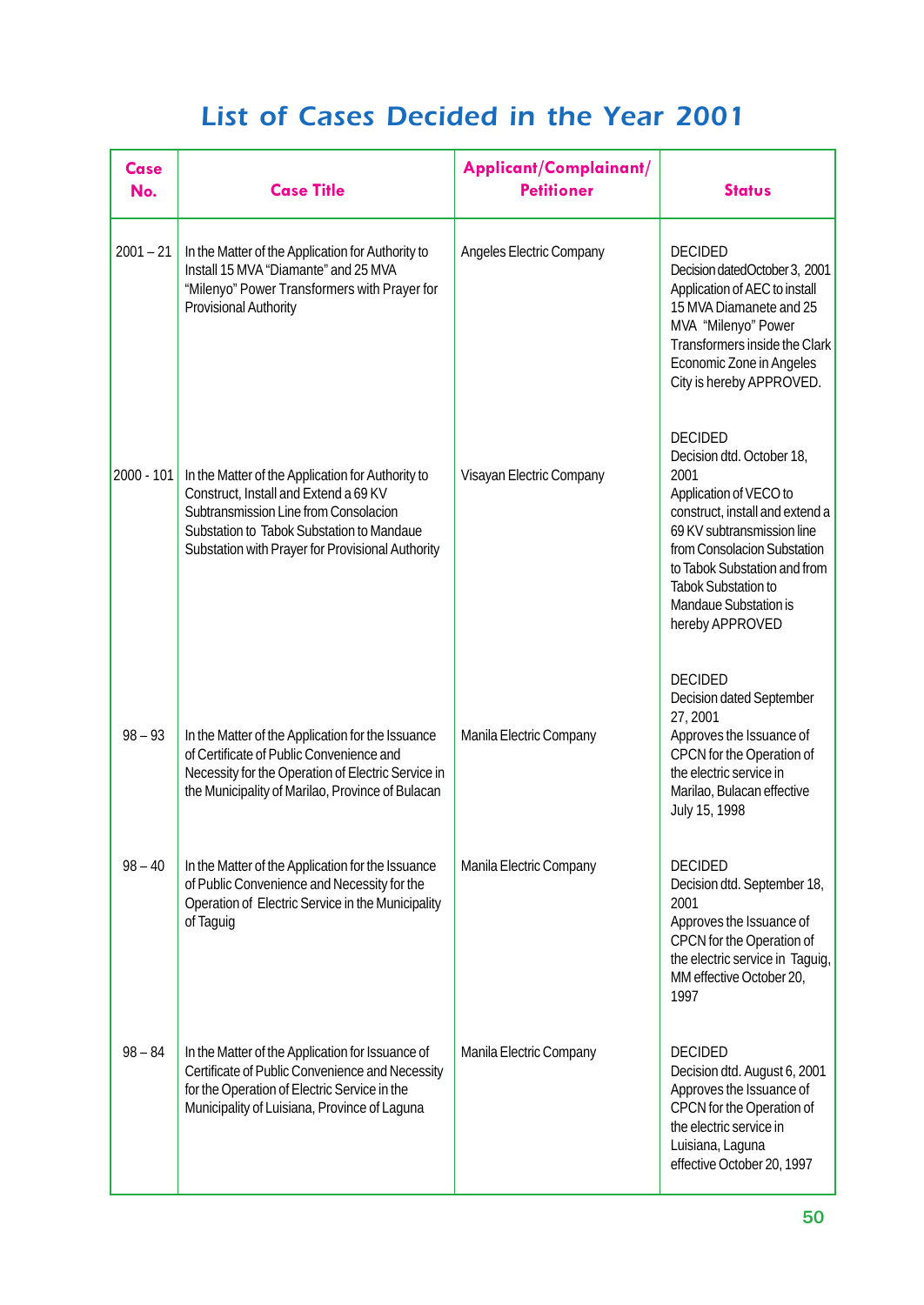| Case<br>No.  | <b>Case Title</b>                                                                                                                                                                                                                       | Applicant/Complainant/<br><b>Petitioner</b>                                                                                | <b>Status</b>                                                                                                                                                                                         |
|--------------|-----------------------------------------------------------------------------------------------------------------------------------------------------------------------------------------------------------------------------------------|----------------------------------------------------------------------------------------------------------------------------|-------------------------------------------------------------------------------------------------------------------------------------------------------------------------------------------------------|
| $98 - 48$    | In the Matter of the Application for Issuance of<br>Certificate of Public Convenience and Necessity<br>for the Operation of Electric Service in the<br>Municipality of Bulacan, Province of Bulacan                                     | Manila Electric Company                                                                                                    | <b>DECIDED</b><br>Decision dtd. June 13, 2001<br>Approves the Issuance of<br>CPCN for the Operation of<br>the electric service in<br>Bulacan, Bulacan<br>effective December 16, 1997                  |
| $2000 - 118$ | In the Matter of the Application for Approval of<br>the Demand Side Management Program                                                                                                                                                  | Romblon Electric Cooperative, Inc.                                                                                         | <b>DECIDED</b><br>Decision dated May 21,<br>2001<br>Provisionally Approves the<br><b>DSM Programs</b>                                                                                                 |
| $98 - 74$    | In the Matter of the Application for Approval of<br>the Demand Side Management (DSM) Plan in<br>Compliance with the ERB Decision in Case No.<br>96-25 Prescribing a Demand Side Manage-<br>ment Framework                               | Zamboanga del Sur II Electric<br>Cooperative, Inc.                                                                         | <b>DECIDED</b><br>Decision dtd. February 20,<br>2001<br>Provisionally Approves the<br><b>DSM Programs</b>                                                                                             |
| $2000 - 127$ | In the Matter of the Application for Authority to<br>Obtain Loans and/or Incur Indebtedness in the<br>Amount of not less than US \$500 Million or its<br>Equivalent in other Currencies with Prayer for<br><b>Provisional Authority</b> | Manila Electric Company                                                                                                    | <b>DECIDED</b><br>Decision dtd. August 8, 2001<br>Approves the application of<br>MERALCO to obtain loans<br>and/or incur indebtedness in<br>the amount of not less than<br>US \$500 Million           |
| $2000 - 05$  | In the Matter of the Application for Approval of<br>the Proposed Joint Agreement and Special<br>Rate, with Prayer for Provisional Authority                                                                                             | Camarines Sur I Electric Coopera-<br>tive, Inc., Philippine Fisheries<br>Development Authority, Camaligan<br>Fishing Port. | <b>DECIDED</b><br>Decision dtd. August 9, 2001<br>Authorizes CASURECO I to<br>implement the Energy and<br><b>Demand Charges</b><br>Energy Charge - P 3.9560/<br>kwh<br>Demand Charge - P 96.32/<br>kw |
| $2000 - 116$ | In the Matter of the Application for Approval of<br>Rate Restructure in Power Purchase Agree-<br>ment (PPA) with Prayer for Provisional<br>Authority                                                                                    | Oriental Mindoro Electric Coopera-<br>tive Inc.                                                                            | <b>DECIDED</b><br>Decision dtd. August 10,<br>2001<br>Authorizes ORMECO to<br>recover the additional cost of<br>purchased power through<br>the Board's approved PPA                                   |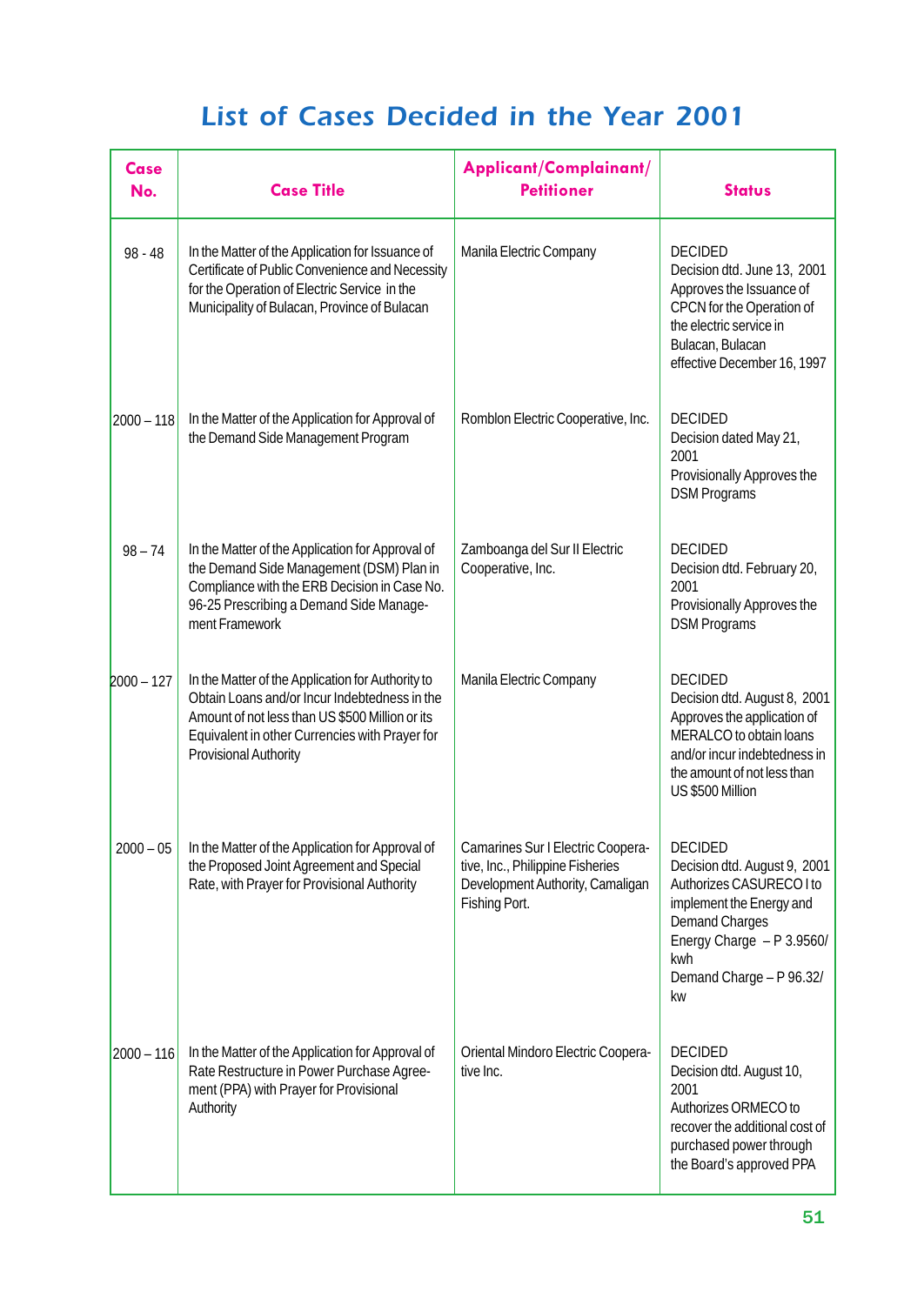| <b>Case</b><br>No. | <b>Case Title</b>                                                                                                         | Applicant/Complainant/<br><b>Petitioner</b>                           | <b>Status</b>                                                                                                                                                                                                                                                                                        |
|--------------------|---------------------------------------------------------------------------------------------------------------------------|-----------------------------------------------------------------------|------------------------------------------------------------------------------------------------------------------------------------------------------------------------------------------------------------------------------------------------------------------------------------------------------|
| $99 - 63$          | In the Matter of the Application for Approval of<br>the Sound Value Appraisal of applicant's<br>Properties and Equipment  | San Fernando Electric Light and<br>Power Company, Inc.                | <b>DECIDED</b><br>Decision dtd. August 3, 2001<br>APPROVES the amounts of<br>P380,800,733.00 as Sound<br>Value and P663,359,208.00<br>as Cost of Reproduction New<br>of the Properties and<br>equipment in service of<br>SFELAPCO as of April 27,<br>1999                                            |
| $93 - 93$          | In the Matter of the Application for Authority to<br>Increase Rates by P0.90 per Kwh with<br><b>Provisional Authority</b> | Province of Siquijor Electric<br>Cooperative, Inc.                    | <b>DECIDED</b><br>Decision dtd. June 11, 2001<br>Provisional Authority granted<br>in the Board's Order dated<br>April 5, 1994 for PROSIELCO<br>to increase its rates by<br>eighty-two centavos per<br>kilowatthour (P0.82/kWh) is<br>hereby made permanent.                                          |
| $93 - 84$          | Application for Authority to Increase Rate by<br>P0.54 per Kwh with Prayer for Provisional<br>Authority                   | Surigao del Sur I Electric<br>Cooperative, Inc.                       | <b>DECIDED</b><br>Decision dated August 7,<br>2001. The Board hereby<br>declares as permanent the<br>provisional rate increase of<br>forty seven point ninety eight<br>centavos (P 0.4798) per<br>kwh authorized SURSECO I<br>in the Board's Orders dated<br>January 5, 1994 and<br>February 7, 1995 |
| $99 - 51$          | East Asia Utilities Corporation and Cebu Private<br>Power Corporation versus National Power<br>Corporation                | East Asia Utilities Corporation and<br>Cebu Private Power Corporation | <b>DECIDED</b><br>Decision dtd. June 28, 2001<br>The complainants should pay<br>the same since the transmis-<br>sion lines of respondent are<br>actually being used in the<br>delivery of electric power to<br>the complainants' customers.                                                          |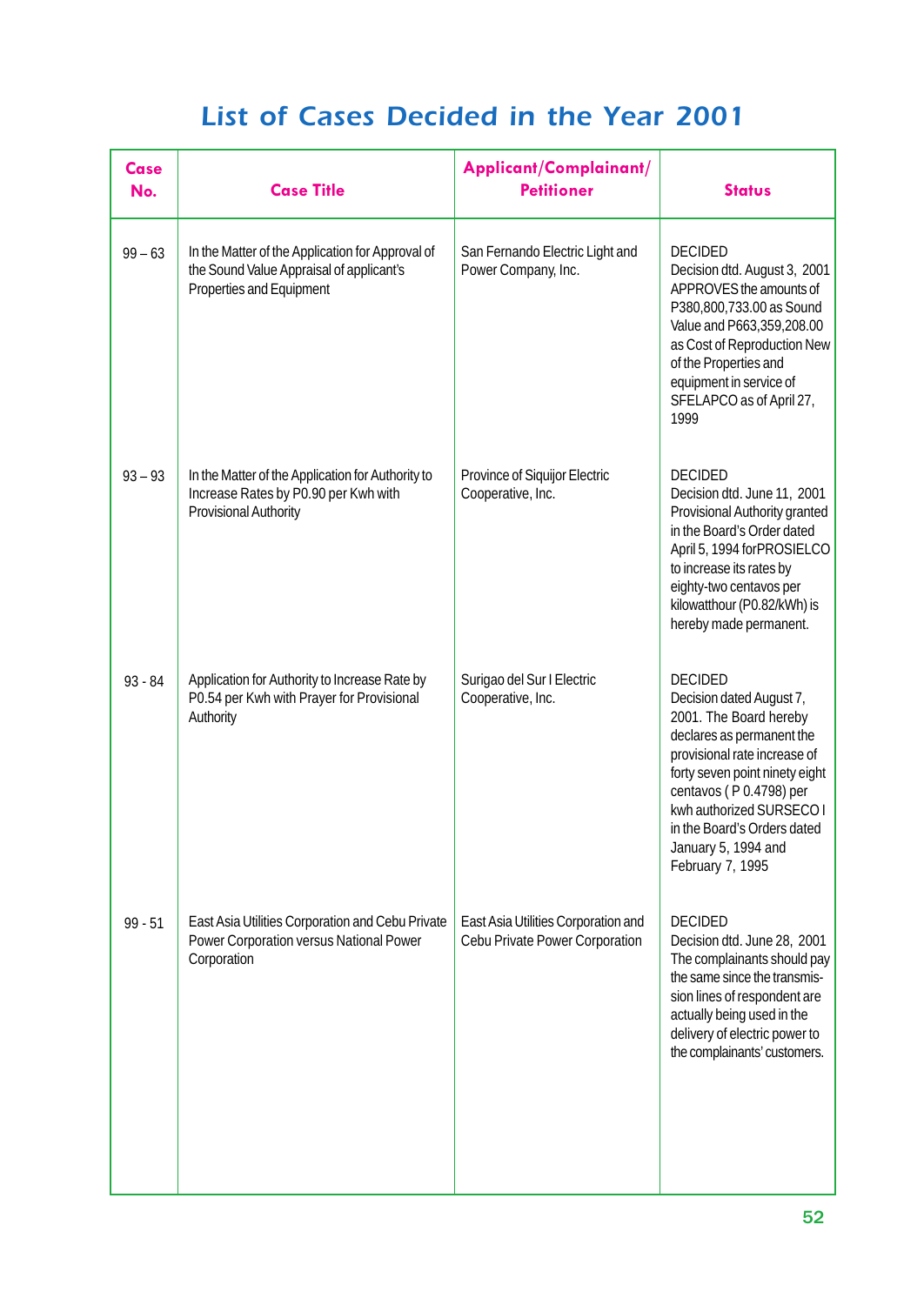| <b>Case</b><br>No. | <b>Case Title</b>                                                                                                                                                                                                                                                                           | Applicant/Complainant/<br><b>Petitioner</b> | <b>Status</b>                                                                                                                                                                                                                                                                      |
|--------------------|---------------------------------------------------------------------------------------------------------------------------------------------------------------------------------------------------------------------------------------------------------------------------------------------|---------------------------------------------|------------------------------------------------------------------------------------------------------------------------------------------------------------------------------------------------------------------------------------------------------------------------------------|
| $96 - 131$         | In the Matter of the Application for Approval of<br>the Sound Value Appraisal of Applicant's<br>Properties                                                                                                                                                                                  | Davao Light and Power Company               | <b>DECIDED</b><br>Decision dtd. July 9, 2001<br>APPROVES the amounts of<br>P2,041,020,328.73 as the<br>Sound Value and<br>P3,797,133,297.77 as Cost<br>of Reproduction New of the<br>properties and equipment in<br>service by Dalight as of April<br>3, 1995                      |
| $98 - 49$          | In the Matter of the Application for Issuance of<br>Certificate of Public Convenience and Necessity<br>for the Operation of Electric Service in the<br>Municipality of Balagtas, Province of Bulacan                                                                                        | Manila Electric Company                     | <b>DECIDED</b><br>Decision dtd. June 13, 2001<br>APPROVES the issuance of<br>Certificate of Public Conve-<br>nience and Necessity in<br>Balagtas, Bulacan effective<br>December 16, 1997                                                                                           |
| $98 - 42$          | In the Matter of the Application for Issuance of<br>Certificate of Public Convenience and Necessity<br>for the Operation of Electric Service in the<br>Municipality of Sta. Rosa, Province of Laguna                                                                                        | Manila Electric Company                     | <b>DECIDED</b><br>Decision dtd. June 1, 2001<br>APPROVES the issuance of<br>Certificate of Public Conve-<br>nience and Necessity in Sta.<br>Rosa, Laguna effective<br>December 22, 1997                                                                                            |
| 98 - 44            | In the Matter of the Application for Issuance of<br>Certificate of Public Convenience and Necessity<br>for the Operation of Electric Service in the<br>Municipality of Guiguinto, Province of Bulacan                                                                                       | Manila Electric Company                     | <b>DECIDED</b><br>Decision dtd. June 5, 2001<br>APPROVES the issuance of<br>Certificate of Public Conve-<br>nience and Necessity in<br>Guiguinto, Bulacan effective<br>December 9, 1997                                                                                            |
| $2001 - 05$        | In the Matter of the Application for Authority to<br>Adopt and Implement Special Rates and/or<br>Economic Recovery Assistance Program<br>(ERAP IV) Rates for Power Intensive and<br>Distressed Industries (PIDIs) in the Luzon,<br>Visayas and Mindanao Grids with Provisional<br>Authority | <b>National Power Corporation</b>           | <b>DECIDED</b><br>Decision dated June 1, 2001<br>The application filed by the<br>NPC for authority to adopt<br>and implement the Special<br>Rates Enhancement Program<br>(PEP IIV) formerly the<br><b>Economic Recovery</b><br>Assistance Program (ERAP<br>IV) is hereby APPROVED. |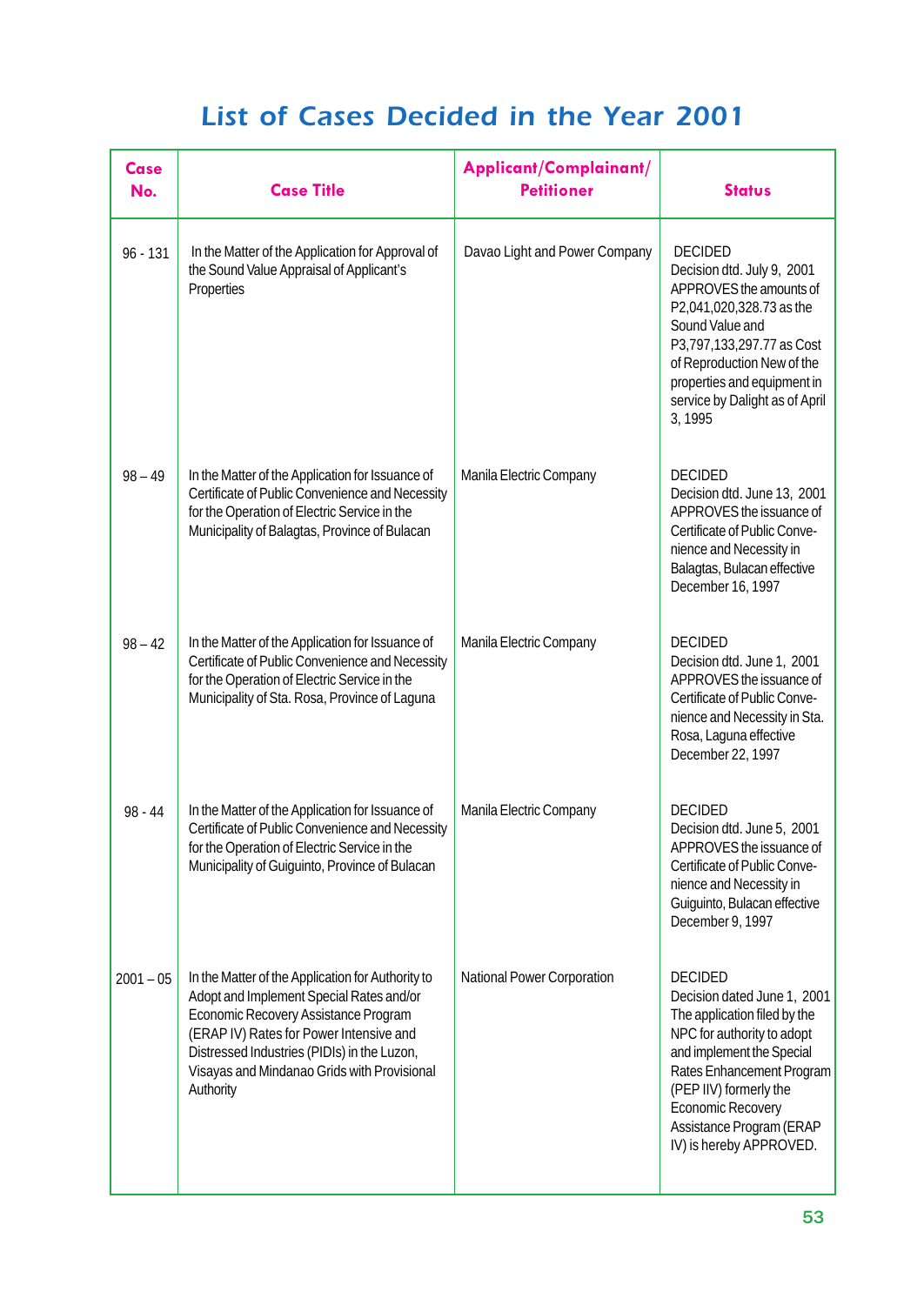| Case<br>No.  | <b>Case Title</b>                                                          | Applicant/Complainant/<br><b>Petitioner</b> | <b>Status</b>                                                                                                                                                                                                                                                                                                                                              |
|--------------|----------------------------------------------------------------------------|---------------------------------------------|------------------------------------------------------------------------------------------------------------------------------------------------------------------------------------------------------------------------------------------------------------------------------------------------------------------------------------------------------------|
| $2000 - 138$ | In the Matter of Violation of Orders, Rules and<br>Regulations             | Manila Electric Company                     | <b>DECIDED</b><br>Decision dtd. June 14, 2001<br>Respondent is hereby<br>declared to have violated<br>Section 16 of ERB Resolution<br>No. 95-21. Accordingly, it is<br>hereby directed to remit the<br>amount of P50,400.00 as<br>penalty                                                                                                                  |
| $2000 - 64$  | In the Matter of Violation of Orders, Rules and<br>Regulations             | Manila Electric Company                     | <b>DECIDED</b><br>Decision dtd. May 28, 2001<br>Respondent compromise<br>offer is hereby accepted, the<br>same being reasonable and<br>in accord with Section 3, Rule<br>8 of the Rules of Practice and<br><b>Procedure Governing</b><br>Hearings Before the ERB.<br>Accordingly, it is hereby<br>directed to remit the amount of<br>P10,000.00 as penalty |
| $2000 - 03$  | In the Matter of the Application for Authority to<br>Donate Parcel of Land | Manila Electric Company                     | <b>DECIDED</b><br>Decision dtd. April 27, 2001<br>APPROVES the application of<br>the MERALCO for authority<br>to donate parcel of land in<br>favor of the ABS-CBN<br>Foundation                                                                                                                                                                            |
| $2000 - 51$  | In the Matter of Violation of Orders, Rules and<br>Regulations             | Manila Electric Company                     | <b>DECIDED</b><br>Decision dtd. February 19,<br>2001<br>Respondent is hereby<br>declared to have violated<br>Section 8 of ERB Resolution<br>No. 95-21. and Section 20<br>(b) of CA No. 146 as<br>amended and is hereby<br>meted a total administrative<br>fine of P 253,600.00 as<br>penalty                                                               |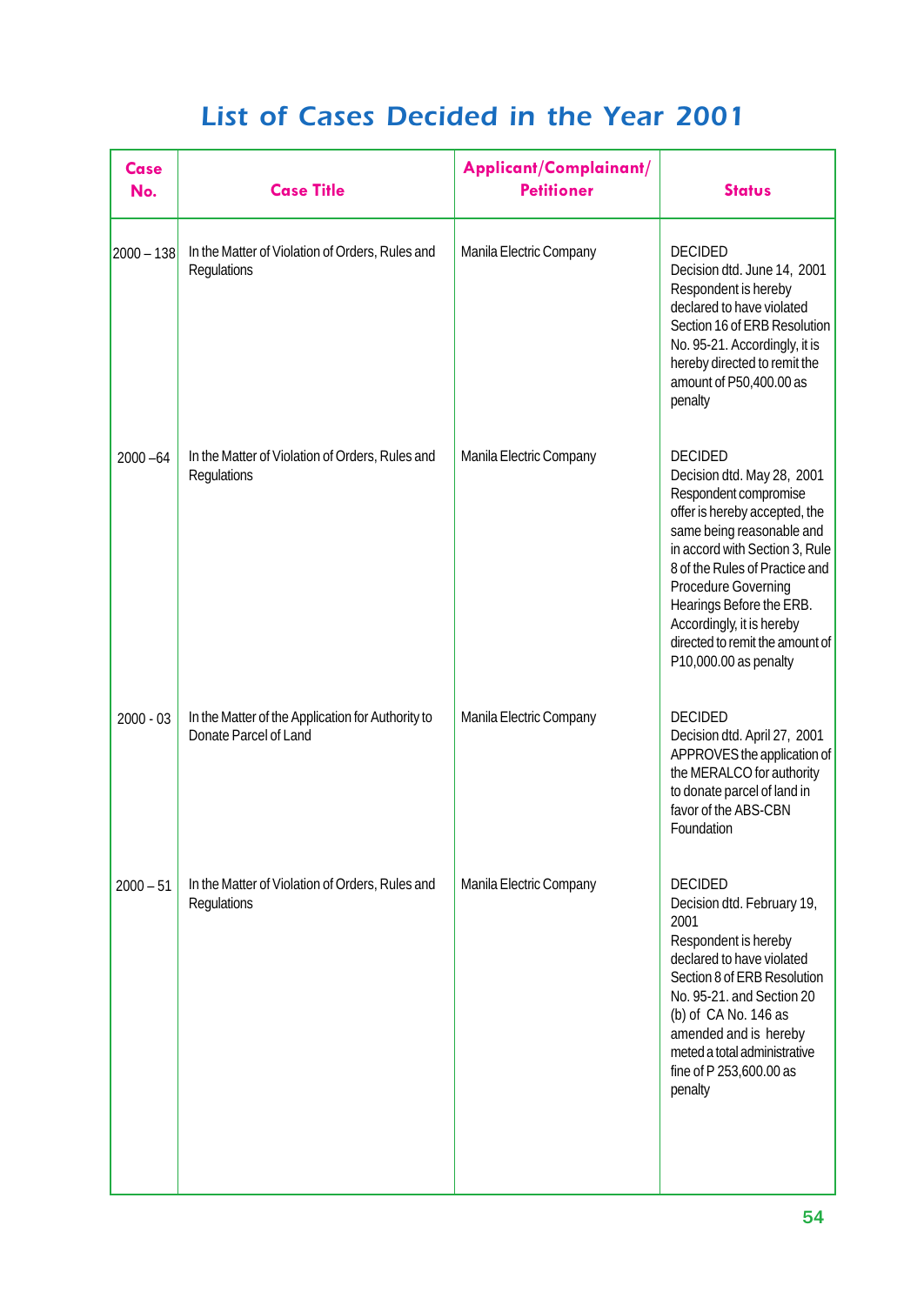| Case<br>No.  | <b>Case Title</b>                                                                                                                                                                                                                  | Applicant/Complainant/<br><b>Petitioner</b>            | <b>Status</b>                                                                                                                                                                                                                                                   |
|--------------|------------------------------------------------------------------------------------------------------------------------------------------------------------------------------------------------------------------------------------|--------------------------------------------------------|-----------------------------------------------------------------------------------------------------------------------------------------------------------------------------------------------------------------------------------------------------------------|
| $94 - 11$    | In the Matter of the Application for Revision of<br>Rates and Appraisal of Properties with<br>Provisional Authority                                                                                                                | Iligan Light and Power Inc.                            | <b>DECIDED</b><br>Decision dtd. May 29, 2001<br>The provisional increase of<br>P0.2045/kwh granted to<br>applicant in the board's<br>Order dated April 27, 1994<br>is hereby made permanent                                                                     |
| $2000 - 183$ | In the Matter of the Application for Authority to<br>Purchase, Install and Operate a 25/30 MVA<br>Substation Located at Molo, Iloilo City with<br>Prayer for Provisional Authority                                                 | Panay Electric Company                                 | <b>DECIDED</b><br>Decision dtd. March 22,<br>2001<br>The application of the<br>applicant is hereby<br>APPROVED and directed to<br>remit the tentative permit fee<br>of P249,356.83.                                                                             |
| $99 - 24$    | In the Matter of the application for approval of<br>the Demand Side Management (DSM) Plan in<br>Compliance with the ERB Decision in Case No.<br>96-25 Prescribing a Demand Side Management<br>Framework)                           | <b>Negros Oriental I Electric</b><br>Cooperative, Inc. | <b>DECIDED</b><br>Decision dtd. February 22,<br>2001<br>The application of the<br>applicant is hereby<br>provisionally APPROVED<br>for pilot testing                                                                                                            |
| $99 - 71$    | In the Matter of the Application for Authority to<br>Convert Ilang Substation into Switchyard and to<br>Transfer/Install the 10 MVA Ilang Transformer to<br>New Panabo Substation, with Prayer for<br><b>Provisional Authority</b> | Davao Light and Power Company                          | <b>DECIDED</b><br>Decision dtd. February 22,<br>2001<br>The application of the<br>applicant is hereby<br>APPROVED to convert the<br>Ilang Substation into<br>Switchyard and to transfer/<br>install the 10 MVA Ilang<br>transformer to New Panabo<br>Substation |
| $99 - 26$    | In the Matter of the Application for Approval of<br>the Demand Side Management Plan in<br>Compliance with the ERB Decision in Case No.<br>96-25 Prescribing a Demand Side Management<br>Framework                                  | La Union Electric Cooperative, Inc.                    | <b>DECIDED</b><br>Decision dtd. January 2,<br>2001<br>The application of the<br>applicant is hereby<br>provisionally APPROVED<br>for pilot testing                                                                                                              |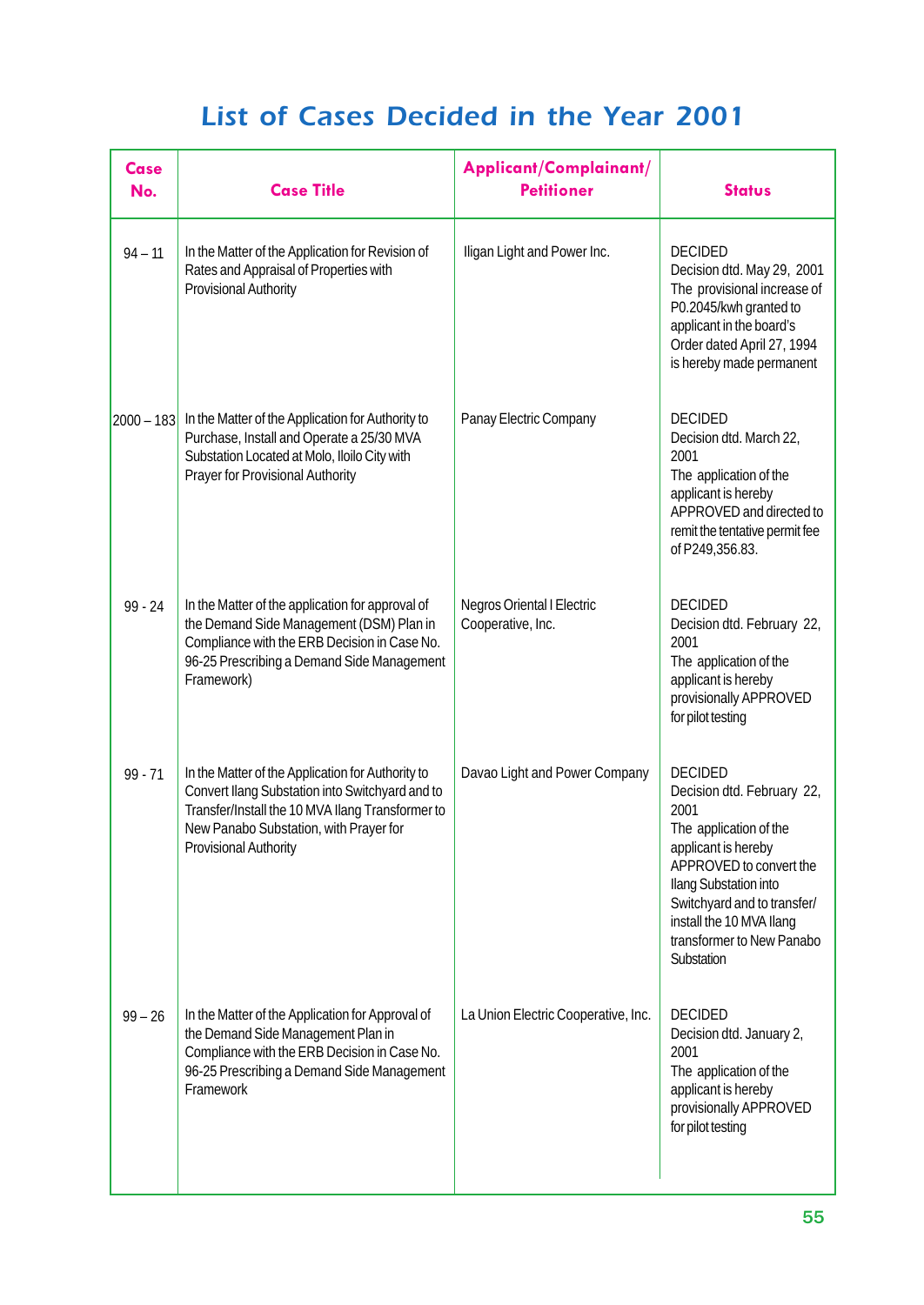| <b>Case</b><br>No. | <b>Case Title</b>                                                                                                                                                                                                                                                                 | Applicant/Complainant/<br><b>Petitioner</b>       | <b>Status</b>                                                                                                                                                                                                                                                                                                               |
|--------------------|-----------------------------------------------------------------------------------------------------------------------------------------------------------------------------------------------------------------------------------------------------------------------------------|---------------------------------------------------|-----------------------------------------------------------------------------------------------------------------------------------------------------------------------------------------------------------------------------------------------------------------------------------------------------------------------------|
| $2000 - 156$       | In the Matter of the Application for Authority to<br>Extend transmission Lines in the Rural Areas in<br>Accordance with the Rural Electrification<br>Program of the Government, with Prayer for<br>Provisional Authority)                                                         | Davao Light and Power Company                     | <b>DECIDED</b><br>Decision dated January 31,<br>2001<br>The application of the<br>applicant is hereby<br>APPROVED to extend its<br>transmission lines to the<br>aforementioned rural areas in<br>the Province of Davao del<br><b>Norte</b>                                                                                  |
| $99 - 21$          | In the Matter of the Application for Approval of<br>the Power Purchase Agreement for the<br>Purchase of Electric Power and Energy by<br>Applicant from Bubunawan Power Company,<br>Inc.                                                                                           | Cagayan Electric Power and Light<br>Company, Inc. | <b>DECIDED</b><br>Decision dated January 3,<br>2001. The application of the<br>applicant is hereby<br>APPROVED re: Power<br>Purchase Agreement entered<br>into by and between<br>applicant and Bubunawan<br>Power Company.                                                                                                  |
| $98 - 39$          | In the Matter of the Application for the Issuance<br>of Certificate of Public Convenience and<br>Necessity for the Operation of Electric Service in<br>the Municipality of Pateros, Province of Rizal                                                                             | Manila Electric Company                           | <b>DECIDED</b><br>Decision dated February 1,<br>2001<br>APPROVES the issuance of<br>Certificate of Public Conve-<br>nience and Necessity for the<br>operation of electric service in<br>Pateros, Rizal from the period<br>of November 25, 1997 to<br>November 24, 2022.                                                     |
| $94 - 162$         | In the Matter of the Application for Authority to<br>Reformat and Adjust Electric Rates to Attain a<br>Fair and Reasonable Rate Base, Charge Tax<br>Adjustment Clause and for Approval of the<br>Sound Value Appraisal of its Properties, with<br>Prayer of Provisional Authority | Tarlac Electric Inc.                              | <b>DECIDED</b><br>Decision dated January 25,<br>2001<br>TEI is hereby authorized:<br>a. to permanently increase its<br>rate<br>b. to amend its PPC formula<br>to implement the Board<br>Decision in ERB Case No.<br>97-20<br>c. to grant a 2% prompt<br>payment discount to its<br>customers to encourage<br>prompt payment |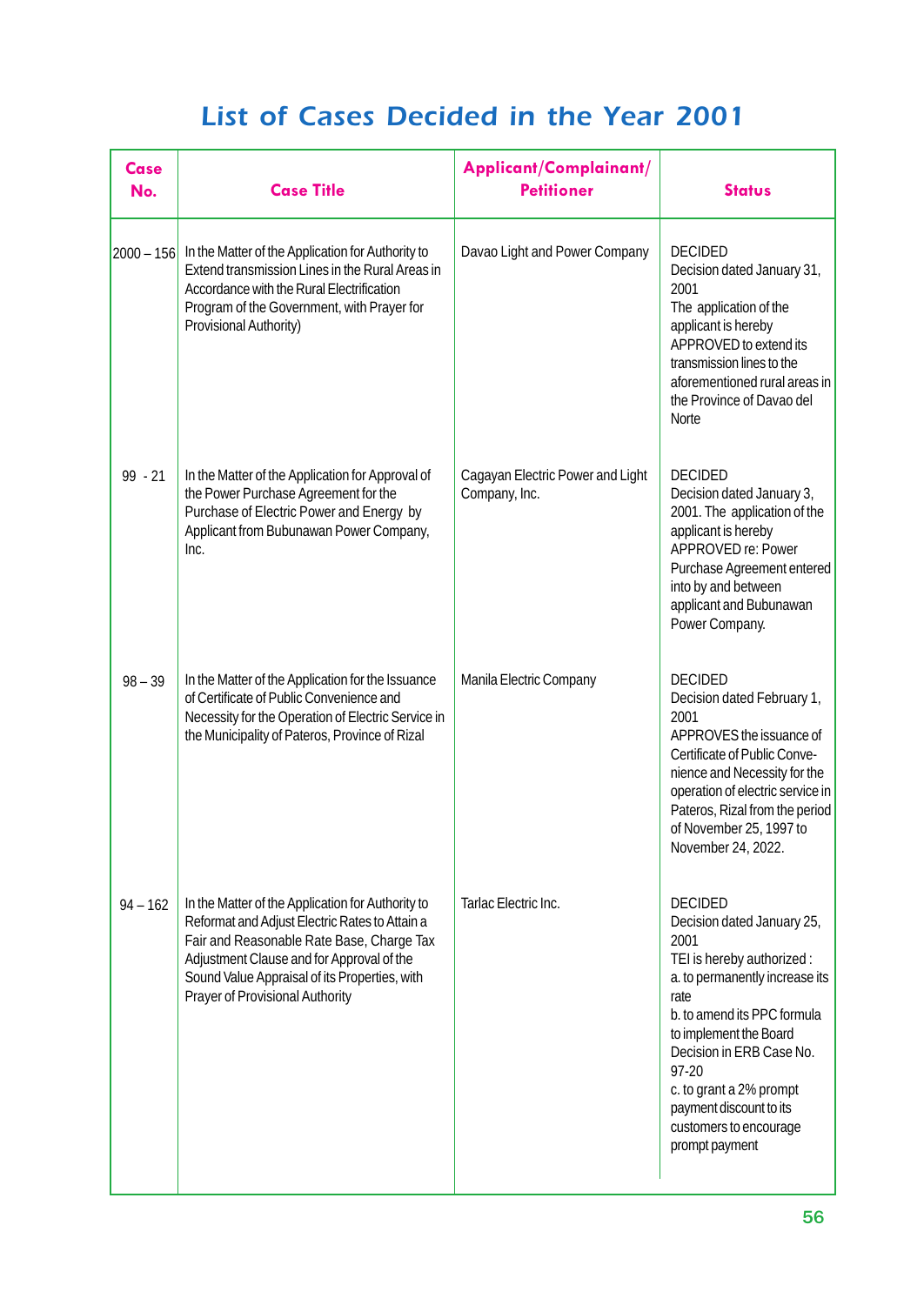| Case<br>No.    | <b>Case Title</b>                                                                                                                                    | Applicant/Complainant/<br><b>Petitioner</b>       | <b>Status</b>                                                                                                                                                                                                                             |
|----------------|------------------------------------------------------------------------------------------------------------------------------------------------------|---------------------------------------------------|-------------------------------------------------------------------------------------------------------------------------------------------------------------------------------------------------------------------------------------------|
| $2000 - 90$    | In the Matter of the Application for Approval of a<br>Promotional Rate Program                                                                       | Cagayan Electric Power and Light<br>Company, Inc. | <b>DECIDED</b><br>Decision dated January 25,<br>2001<br>Provisionally authorizing<br>applicant to implement its<br>Promotional Rate Program in<br>its Order date July 3, 2000.                                                            |
| $ 2000 - 179 $ | In the Matter of the Application for Approval of a<br>Five Hundred Million Jexim Loan Facility<br>Through the Development Bank of the<br>Philippines | Davao Light and Power Company,<br>Inc.            | <b>DECIDED</b><br>Decision dated January 25,<br>2001<br>APPROVES the application<br>of DALIGHT for a loan facility<br>of Five Hundred Million<br>Pesos (P500,000,000.00)<br>from JEXIM through<br>Development Bank of the<br>Philippines. |